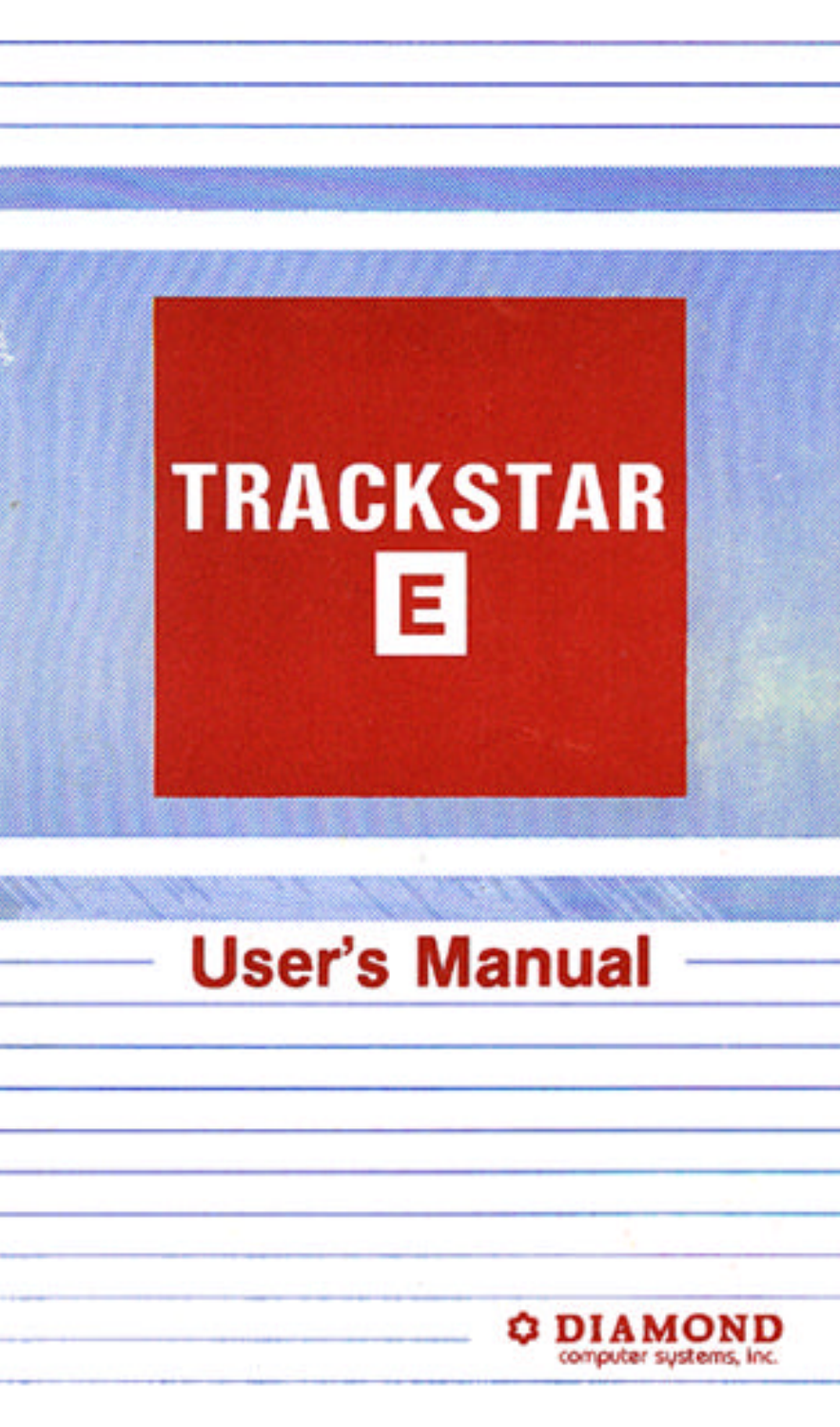# Table of Contents

| Before You Begin             |  |
|------------------------------|--|
| Installing the Hardware      |  |
| <b>Important Concepts</b>    |  |
| Installing the Software      |  |
| Booting the Trackstar System |  |
| Diskettes in Detail          |  |
| Features & Functions         |  |
| <b>File Transfer</b>         |  |

| Installation |  |
|--------------|--|
|              |  |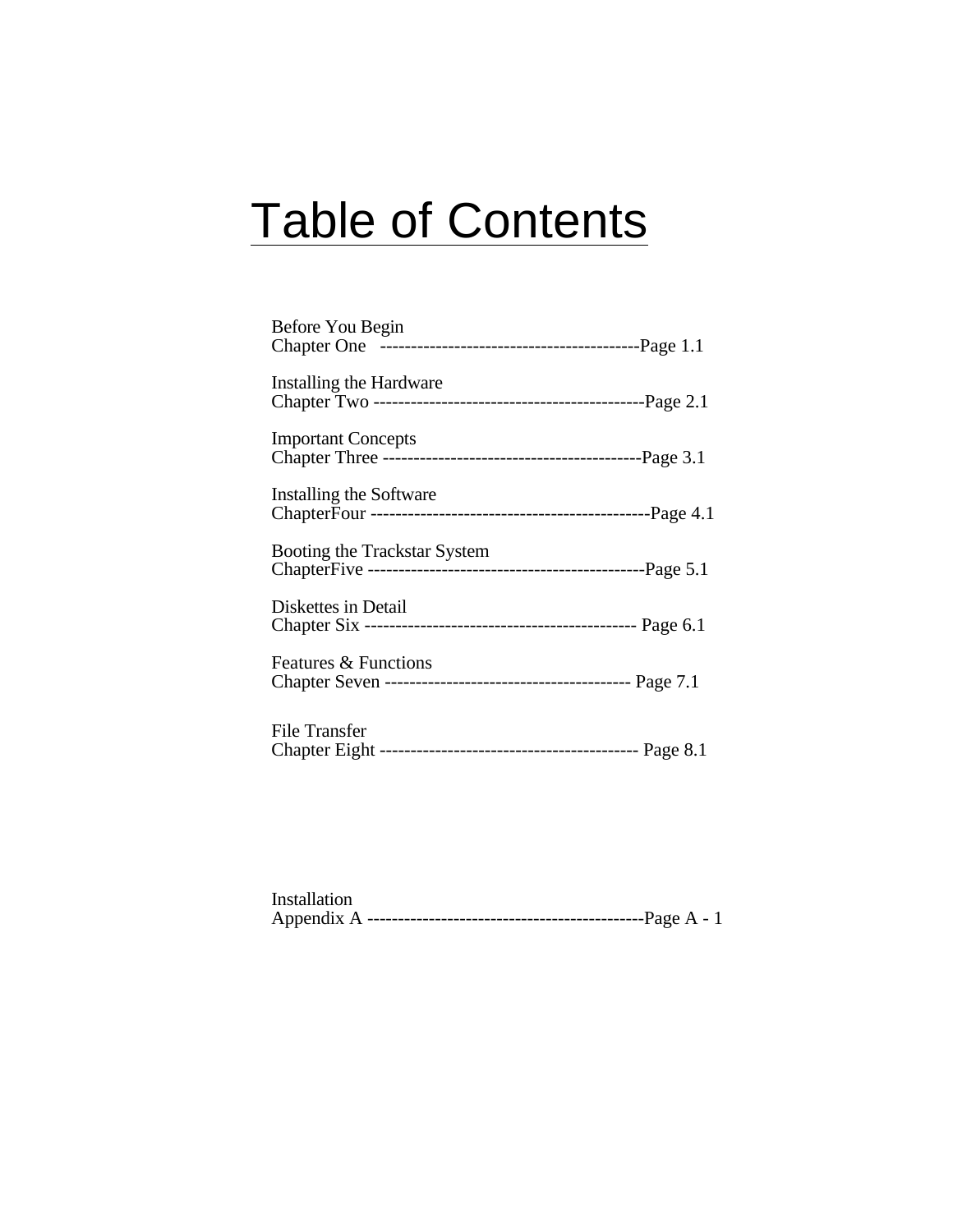## Chapter One **Before You Begin**

How to use this manual

The Tutorial Section:

Beginning with Chapter Two, The first section of this Manual will

lead you step-by-step through the installation and operation of your Trackstar E. By the end of Chapter Five you will have installed the Trackstar in your IBM or compatible configured the board for your particular system, and run your first Apple program. Along the way you will have learned how you can use the special

Apple keys from the PC keyboard and how to switch between the Apple and MS DOS systems at will. You will also have learned about the two major Apple operating systems, DOS 3.3 and Pro-DOS, and how to correctly configure your Trackstar to run programs from each.

The Reference Section:

Chapters Six through eight will cover aspects of the Trackstar sys-

<span id="page-2-0"></span>tem in more depth. They will explain how to copy Apple programs onto your MS-DOS 5.25 diskettes, 3.5'diskettes, network, or hard disk drive, how to use your printer with Apple software, and how to transfer text or data between your MSDOS and Apple systems.

One convention used throughout this manual is the use of  $\langle \rangle$ characters to denote a particular key on the keyboard. The statement Press thee  $<$ esc $>$ key now" refers to one particular key on the keyboard labelled ESC. You should not type the individual letters E S C.

#### *Throughout the manual,you will find useful or interesting information set off in italics.*

Your Trackstar E is an entire computer system and you may not find it as easy to install as the typical peripheral card. The installation is straightforward and carefully documented. sear with us through the first five chapters and we will have you up and running with a minimum of frustration.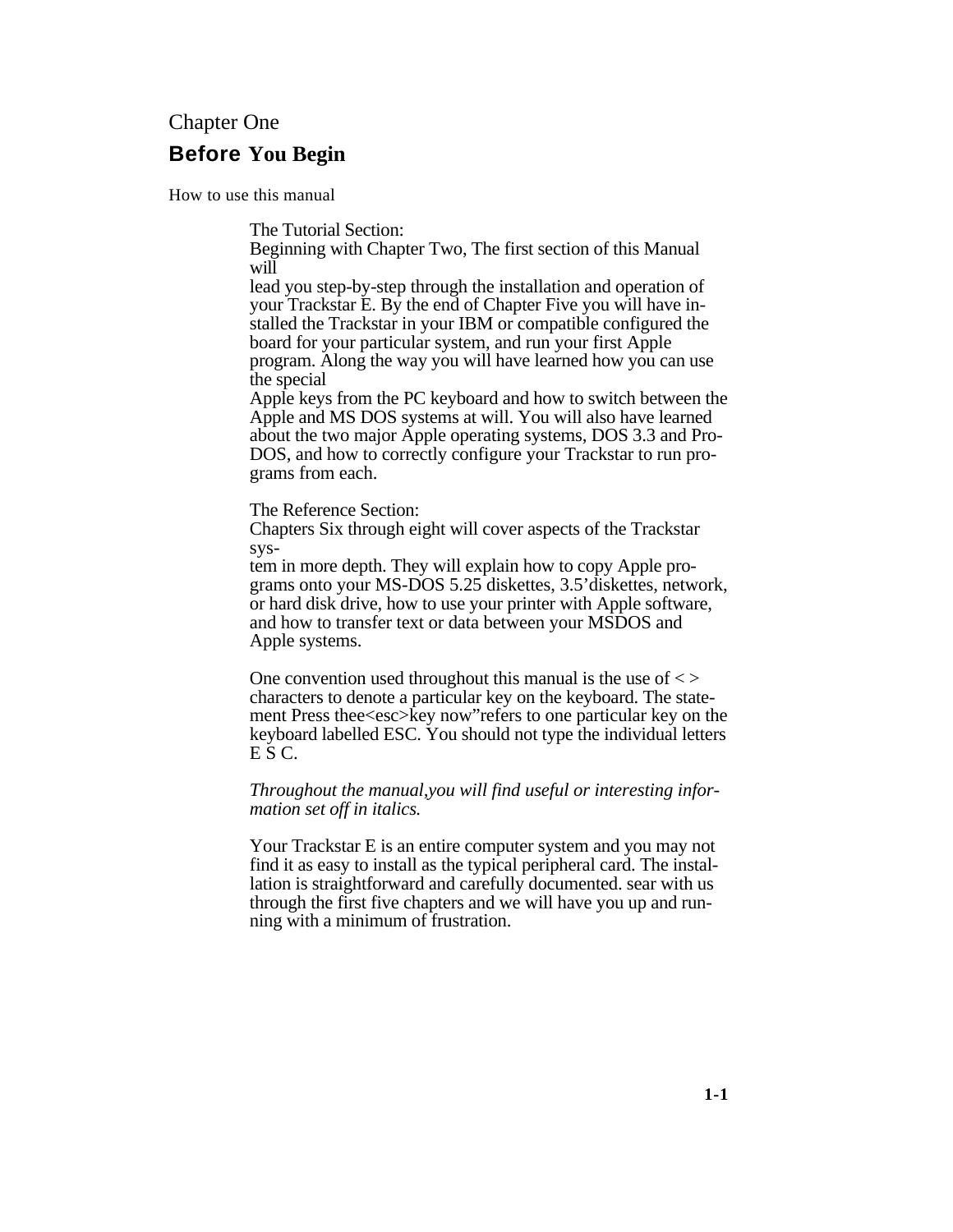Technical Overview:

The Trackstar E is a 65C02 Parallel Processor board. It may be installed into any IBM PC, xi; AT, 386 or compatible, and will provide you with the ability to run Apple software on those machines. The Trackstar E supports most Apple features and contains enhancements not present on the original Apple systems

Your Trackstar E comes standard with the following features:

- 65C02 Microprocessor
- 128K Main Memory
- 40 & 80 Column Text
- Apple LoRes, HiRes, and Double High Res Graphics
- Supports up to four disk drives
- Supports a bard disk drive
- Supports Local Area Networks .
- Supports standard Serial and Parallel ports
- Apple compatible 5.25' disk drive port
- Apple//c compatible game port
- Thunderclock compatible Apple clock.

Equipment included .

Before beginning the installation, please take a moment to review the enclosed parts list and verify that everything you need was included with your Trackstar E. If anything is missing, do not attempt to install the product. Contact your Dealer or Diamond Computer Systems for assistance.

Copying the Trackstar Utility Diskette

Before you proceed you should make one or more backup copies of your Trackstar Utility Disk. Complete instructions for duplicating diskettes is given In your MS DOS operating manual. A brief summary of the procedure is given below:

First, place your MS DOS **System DISK** in drive A: and a **blank**  diskette in drive B:.

At the A> prompt type: "**FORMAT B:** <enter>". This will format the diskette in drive **B:** as an MS DOS data diskette.

Now, remove the MS DOS SYSTEM DISK from drive A: and insert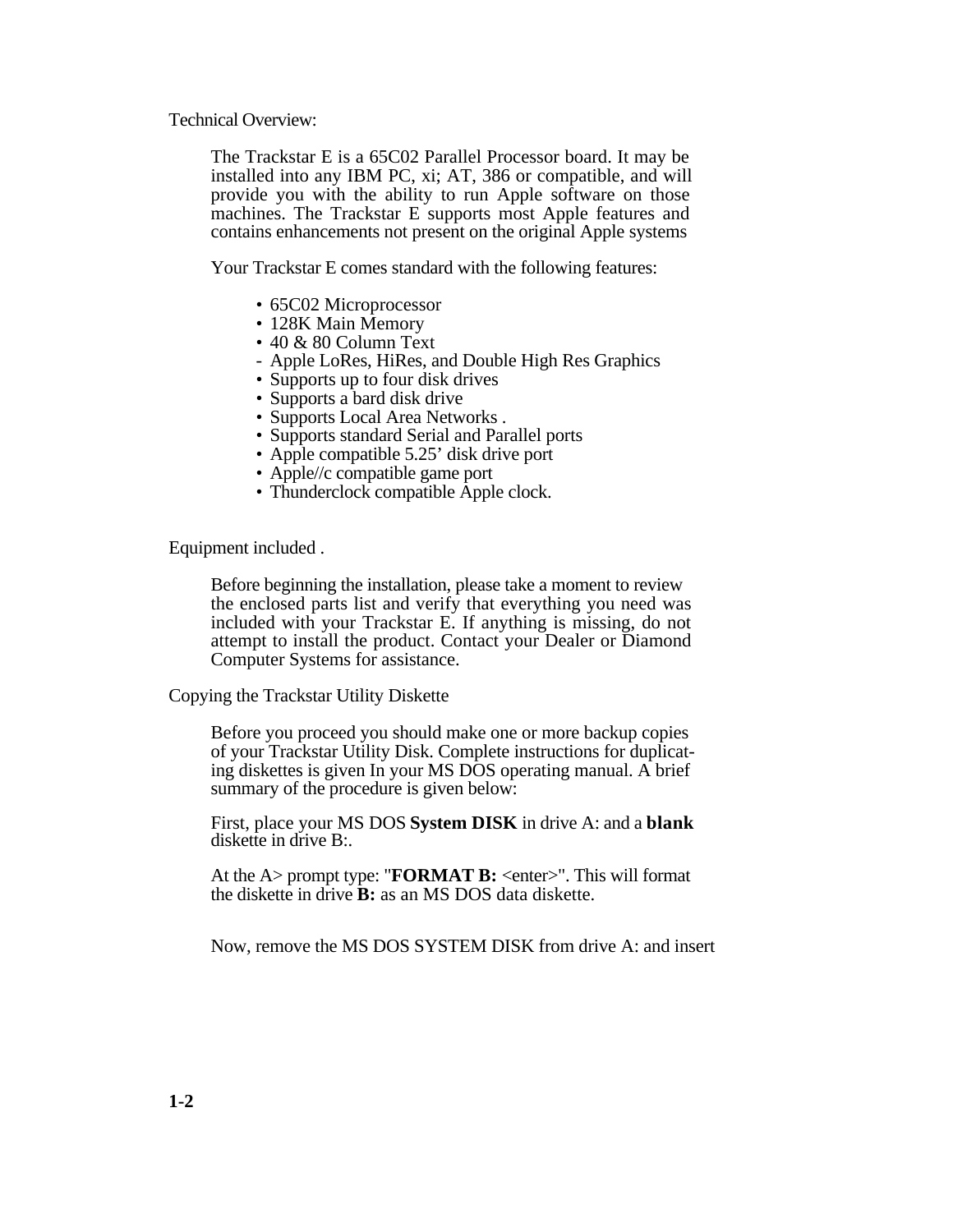the TRACKSTAR UTILITY DISK. Type "**COPY A:"." B**: <enter>". All of the files on drive A: will be duplicated onto the diskette now in drive B>

You have created a duplicate copy of the Trackstar Utility Diskette.

*At this time please plate the original Trackstar Utility Diskette in a safe place. It should only be used again if the copy becomes damaged* or *otherwise unusable.*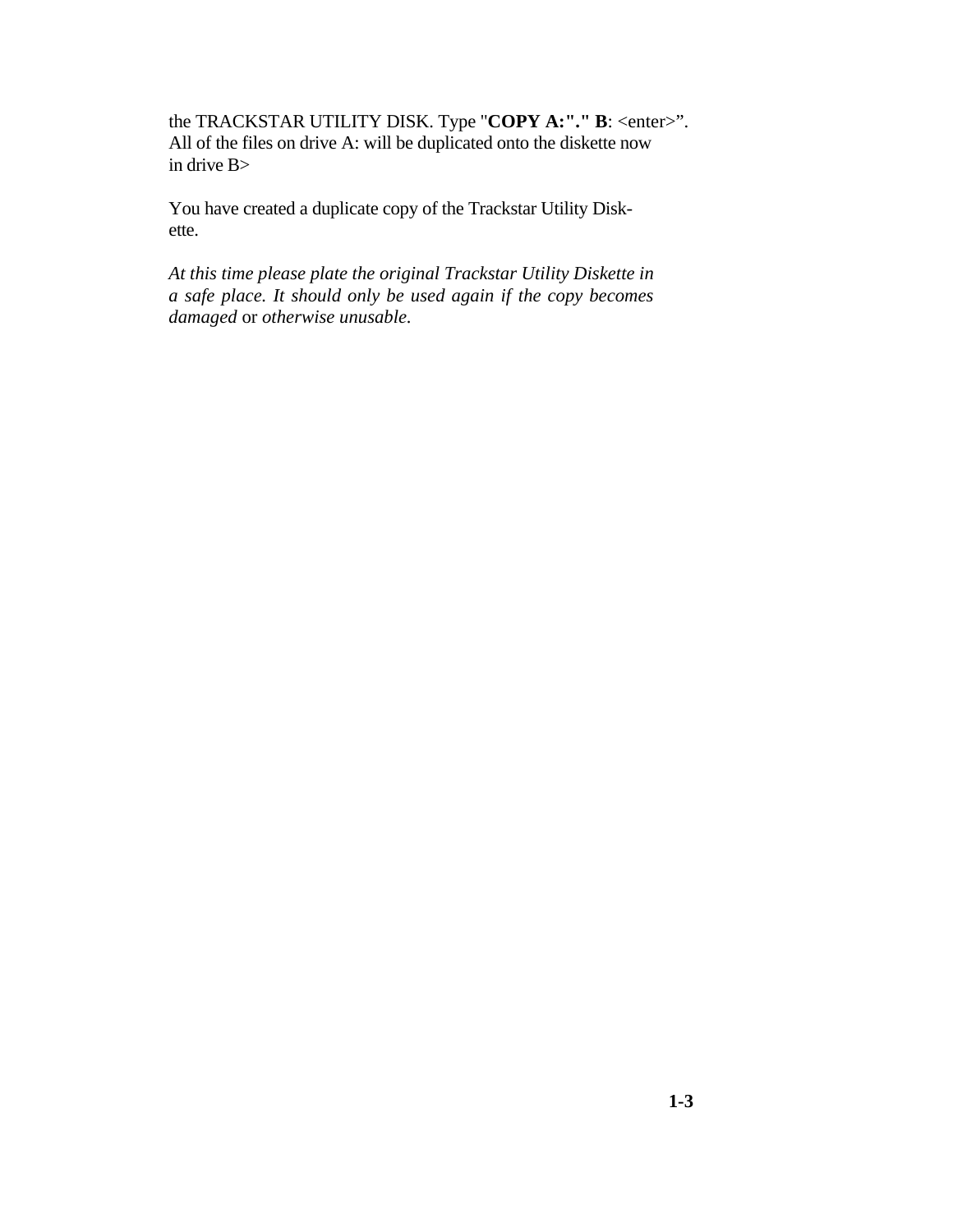## Chapter Two **Installing the Hardware**

Preparing your Workspace

<span id="page-5-0"></span>

Take this momen tto assemble the tools you will need. The Owners Manual for your computer will describe what tools you will need to open the case before installing the Trackstar E. In addition you will need a soft cloth on which to **Set** the computer and enough extra space to set this manual beside it,

The Trackstar E can be used in any PC, XT, AT, 386 or compatible computer.

At this time, please turn to Appendix A to begin installation of the hardware.

When you have completely installed the hardware, please turn to Chapter Three to begin installation of the software.

#### **TURN TO APPENDIX A NOW**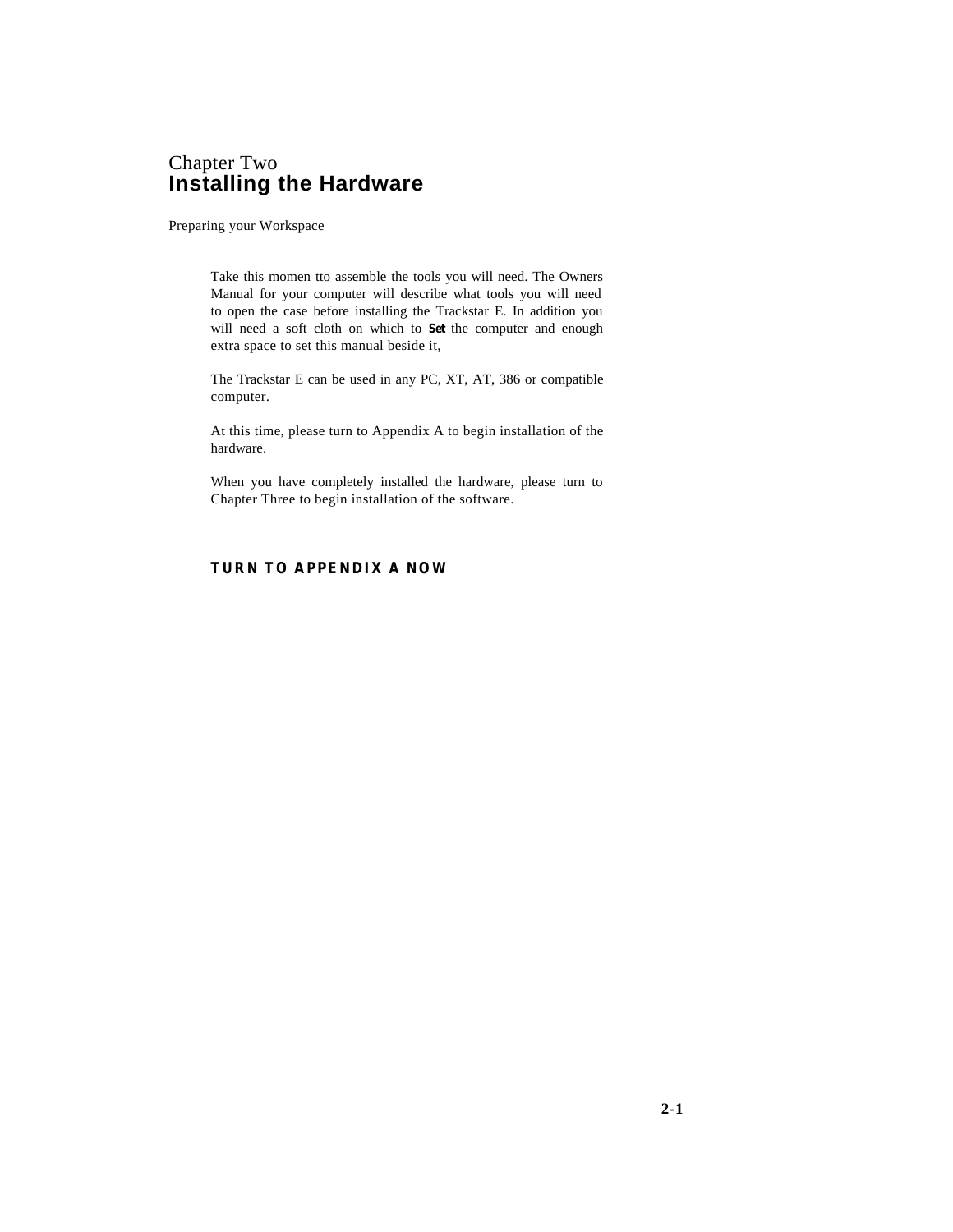## Chapter Three **Important Concepts**

<span id="page-6-0"></span>

#### Before Configuring your System

There are three concepts crucial to the successful installation of the Trackstar, These concepts relate to how the Trackstar System uses the hardware of your MS DOS computer while running Apple software, particularly with respect to the disk drives. The Trackstar has several unique disk features that make the system much more powerful than the standard Apple //e.

The three areas that we will cover in this chapter are Software Compatibility, Storing Apple programs under MS DOS, and the proper use of your MS DOS disk drives while in Trackstar mode.

This section will provide you with a necessary overview before you configure the system in Chapter Four. Each of the concepts explained here will be covered in more detail later in the manual.

Software Compatibility

Software compatibility is quite important to getting the most out of your Trackstar System.

The Trackstar system may be initialized to one of two compatibility levels; **standard** Compatibility or **high** Compatibility.

Look at the diagram in Figure 1.

You will see that your Trackstar system can be configured in one of three possible ways; one in standard compatibility and two in high compatibility. All compatibility modes relate to the particular version of the BASIC language that is stored in the Trackstar.

#### Standard Compatibility

The Trackstar comes equipped with a version of the BASIC language written by Language Arts, Inc. This BASIC is very similar to but not identical with that supplied by Apple Computer. As a result, most Apple programs, but not all, wilt run. When using the built in Language Arts BASIC;you will be in the standard compatibility mode.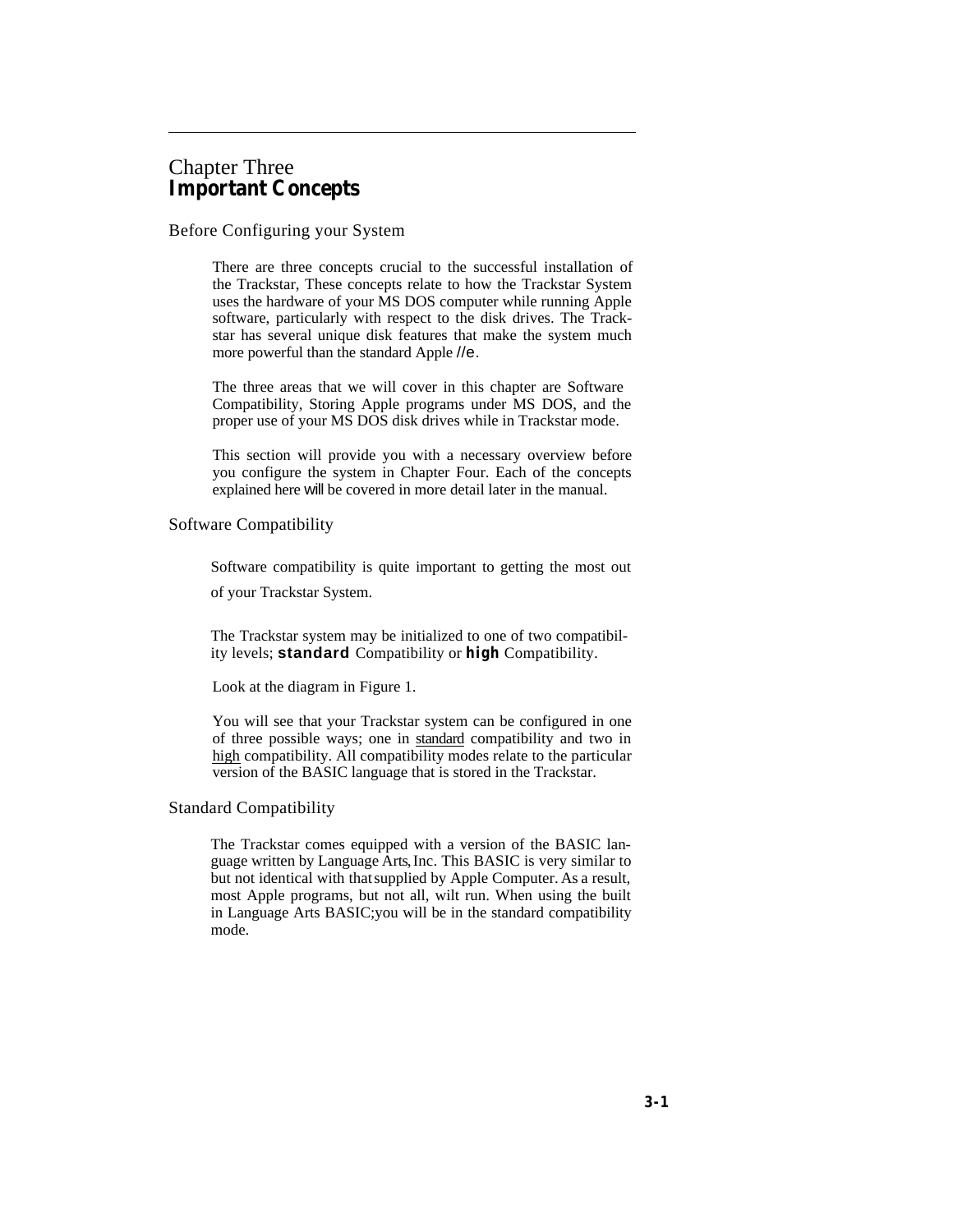#### Trackstar System Memory



#### Figure 3-1

#### High Compatibility

Certain programs require the use of Apple's version of BASIC in order to run correctly. A copy of this BASIC, called FPBASIC, is contained on the APPLE DOS 3.3 MASTER diskette. It is not included with the Trackstar product and must be supplied by the user. FPBASIC can be loaded into the Trackstar system at startup time, When this version of BASIC is loaded you are in high compatibility mode.

#### About Apple Diskettes and Trackstar

*Any program that runs in standard compatibility mode will also run in high compatibiIity.*

If you have a copy of Apple FPBASIC you might prefer to use High Compatibility mode.

The Apple programs that you will be using are provided on standard 5.25" floppy diskettes. These diskettes can only be read from an Apple compatible or MS DOS 360K disk drive The Trackstar System comes equipped with an Apple compatible diskdrive port for just this purpose.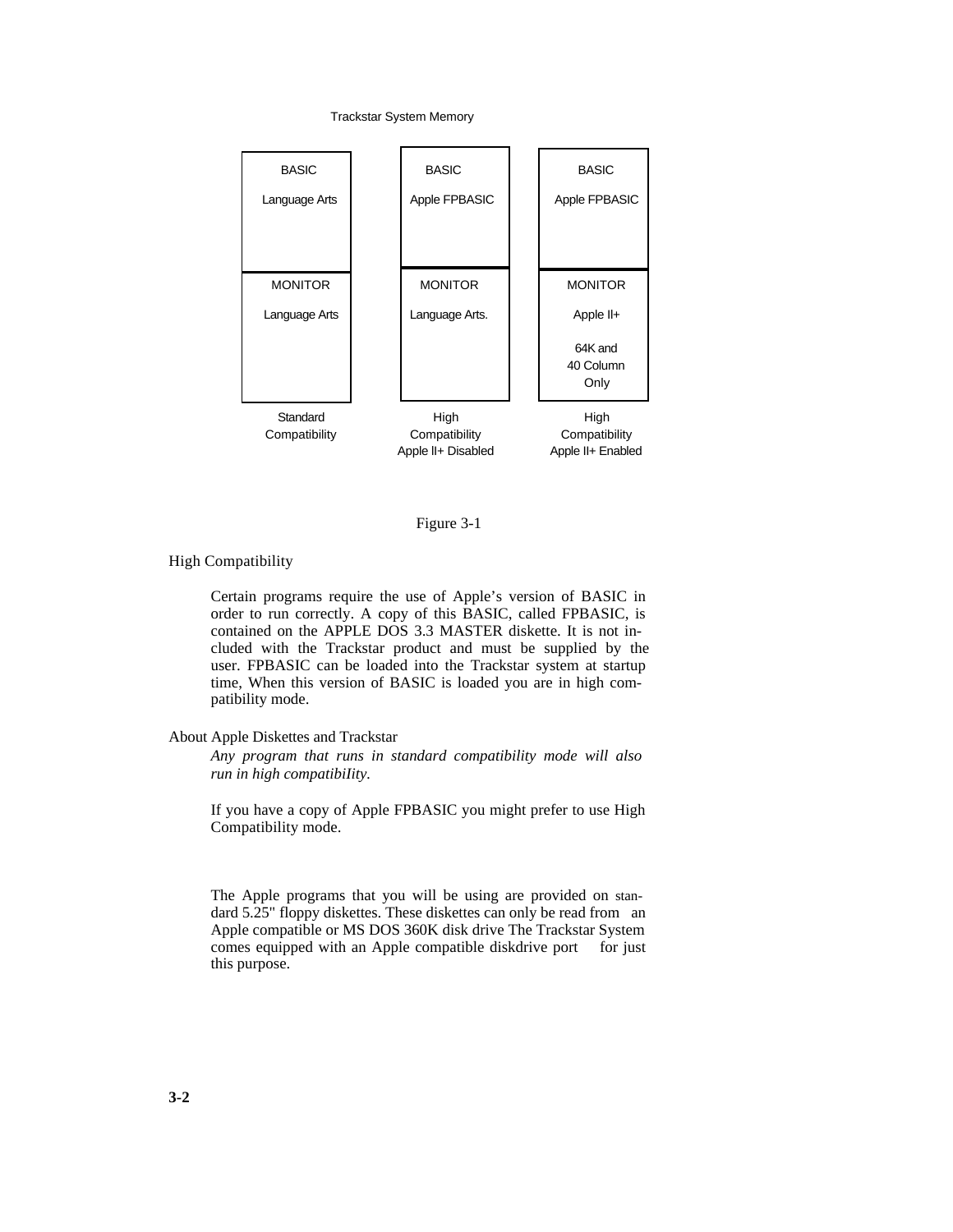Your Trackstar also has another method for storing Apple programs. This other method, called Trackstore, allows Apple software to be placed on an MS DOS hard disk, a floppy disk drive, a network file server, or any other MS DOS volume.

The Trackstore concept allows you to create MS DOS files large enough to hold the entire contents dan Apple floppy disk. You can then copy programs from Apple diskettes into these MS DOS files.

This MS DOS file (or Trackstore diskette) can now be used exactly as if it were an actual Apple floppy disk. You can boot from a Trackstar disk, you can save data on a Trackstore disk, you can create and initialize blank TrackStore disks. As fat as the Trackstar is concerned Trackstar disk lS an Apple floppy diskette. Track-Store diskettes are explained in greater detail in Chapter Six.

Remember: Actual Apple diskettes can only be read or written using an External Apple disk drive or a compatible MS DOS 360K drive.

Trackstore diskettes are MS DOS files that contain within them the contents of an Apple diskette. Trackstore diskettes can be kept on any MS DOS volume.

Within the Trackstar system, any menu that requires selection of a diskette will indicate if an Apple or Trackstore diskette is expected.

#### Assigning Apple Disk Drives in an MS DOS Machine

An Apple //e computer typically has two 5.25" floppy disk drives attached to it. One of these drives, the boot drive, is identified by the Apple as being in SLOT6, Dl. This drive is the one from which Apple programs are first started or booted".

The other drive is identified as SLOT 6, D2, This drive, the data drive, is used to read data and program diskettes.

Your Trackstar system can read and write programs from up to four "Apple disk drives".

Your Trackstar System can have, at the most, one actual Apple disk drive attached. However, it can be told to use your MS DOS disk drives as if they were Apple drives. This is what you will do during the configuration process.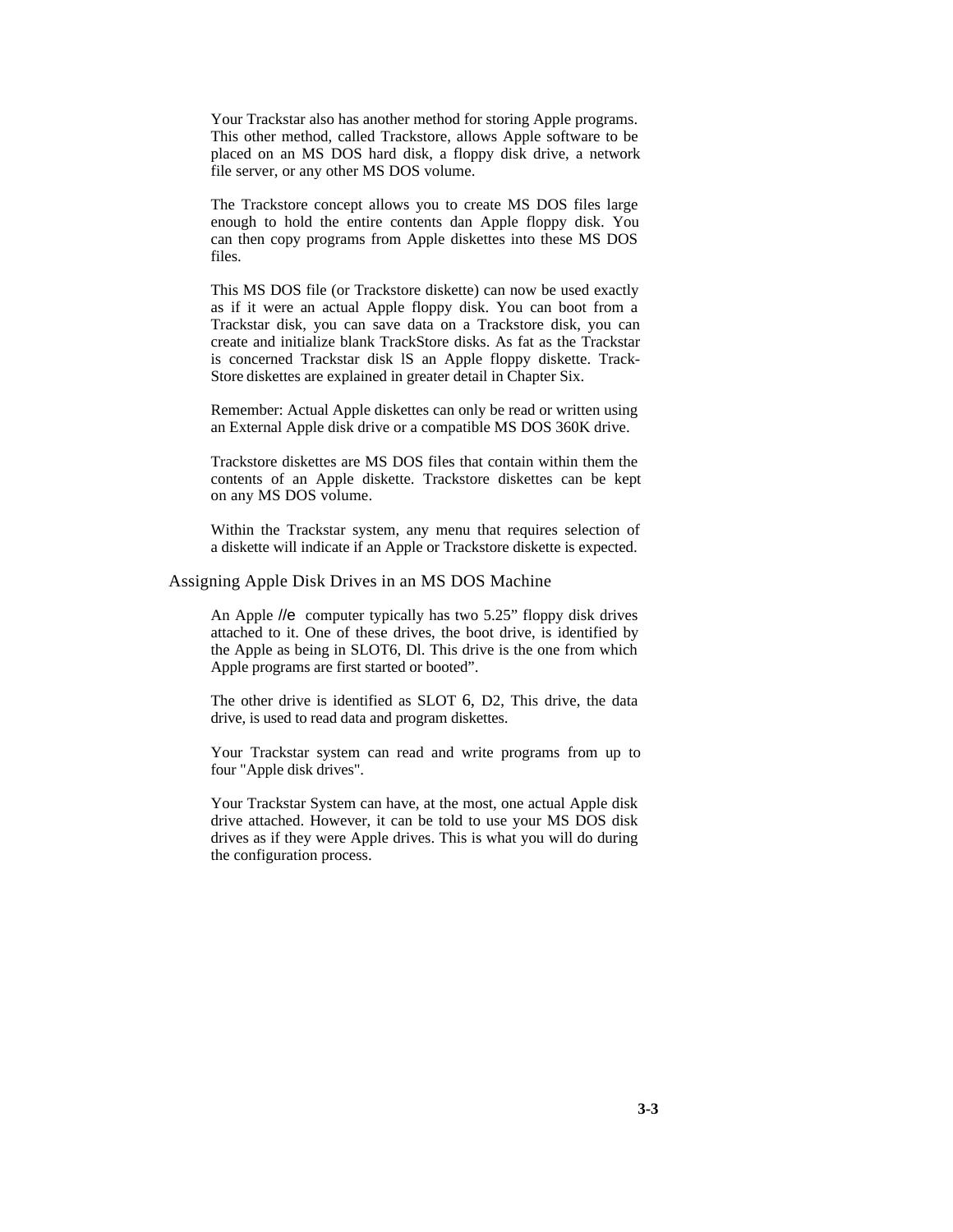As was mentioned above, 211 Apple // software comes on 5.25 disks. When you configure the system, especially as a first time user, you will want your Apple boot drive (SLOT 6, D1) to be one capable of reading these Apple diskettes. This means that the drive associated with SLOT6, Dl must be either an External Apple drive or a compatible 360K MS DOS disk drive.

Drive two (SLOT 6, D2) can be an Apple floppy disk or any MS DOS volume. lt will use either Apple diskettes or TrackStore media depending on the type of drive selected.

These two disk drives can be us&l with any Apple operating system; DOS, ProDOS, or PASCAL.

#### Apple ProDOS and Large Disk Drives

The last two drives that can be configured to your Tra ckstar system are for the use of ProDOS only. These drives are assigned as Apple drives SLOT 7, Dl and SLOT 7,D2. They are similar in concept to 140K Trackstore~ diskettes except that they can be configured as large volumes. These Apple drives can be assigned to any MS DOS volume using the configuration program **TSUTILITY** They can be any one of the following sizes up to the limit of free space on the MS DOS disk: 360K, 720K, 1Mb, 2Mb, 5Mb, or 10Mb, A SLOT 7 drive would usually be assigned to an MS DOS hard disk or network.

If you have assigned a SLOT 7 drive you will be offered the choice of booting from SLOT 6, Dl ot SLOT 7, Dl when the Trackstar is initialized.

#### TrackStore and 360K disk drives

TrackStore disks will be covered again in Chapter Six but there is one point that needs to be mentioned here. 360K MS DOS, disk drives are unique in the Trackstar system in that they can read both actual Apple diskettes and TrackStore media, They cannot, however, read both at the same time. If you have configured one of your 3601< drives to read Apple software you will be unable to read TrackStore files from that drive, The reverse is also true, a 360K drive configured to use TrackStore diskettes will not be able to read actual Apple diskettes unless it is re-configured.

The configuration of your disk drives under the Trackstar system applies only to their use with Trackstar. The operation of your drives under MS-DOS will be unchanged.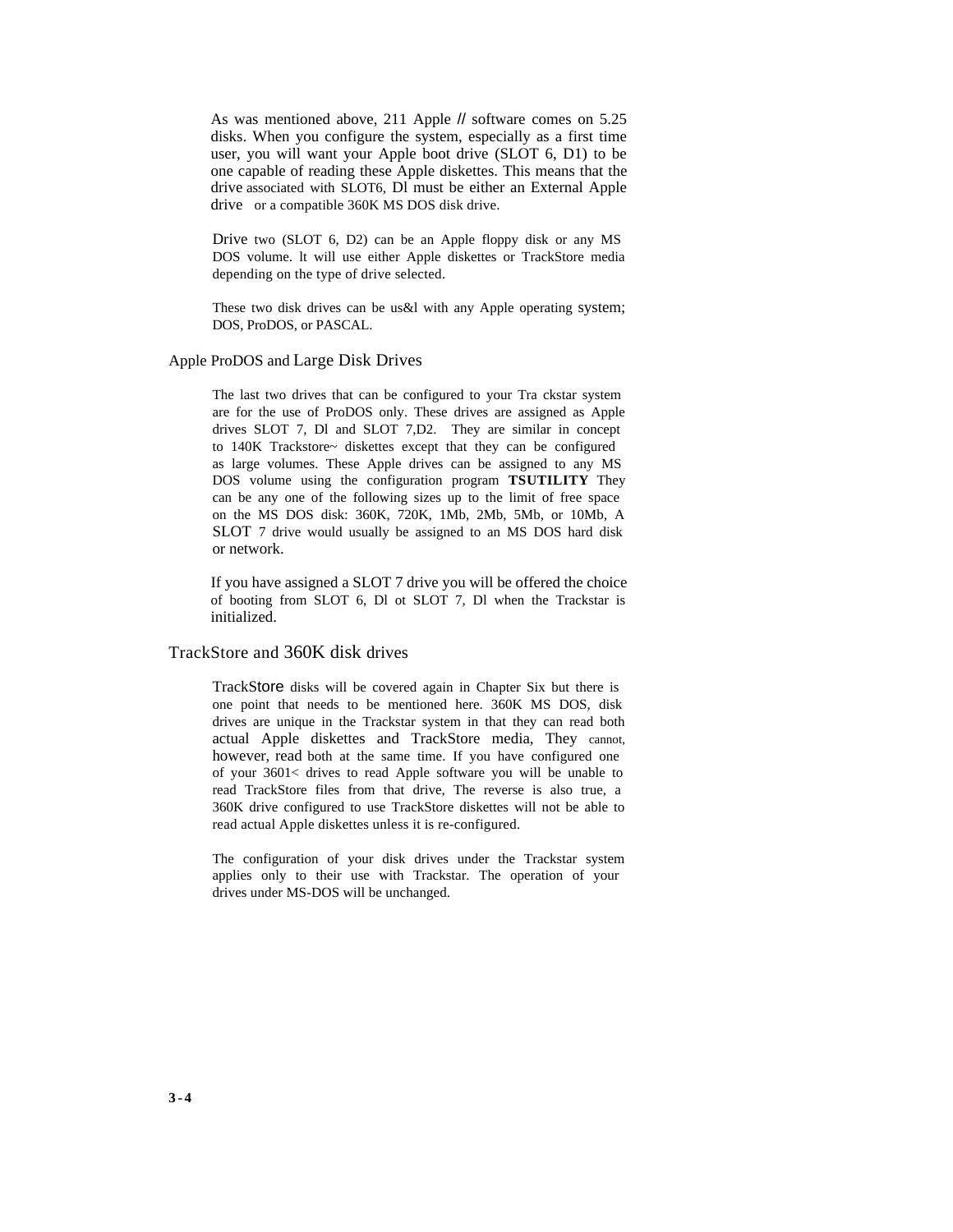Automatic loading of FPBASIC

At the beginning or this chapter the subject of standard and high compatibility was discussed. If you wish to run the Trackstar system in high compatibility, then **FPBASIC** must be loaded into the system when Trackstar is initialized.

During the configuration process you will be asked which disk drive you wish to load FPBASIC from If you specify any floppy disk drive, containing either TrackStar,~ or Apple media, you will be prompted to insert a diskette containing FPBASIC into that drive when the 'Trackstar is initialized.

FPBASIC will load without prompting from a TrackStore diskette named INIT if it is on the same Ms-Dos volume as the STARCOM program.

FPBASIC will also load without prompting from a hard disk or network.

**If** FPBASIC is present on a TrackStore diskette, the name of that TrackStore diskette must be **INIT** for automatic loading to take place.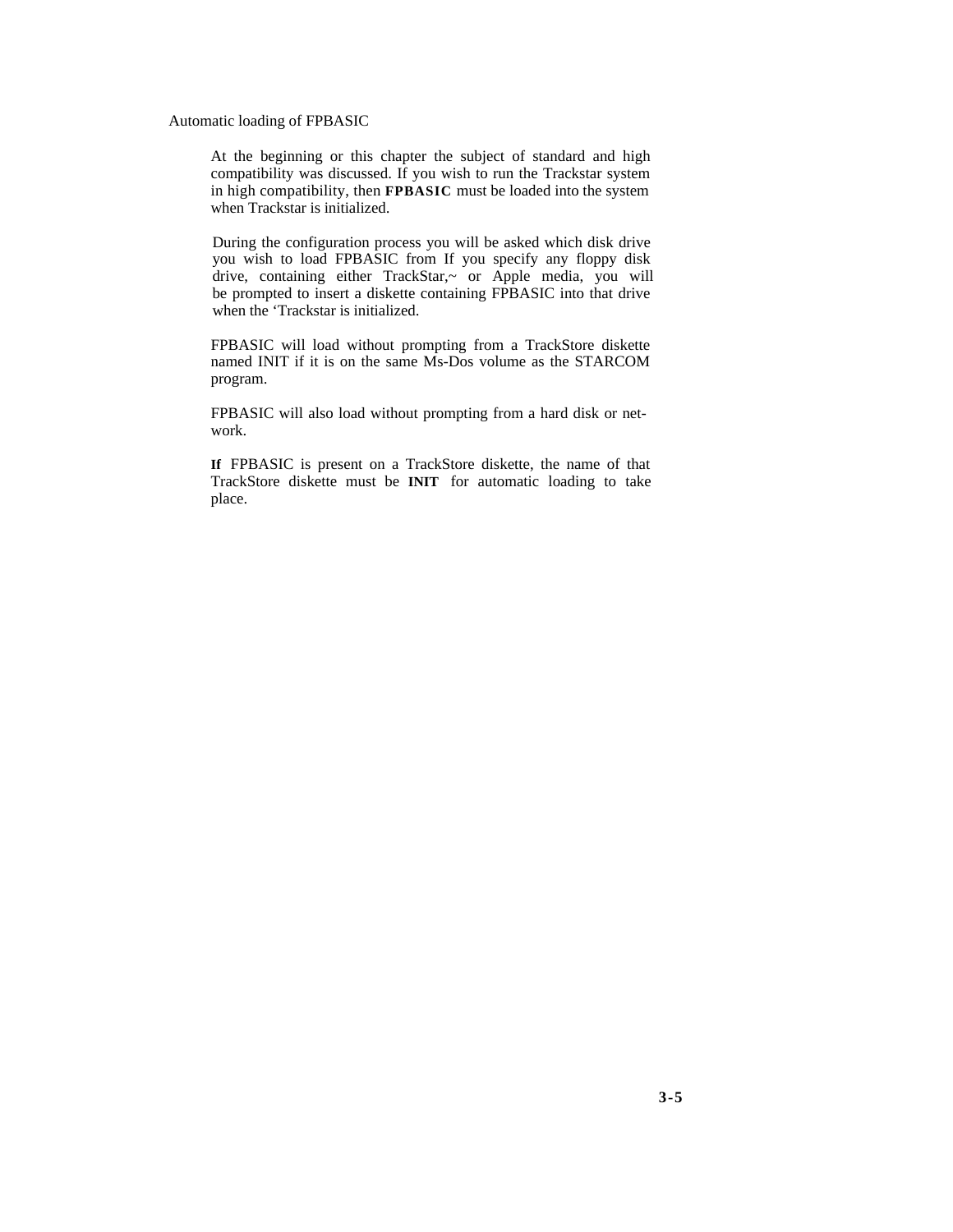## Chapter Four **Installing the Software.**

Configuring the Utility Diskette

<span id="page-11-0"></span>

There is one last step to perform before you can run your first Apple program. The Trackstar must be configured to recognize the peripherals attached to your machine.

This program is largely self-explanatory. The illustrations will provide a guide to the general flow of the Configuration Utility. Refer to the text for guidance and suggestions on each section~

The configuration program for the Trackstar system is called **TSUTILITY.COM.** If you copied the Trackstar Utility diskette as described in Chapter One then a copy of this program is on the new Trackstar Utility Diskette still in drive B. If you have not copied the Track star Utility diskette it is suggested that you do so now. Then, insert the copy into your MS-DOS drive and type **"TSUTIL-ITY** <enter>".

You should now see the screen in Figure 4-1.

\*\* TRACKSTAR-E Utility Program Version 1.1 \*\*\* (c) Diamond Computer Systems, Inc., 1988 470 Lakeside Dr., Sunnyvale, CA 940B6  $(408)$  736-2000 System Utilities [1] System Configuration [2] Function Key Programming Disk Utilities [3] Disk Conversion Utility (Trackstore) [4] New Blank Trackstore Disk Allocation [5] Trackstore Disk Description Modification  $[6]$  Quit Trackstar and Trackstore are trademarks of Diamond Computer Systems. Apple and ProDos are trademarks of Apple Computer, Inc.

#### Figure 4-1

This is the Trackstar Utility program. You will use it to describe the peripherals attached to your system, to configure the function keys, and to Store Apple programs on an MS-DOS disk or network.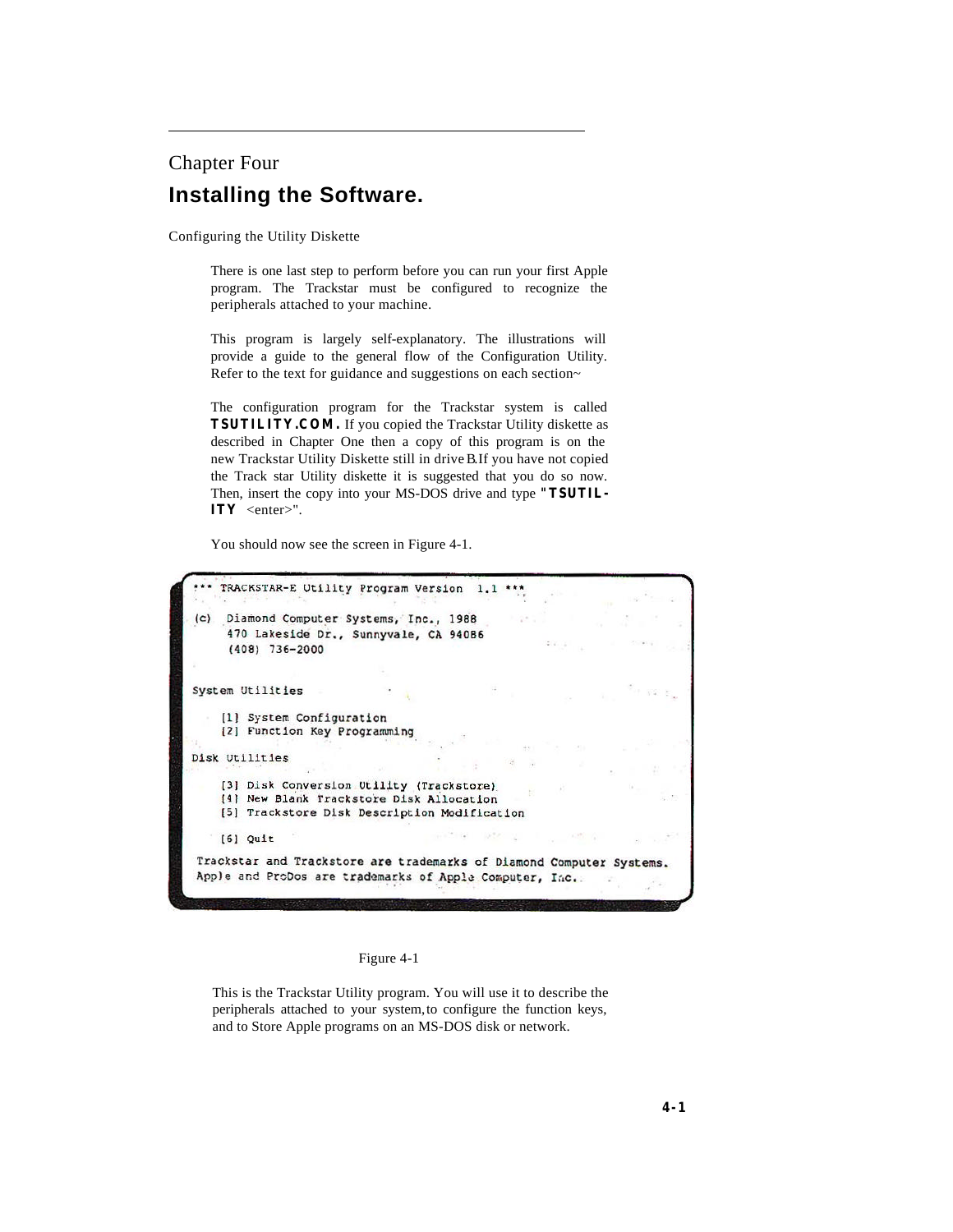To use your Trackstar most efficiently you must describe your system configuration you may use this program at any time to change your configuration as required. {1l Configure the Disk Drives [2] Configure the Display Monitor [3] Configure the Printer [4] Exit the Install Program Usn the arrow keys and <enter> key to select



For now, you must run the System Configuration section of the Trackstar Utility Program. Press the 1 key and <Enter> now.

You should now be looking at the System Configuration Menu. See Figure 4-2.

The System Configuration consists of three parts, Configuring your disk drives, configuring your display monitor, and configuring. your printer ports. As we go through this program, we will address each section in turn.

#### Configuring the Disk Drives

First, we will configure the disk drives. In this section you will assign which of your MS-DOS disk drives will be used with the Trackstar and how they will be used while in Trackstar mode.

Press the 1 key and <Enter> now.

You should see the screen in Figure 4-3

This screen shows how your system is currently configured. The LOT6 drives are your Apple DOS boot and data drives. The SLOT drives are those assigned for the special ProDOS large volumes. The Automatic FPBASlC loading disk is the drive from which Apple FPBASIC will be loaded for high compatibility mode,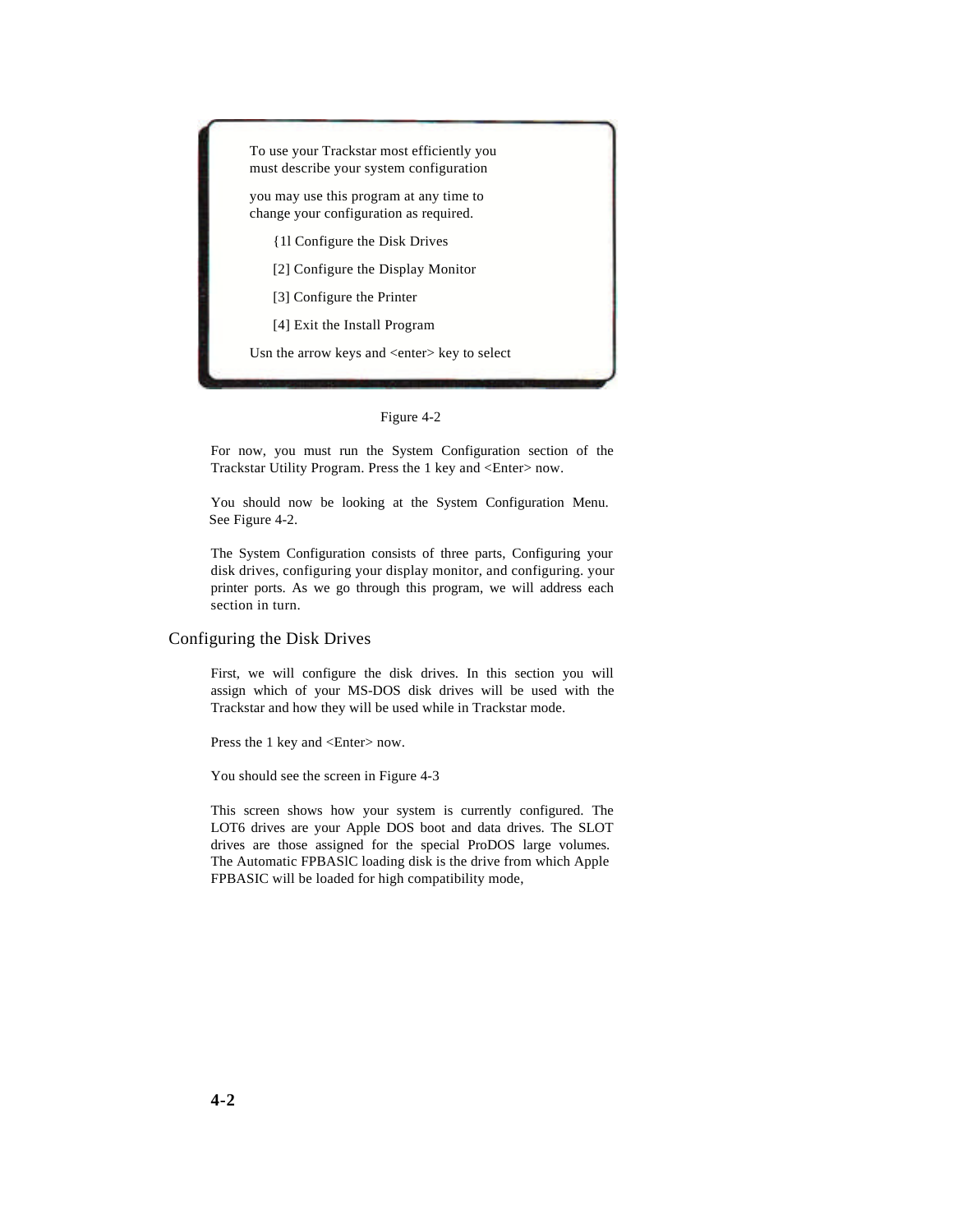If these selections appear correct for your machine, you may press the 2 key and <Enter> to exit to the System Configuration Menu at this time. If you wish to change the selections, press the 1 key and <Enter> to proceed with the disk drive configuration.

| Current drive selection are aS follOws.                                     |  |
|-----------------------------------------------------------------------------|--|
|                                                                             |  |
| Slot 6, D1 (Standard boot disk): External Apple Drive                       |  |
| Slot 6. D2 (Standard data disk) : drIve-B(TrackStore format)                |  |
|                                                                             |  |
| Slot 7, DI (Alternate boot disk Drive-C (ProDOS.HD1: 1 Mb)                  |  |
| Slot 7, D2 (Alternate data disk), Drive-C (ProDOS.HD2: 1 Mb)                |  |
| Automatic FPBASIC loading disk Drive—B (Trackstore format)                  |  |
|                                                                             |  |
| $(1)$ Modify                                                                |  |
|                                                                             |  |
| $(2)$ Exit                                                                  |  |
|                                                                             |  |
| Use Arrow Keys and <enter) key="" select<="" td="" to=""><td></td></enter)> |  |
|                                                                             |  |



If you elect to proceed with the installation, you should see the screen shown in Figure 4-4.

|       | you will now be asked some questions about the disk drives |  |
|-------|------------------------------------------------------------|--|
|       | attached to your sys tern                                  |  |
|       |                                                            |  |
|       | Do you have an Apple Compatible drive                      |  |
|       | attached to the Trackstar?                                 |  |
|       |                                                            |  |
| (1)   | <b>ATTACHED</b>                                            |  |
| (2)   | <b>NOT ATTACHED</b>                                        |  |
|       |                                                            |  |
|       |                                                            |  |
| Note: | An Apple Compatible disk drive is                          |  |
|       | required to run Apple software                             |  |
|       | that has been 'half-track'' Copy                           |  |
|       | protected                                                  |  |
|       |                                                            |  |
|       |                                                            |  |
|       | Press <esc> key for previous screen</esc>                  |  |

Figure 4-4

If you have an Apple Compatible disk drive attached to your Trackstar, press the 1 key and <Enter>. If an Apple drive is not attached at this time, press the 2 key and <enter>.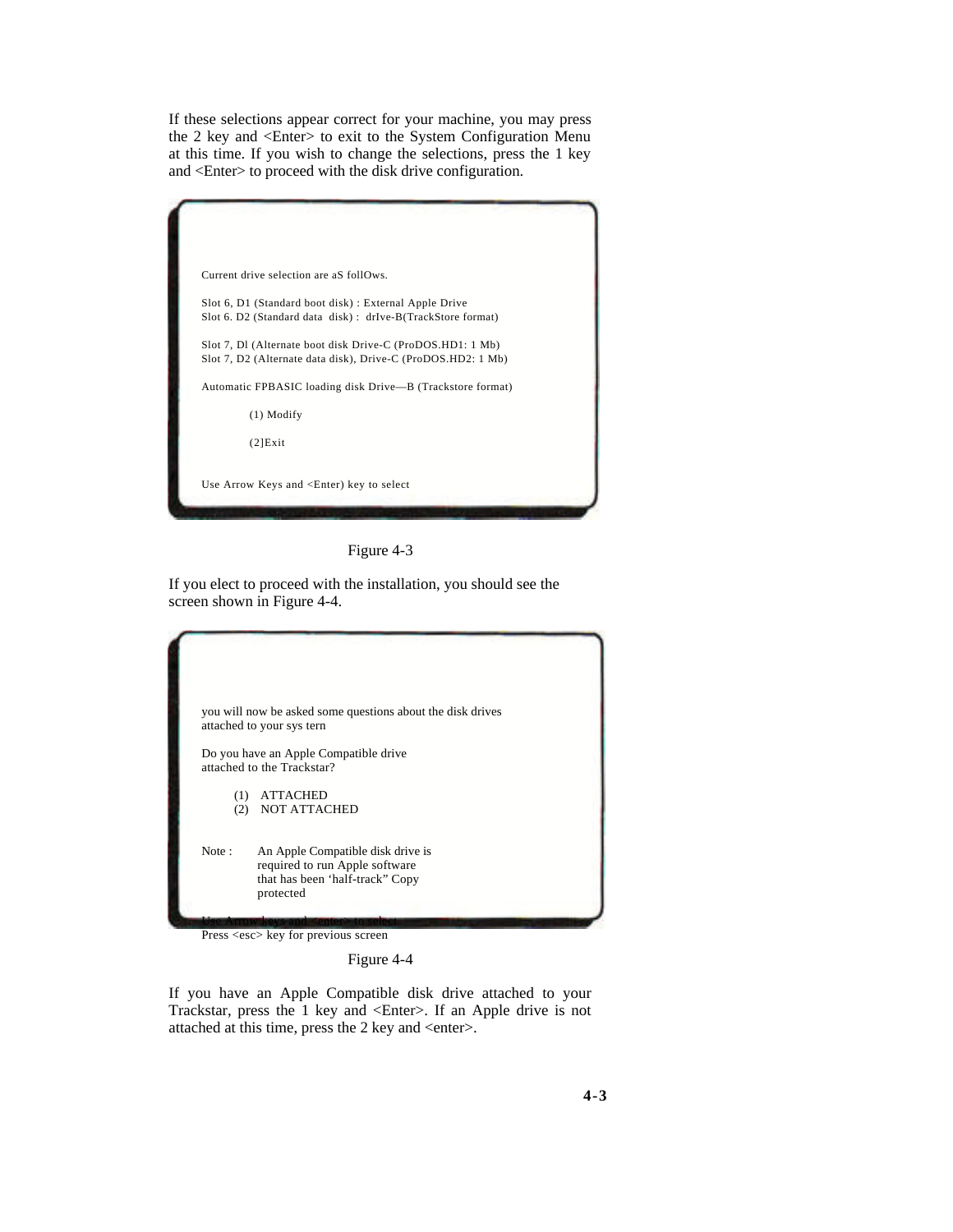The screen shown in Figure4swlunowappe Enter the number corresponding to the type of drive installed as drive A~onyourMsDOS computer then Press <enter>.





The next screen (not shown) asks the same question for the drive assigned to H~. Select the drive type and then press <enter>. The screen shown in Figure 4-6 will now appear

If a hard disk is installed please enter its designation:

(1) First hard disk is drive-C

(2) First hard disk is drive-D

(3) First hard disk is drive-E

(4) First hard disk is drive-F

(5) Not installed

If your system is connected to a network the network can be selected

Use arrow keys and <enter> to select Press <esc> for previous screen

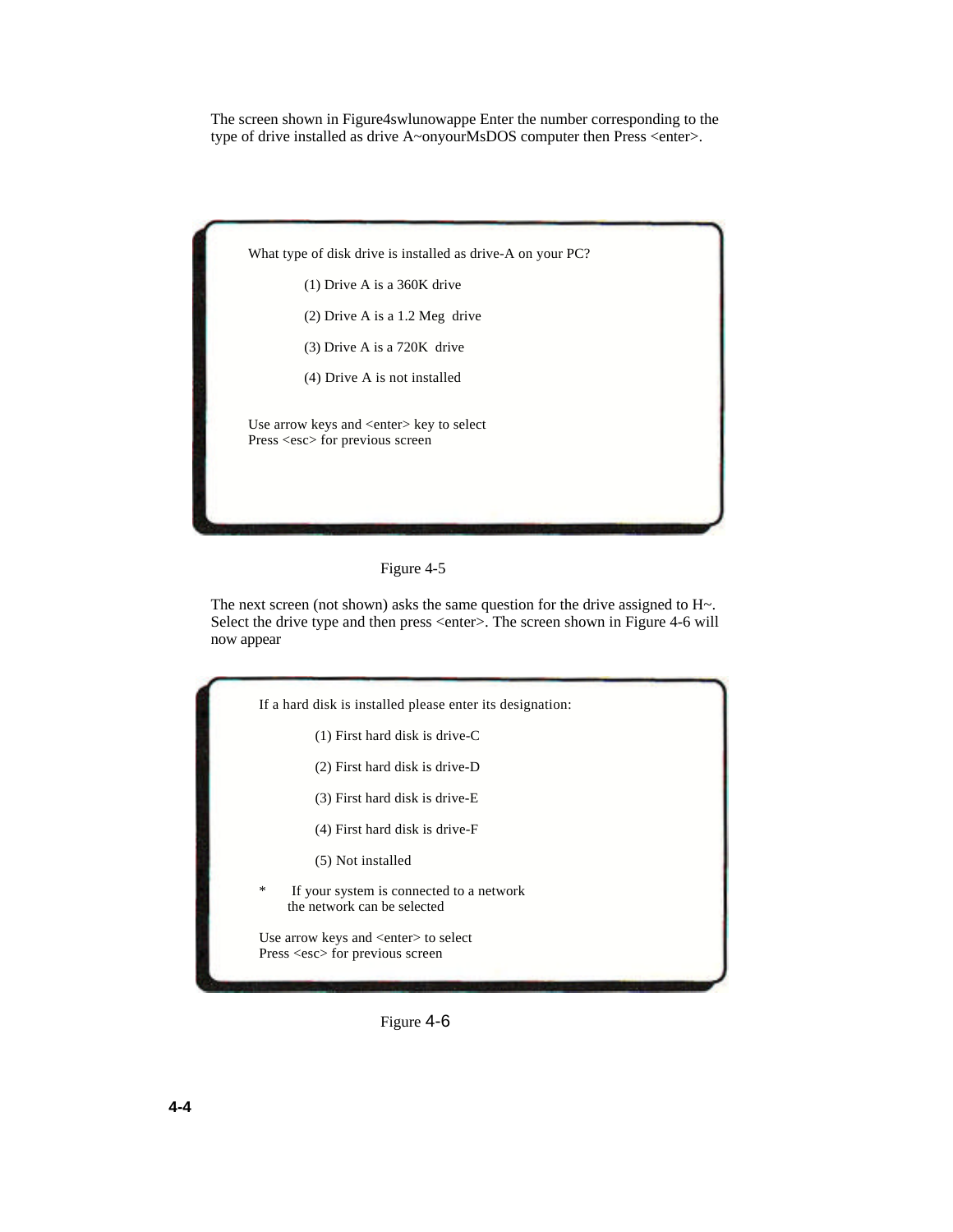The Trackstar can also use any two hard disk drives attached to your system. This screen and the one that follows allows you to specify which two drives are to be accessible to the Trackstar. Should you be lucky enough to have three hard disk drives, you will have to make a choice!

If your computer is attached to a network, you should specify the letter designation of the network file server a~a hard disk drive.

Now we come to the configuration section, Each screen displayed in this section will have certain choices displayed based on the actual equipment installed in your computer. These screens will be similar to the Figures shown in this manual, but not identical with them.

Based on the equipment you specified earlier, the System Configuration Program will suggest which choice you should make at each menu. If you are unsure of what choice to make at a particular screen, then accept the suggestion given. You may return to the System Configuration at any time to change a selection,

You will now see the screen in Figure 4-7. You areselecting which of your disk drives will be used when booting or starting an Apple program, Remember the difference between drives capable of reading actual Apple diskettes and drives that use TrackStore diskettes. Refer back to Chapter 3 if necessary.





Select a drive for SLOT 6, Dl and press <Enter>.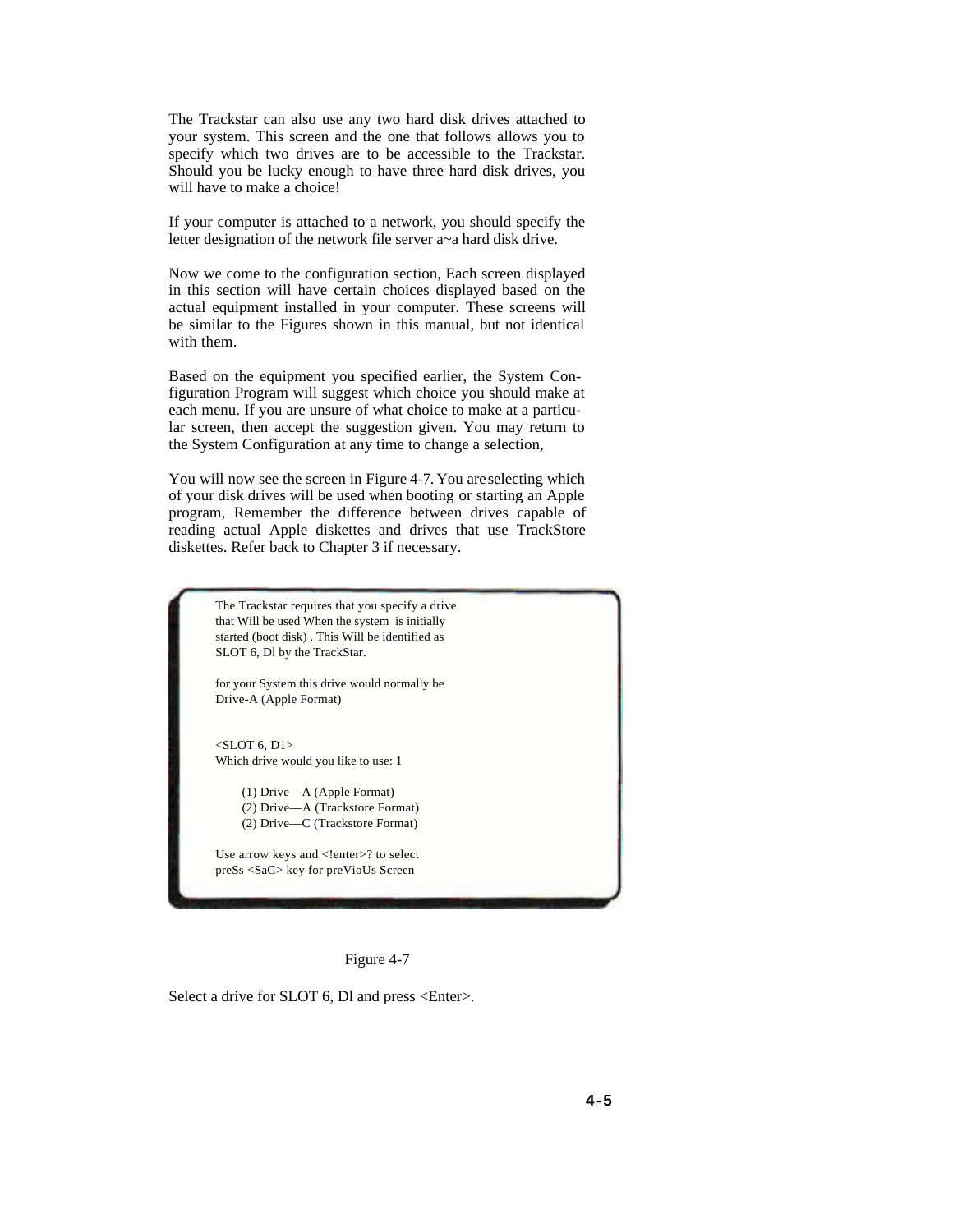The next screen (not shown) will ask for the drive to be used as the data drive in SLOT *6,* D2,

If you have only one floppy disk drive attached to your system, it is OK to have the same MS-DOS disk drive assigned as Apple drive Dl AND 02!

For the last two disk assignment screens you will be selecting the drives for the two special ProDOS volumes. See Figure *4-a* (second screen not shown)

To addition to the standard Trackstar drives you just selected, you can specify two more drives for use with Apple ProDOS. These drives will he identified as <SLOT7,D1> and <(SLOT7,D2>. For the experienced user this Option will allow access to large ProDOS volumes with much faster disk access time. These Volumes are best located on a hard disk.

Novice Trackstar Users say elect to skip this section at this time. YOU will still be able to use Apple ProDOS based software in the <SLOt 6> drives.

 $<$ SLOT 7, D1 $>$ Please select ProDOS volume-1 : 1

> (1) Drive-A (2) Drive-B (3) NO assignment at this time.

Use arrow keys and <Enter> to select. press <ESC> key for previous screen.



The ProDOS volumes can be on any MS-DOS disk drive. Placing them on a hard disk volume is recommended, These volumes can be any of several sizes up to the free space remaining on the specified drive (352K, 704K, 1Mb, 2Mb, 5Mb, or 10Mb each)

Note that the ProDOS 'disks" created with this selection are unformatted as far as the Apple software is concerned. You must use an Apple ProDOS Format Utility to format the volume before storing data on it. For each ProDOS hard disk volume selected,you will be asked the size you want it to be. See Figure 4-9. ProDOS volumes created, on floppy diskette~ will be the largest size allowed by that floppy drive.

The large ProDOS volumes used in SLOT7, Dl and SLOT7, D2 can only be created or modified in this section of the System Configuration program.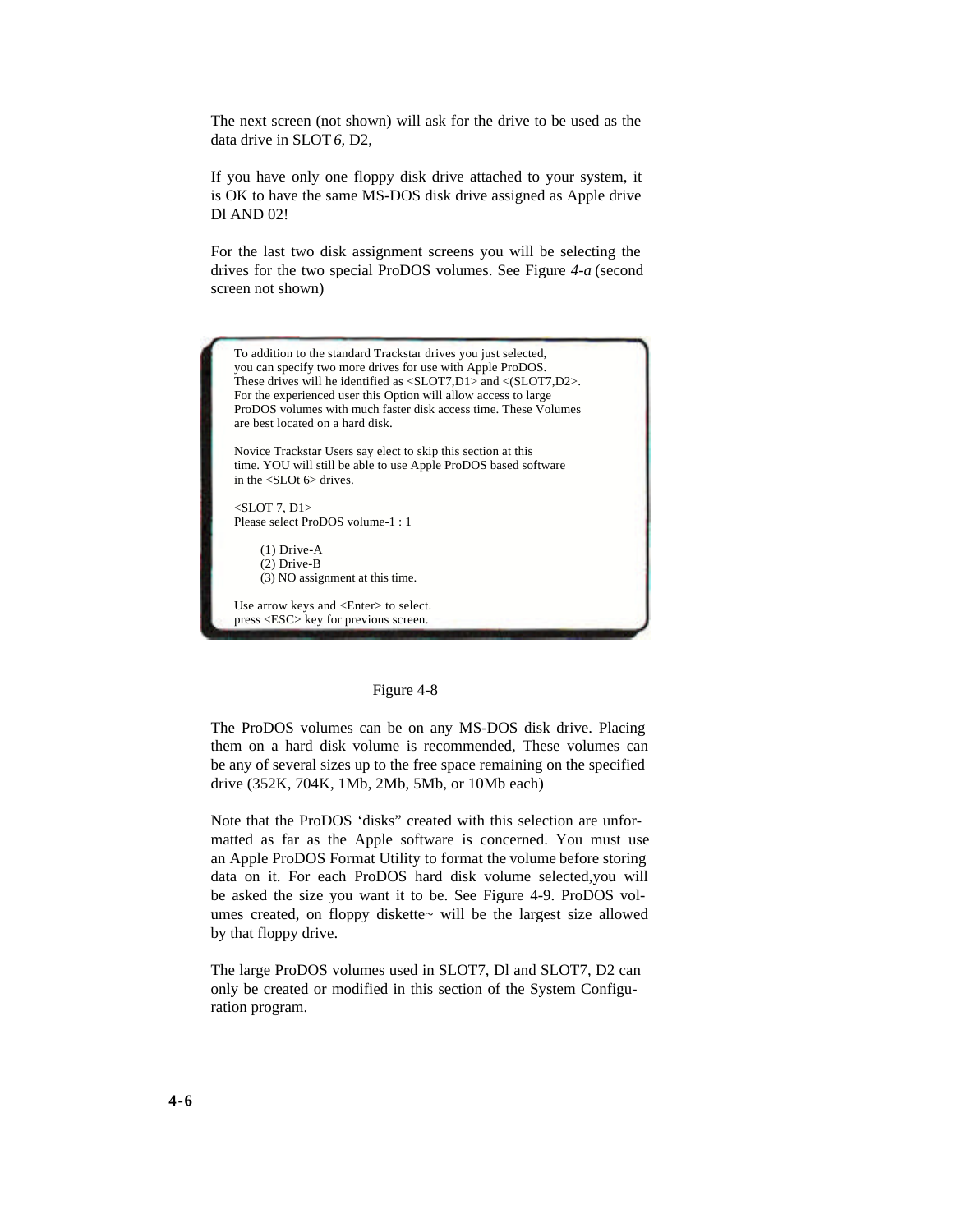| (1)<br>(2) | 3S <sub>2</sub><br>304         | kbytes<br>kbytES                                      |
|------------|--------------------------------|-------------------------------------------------------|
| (3)        | 1                              | Mbytes                                                |
| (4)        | 2                              | Mbytes                                                |
| (5)        | 5                              | <b>Mbytes</b>                                         |
| (6)        | 10 Mbytes                      |                                                       |
|            | press <esc>key to cancel</esc> | Use arrow keys then $\langle$ SPACE BAR $>$ to select |
|            |                                |                                                       |



The last screen in this section, Figure 4—1O, asks for the drive from which FPBASIC is to be loaded. This drive should only be assigned if you have a copy of FPBASIC available and wish to use the Trackstar's High Compatibility mode.





FPBASIC can be loaded from an Apple diskette, Usually this will be the Apple DOS 3.3 Master diskette. It can also be loaded from a TrackStore, diskette named <INIT> on the specified MS-DOS drive.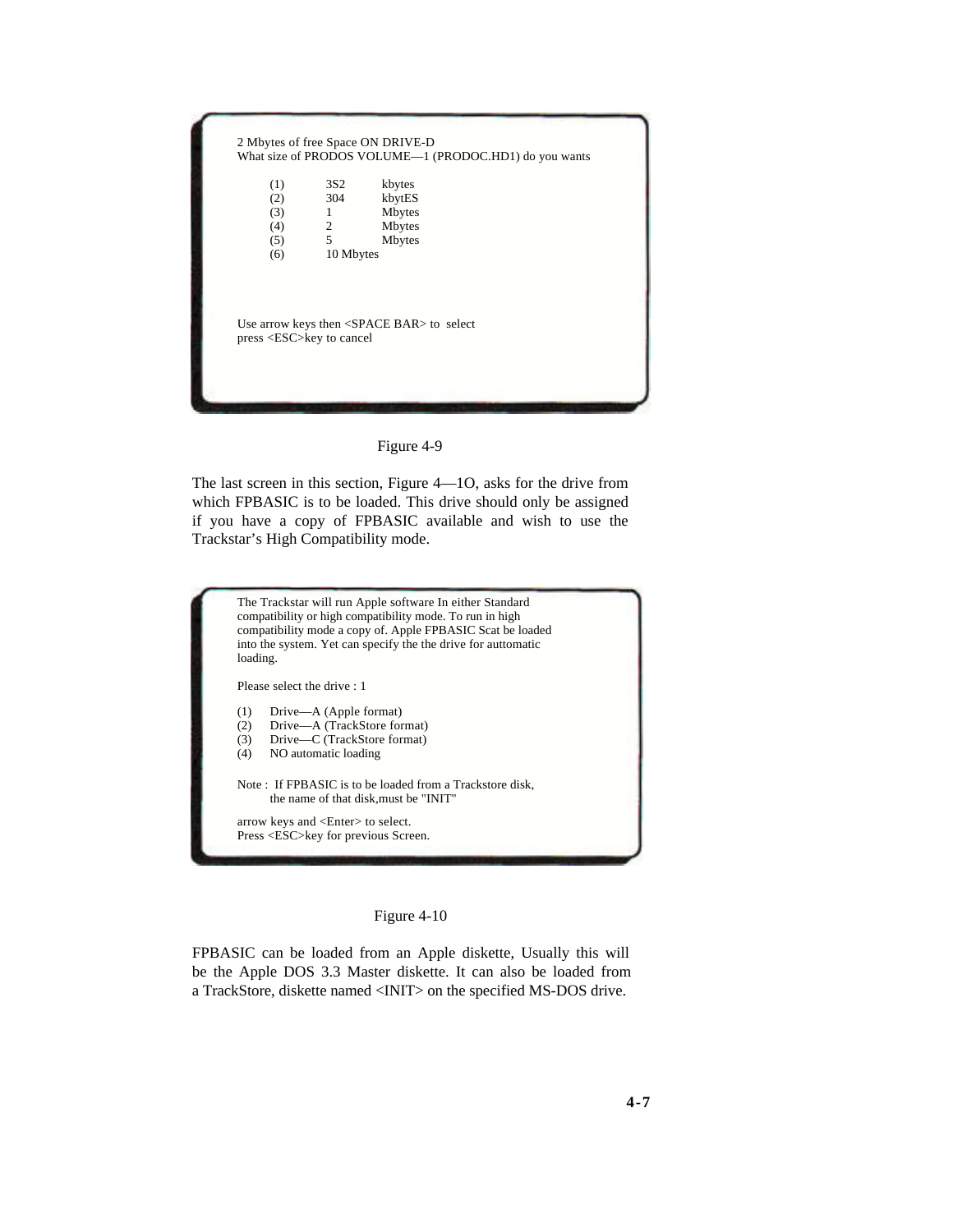As the Trackstar system is initialized the system will automatically load FPBASIC from a TrackStore diskette named INIT on a hard disk or network, If a floppy drive is specified the system will prompt for a diskette containing FPBASIC to be loaded into that drive.

If you have a copy of FPBASIC, select the drive it will load from now. If this is your first configuration, you should select a drive that can read Apple diskettes.

Press the <enter> key to select.

You will now be presented with the screen as shown in Figure 4- 3. This screen displays all of the choices you have made regarding disk drive assignments.

If these choices are correct, press the <spacebar> to continue. If you wish to change any selection, you may use the <esc> key to step back through the drive configuration section.

Configure the Display Monitor

When you have accepted your selections for the disk drives you will be returned to the System Configuration Menu. See Figure 4- 2. The last two sections; Configuring the Monitor and Configuring the Printers, are quite short.

Press the 2 key and <Enter> to Configure the Display Monitor. You will now see the screen as shown in Figure 4-11.



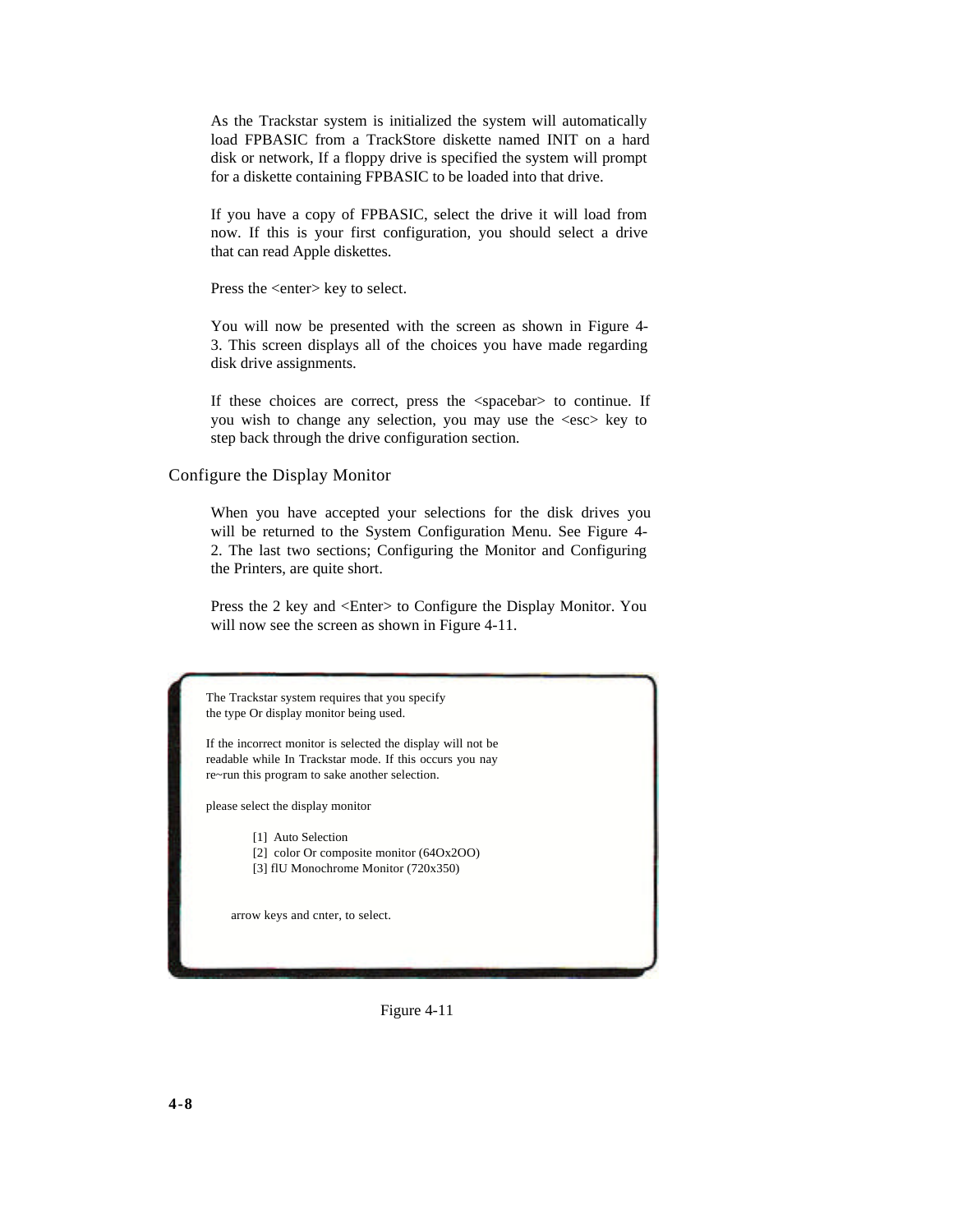If you are unsure of your monitor type choose option [1] and the Trackstar will make a selection for you. Chose option [2] if you have either a Color monitor or if you have a Composite monitor (color or monochrome). Chose option [3] only if you have a 'TTL. Monochrome monitor.

If the incorrect monitor is selected~ the video display in Trackstar mode will be fuzzy and unreadable. If this occurs, you must return to the System Configuration Program and make the correct selection.

Press the <Enter> key to accept the monitor selection.

Configure the Printers

Once more you will see the System Configuration Menu as shown in Figure 4-2. Select option [3] and press <enter>, to configure your printer(s), See Figure 4-12.



Figure 4-12

The Trackstar uses the printer(s) attached to your MS-DOS computer to output text from Apple programs. You must use this section to describe which COM: or LPT: port(s) your MS-DOS printer is connected to.

Selecting option I will display the COM: port currently selected for your machine. The default value is COM1:, the standard value for serial printers. You may select between COM1 and COM2.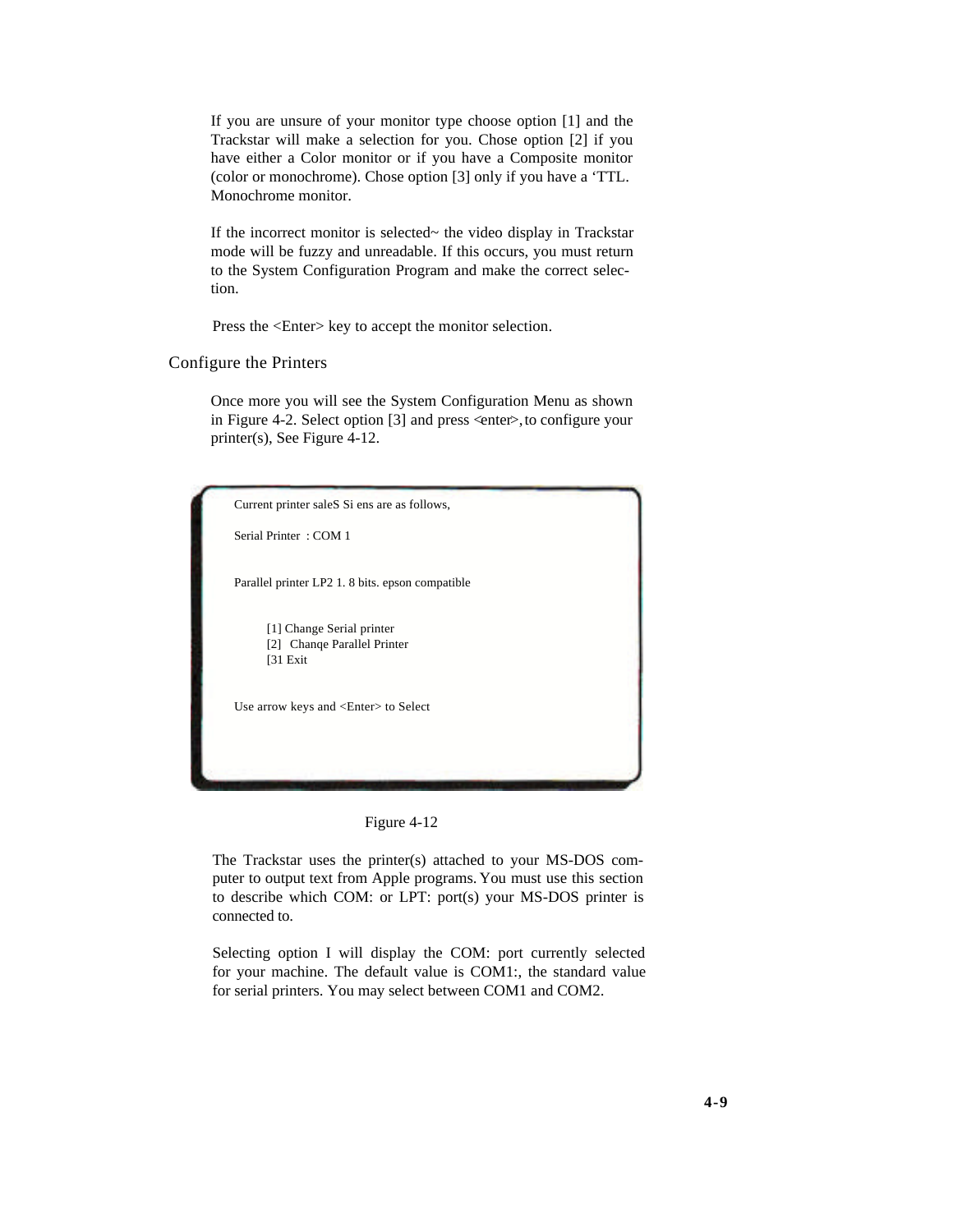Selecting Option 2 will display the LPT: port, data length, and printer type for your parallel printer. The defauLt printer settings are very common and most likely correct for your machine. The Epson Compatible printer is used to describe all printers other than DMP 130/140 series machines. Printer configuration is covered further in Chapter Seven.

Exit the Install Program

When you exit from the Printer Configuration section, you will have completed the entire system configuration. Select Option [4] at this tin~e to Exit the System Configuration Menu.

You should now see the Trackstar Utility Program Main Menu as shown in Figure 4-1. Press the 6 key and <Enter> to return to MS-DOS.

You are now ready to run your first Apple program on the Trackstar!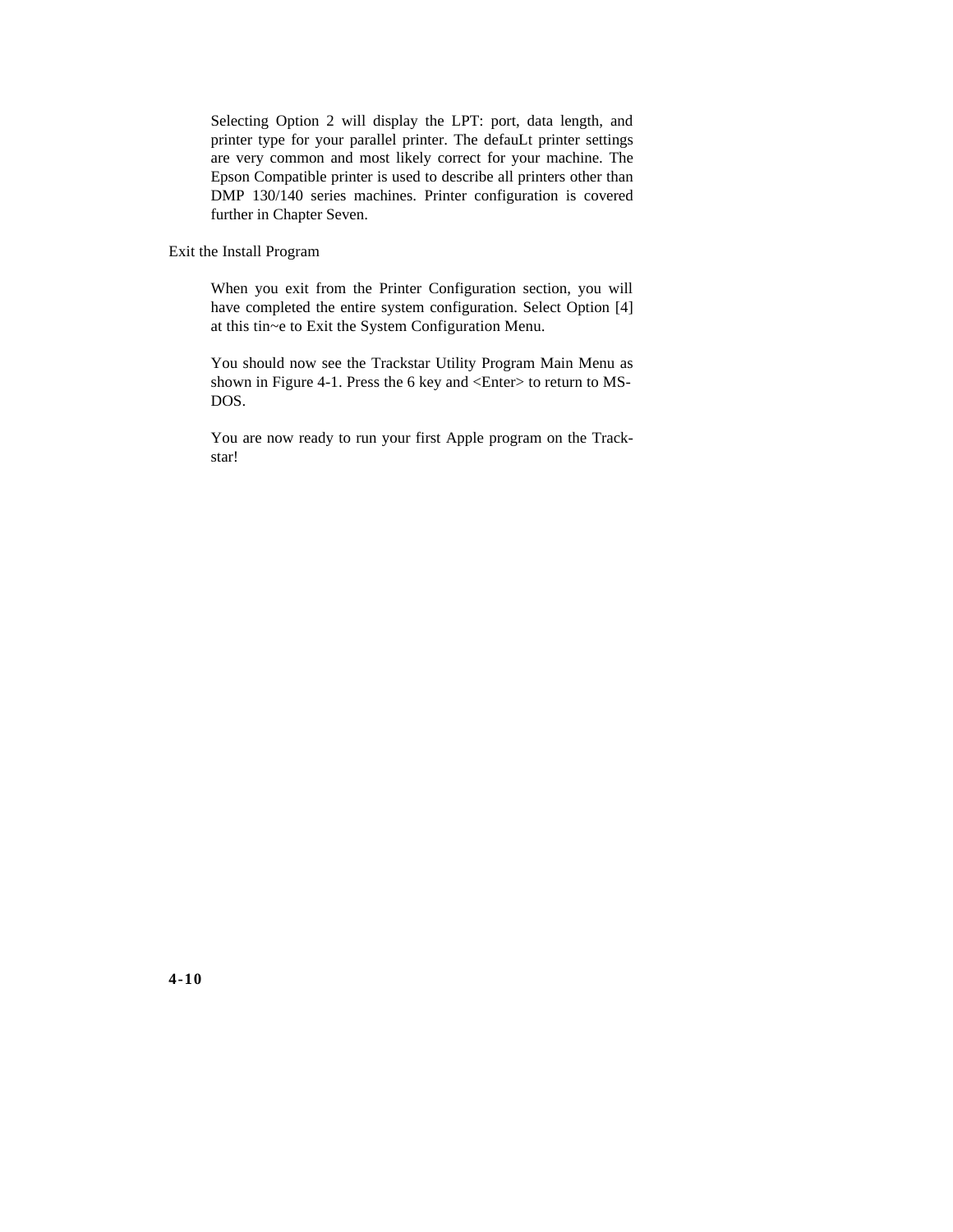## Chapter Five

<span id="page-21-0"></span>

## **Booting the Trackstar System**

Using The Apple Keyboard

Before you start your first Apple program there are a few things you need to know about the keyboard. Apple computers have three keys that are not available on your MS-DOS keyboard. They are:

**• OPEN APPLE • CLOSE APPLE • RESET**

The OPEN and CLOSE APPLE keys are similar to the SHIFT function. They are used to alter the meanings of the standard alpha keys.

*CLOSE APPLE may sometimes be referred to as SOLID APPLE in Apple documentation.*

For example, in AppleWorks, to begin a PRINT operation you would hold down the OPEN APPLE key and then press P. Many Apple programs take advantage of this feature.

When using the Trackstar you will press **<F9>** for **OPEN APPLE** and **<F10>** for the **CLOSE APPLE** function.

The Apple RESET key is used to Reset or Reboot an operating Apple program. This RESET function is available from the **Trackstar Help Menu.**

To access the **Trackstar Help Menu,** you must first be in Trackstar mode. While in Trackstar mode, you can at any time, press the Fl key followed by the ESC key.

Pressing **<F1>** followed by **<ESC>** will display the menu shown in Figure 5-1,

Accessing the Help Menu with FESC will not interrupt your Apple *program. If you return to your Apple program without RESETing or REBOOTing the system that program will continue to run.*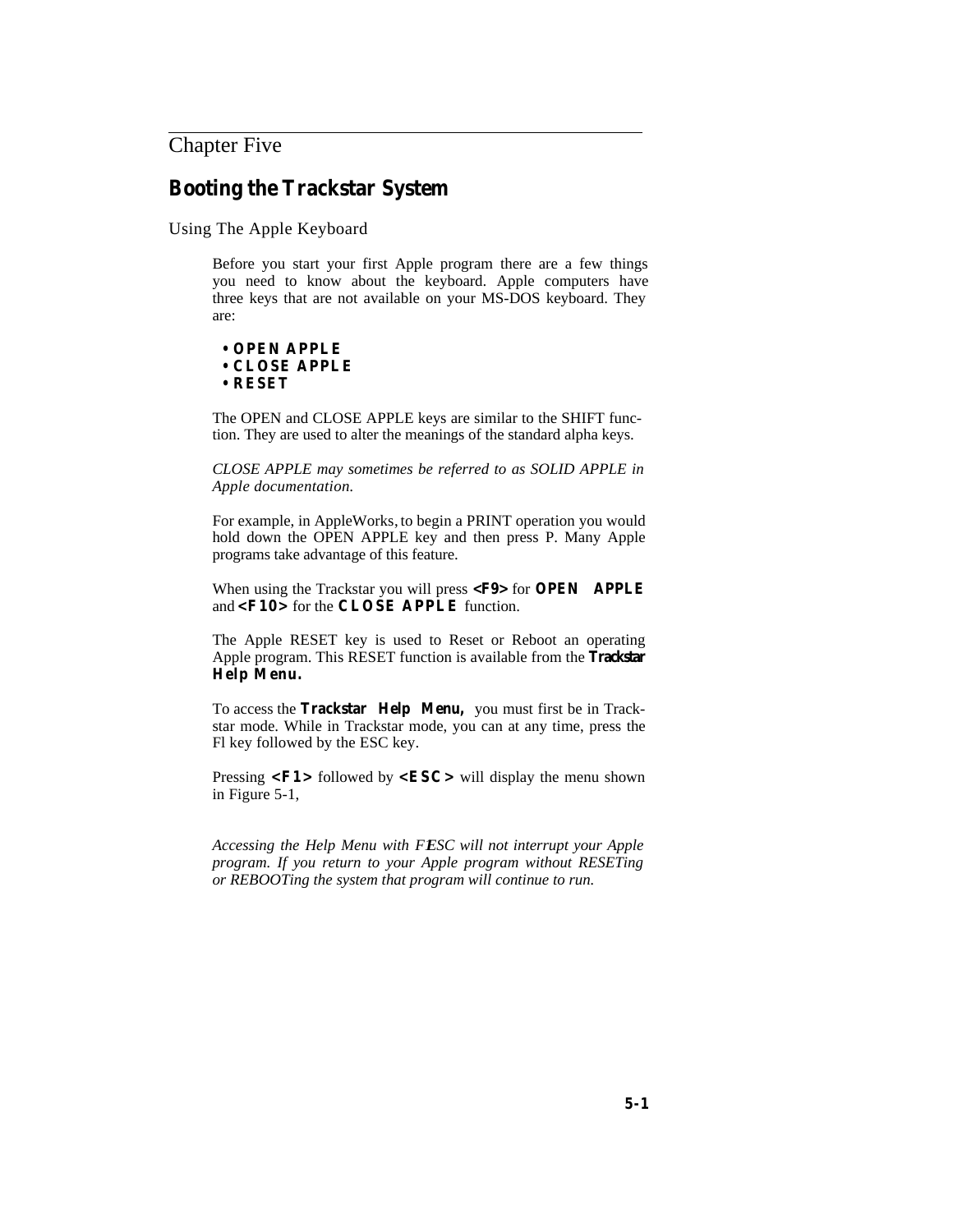



Pressing the E key from within~he Trackstar Help Menu will cause a RESET to be sent to the Apple program. This would be the same as pressing **CONTROL** - **RESET** on an Apple.

Pressing the B key from within the Trackstar Help Menu will cause the Trackstar to reboot from the diskette in drive Dl This is the same as pressing **CONTROL OPEN-APPLE** RESET on an Apple.

While in the Trackstar Help Menu, you can return to your Apple program by pressing ENTER.

The other options in the Trackstar Help Menu will be covered in the following Chapters.

*Many early Apple programs do not accept lower case characters. If you are using such a program, remember to use the CAPSLOCK key*

Booting an Apple diskette

The Trackstar is initialized by running the program **STAR.COM** from MS-DOS. STAR COM can be run from any MS-DOS volume; floppy disk, hard disk, or network.

If you have been following this manual in sequence, a configured copy of STAR.COM should be in your B~drive now.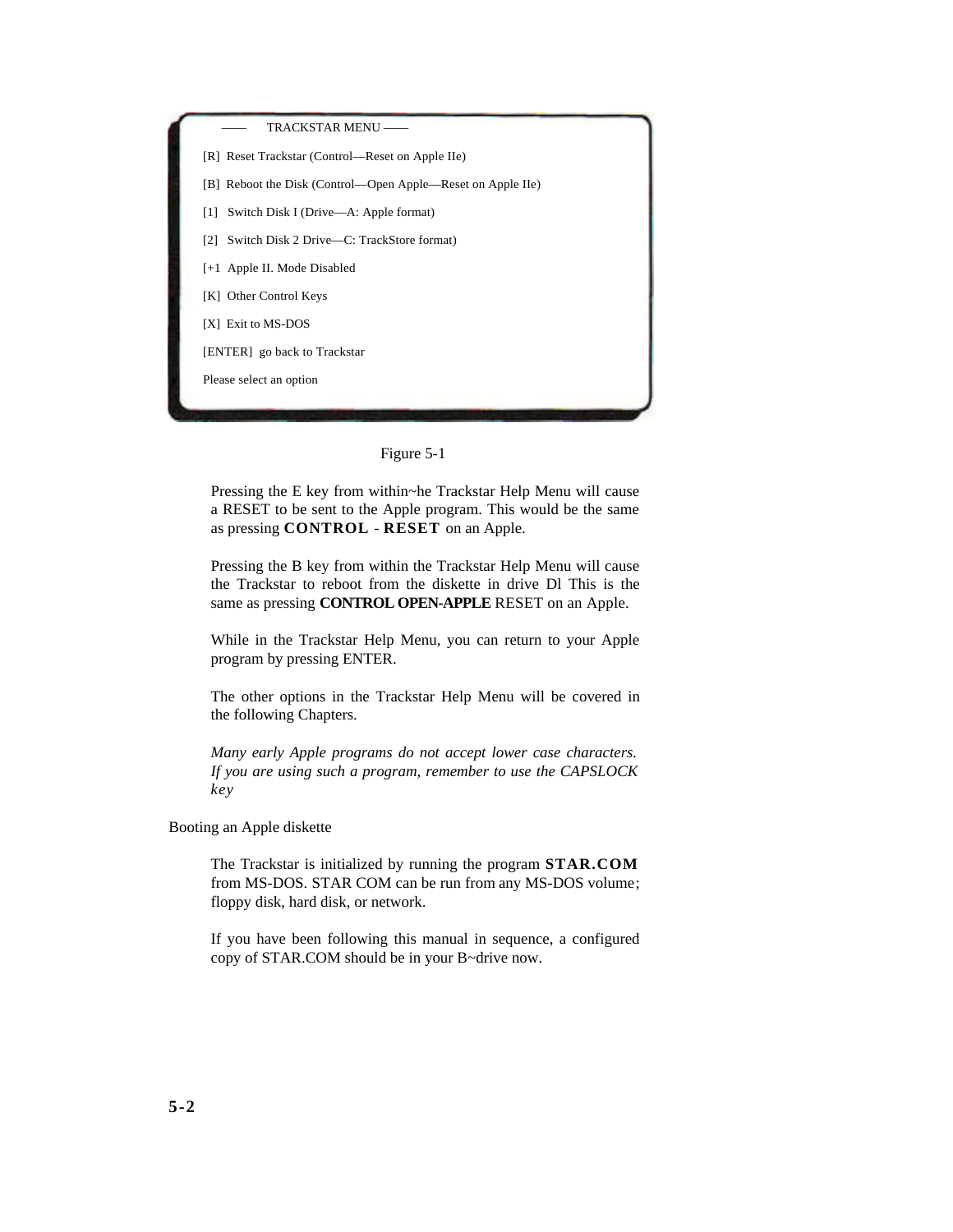At the B prompt type STAR and press the  $\leq$  enter $\geq$  key. You will see one of the following two screens:

#### High Compatibility Boot

If you specified during System Configuration that you wished the system to initialize in High Compatibility mode from a floppy diskette, you will see the screen in Figure 5-2.

| ***<br>*** TRACKSTAR-E Program Version 1.1                                                                                               |
|------------------------------------------------------------------------------------------------------------------------------------------|
| (6) Diamond. Computer Systems, Inc. lesS<br>470. Lakeside Dr., Sunnyvale, CA 94056<br>$(408)$ 736-2000                                   |
| To run in high compatibility mode, place a diskette containing<br>FPBASIC file in drive - A (Ample format)<br>and press <enter>.</enter> |
| Or press <space> for standard compatibility mode.</space>                                                                                |
|                                                                                                                                          |
| Trackstar and TrackStore are trademarks of Diamond Computer<br>systems. Apple and P10005 are trademarks of Apple Computer. Inc.          |



If you specified that FPBASIC was to be loaded from a floppy drive, then insert a diskette in that drive now and press <enter>. If a diskette containing FPBASIC is not available at this time, you may press <spacebar> for a Standard Compatibility boot. See figure 5- 3.

Similarly, if you specified that FFBASIC was to be loaded from a TrackStore diskette on a hard drive or network, the system will attempt to load it now. If a TrackStore diskette named INIT, or FPBASIC itself, is unavailable on the specified drive a warning message will appear. You may then press <spacebar> for a Standard Compatibility boot.

Starting the Apple Program

You should now see a screen similar to the one displayed in Figure 5-3.The exact menu is based on the choices you made during the System Configuration and maybe different from the one displayed here.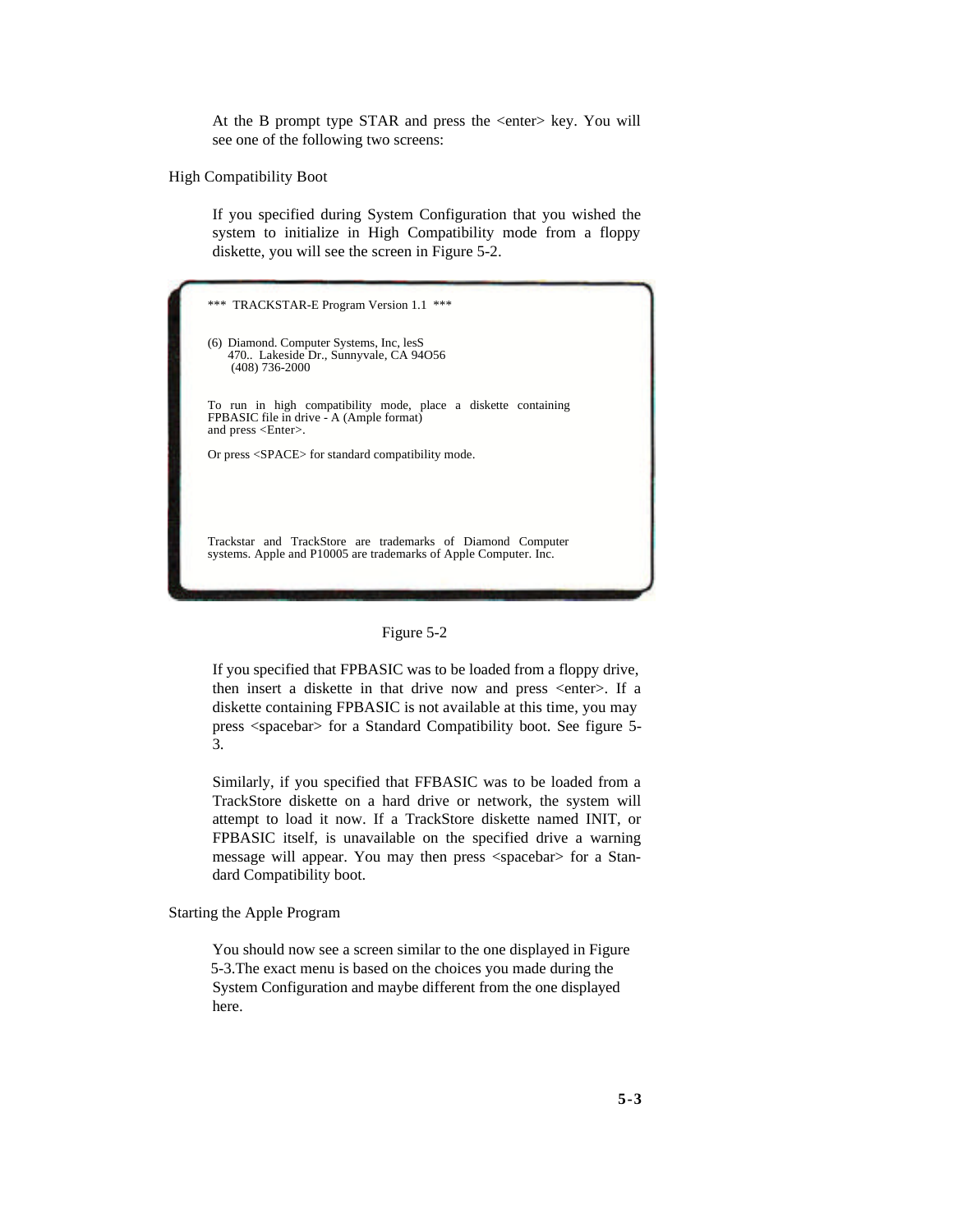TRACKSTAR-E Program Version 1.1 \*\*\*

(c) Diamond Computer Systems, Inc., 1998 440 F Lakeside Or. • Sonnyvale, CA 5408 (408) 735—2000

P lease select with arrow keys and press<Enter>

- [1] Boot from the External Apple Drive
- [2] Boot From Drive-A (Apple format)
- [3] Boot Prom PRODOS Volume C: PRODOS.HD1

TrackStar and TrackStore are trademarks of Diamond Computer Systems Apple and ProDos are trademarks of Apple Computer, Inc.

#### Figure 5-3

You may now be given a few options. If you have an External Apple drive attached to your system, you can insert an Apple diskette in it now and press the <enter> key. Or...

If you have an MS-DOS 360K drive that you specified was for use with Apple diskettes, you may place an Apple diskette in that drive now and press the <enter> key.

If you specified that the system would boot from a TrackStore diskette, hard disk, network file server, or ProDOS volume, refer to Chapter Six for more information on those options.

One last press of the <enter> key and the Language Arts banner will be displayed at the top of the screen, the disk drive will spin, and the Apple program will load and run.

Remember

Many Apple programs require that CAPS LOCK be enabled.

To return to MS-DOS hold down the <alt> key and press the <esc> key.

If problems occur, please check your installation and review Chapter Three on Apple/MS-DOS compatibility.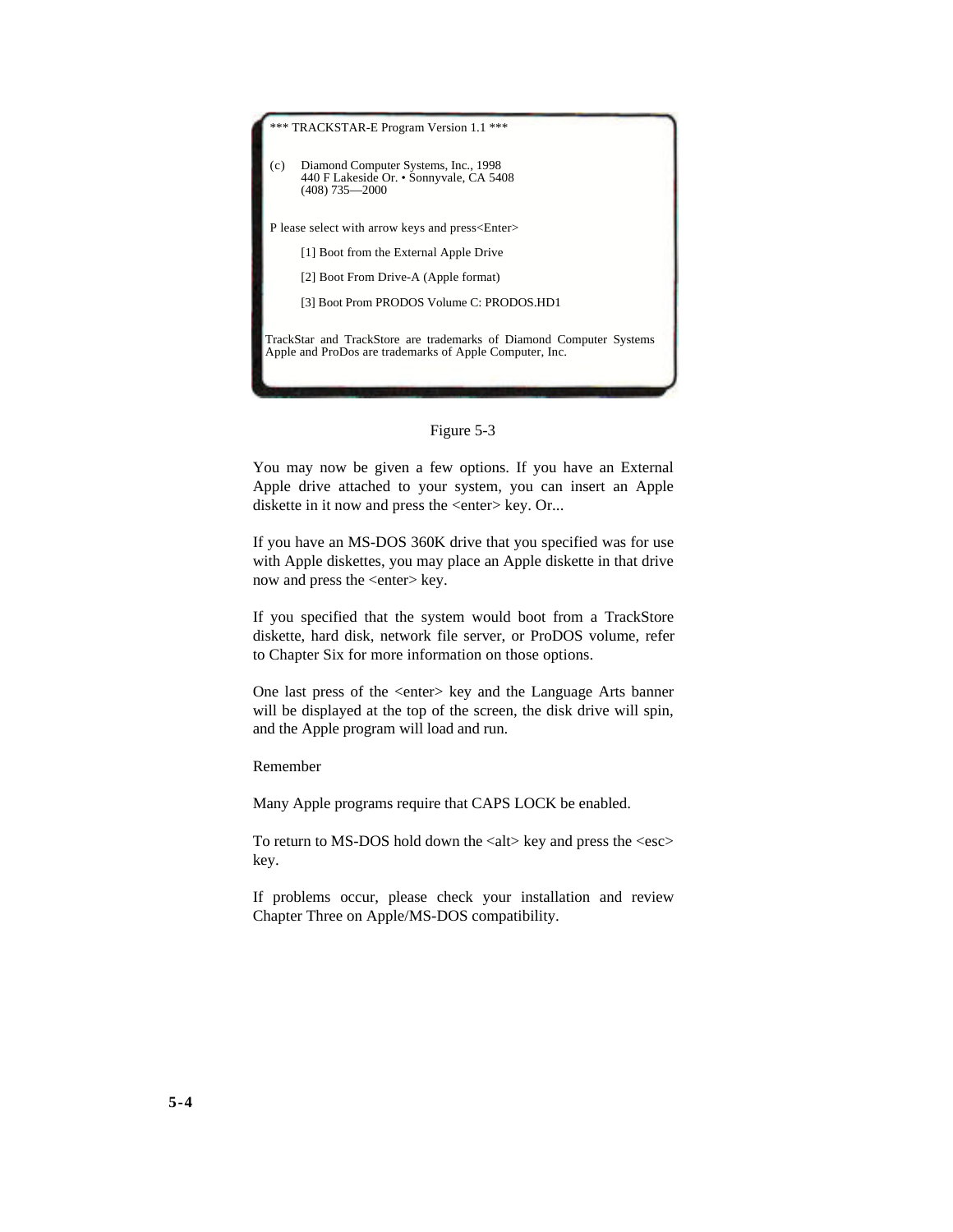Now that you have the basics down we can go on to cover more detailed aspects of your Trackstar System The following chapters will introduce you to features that will enhance the use of Apple software on your computer.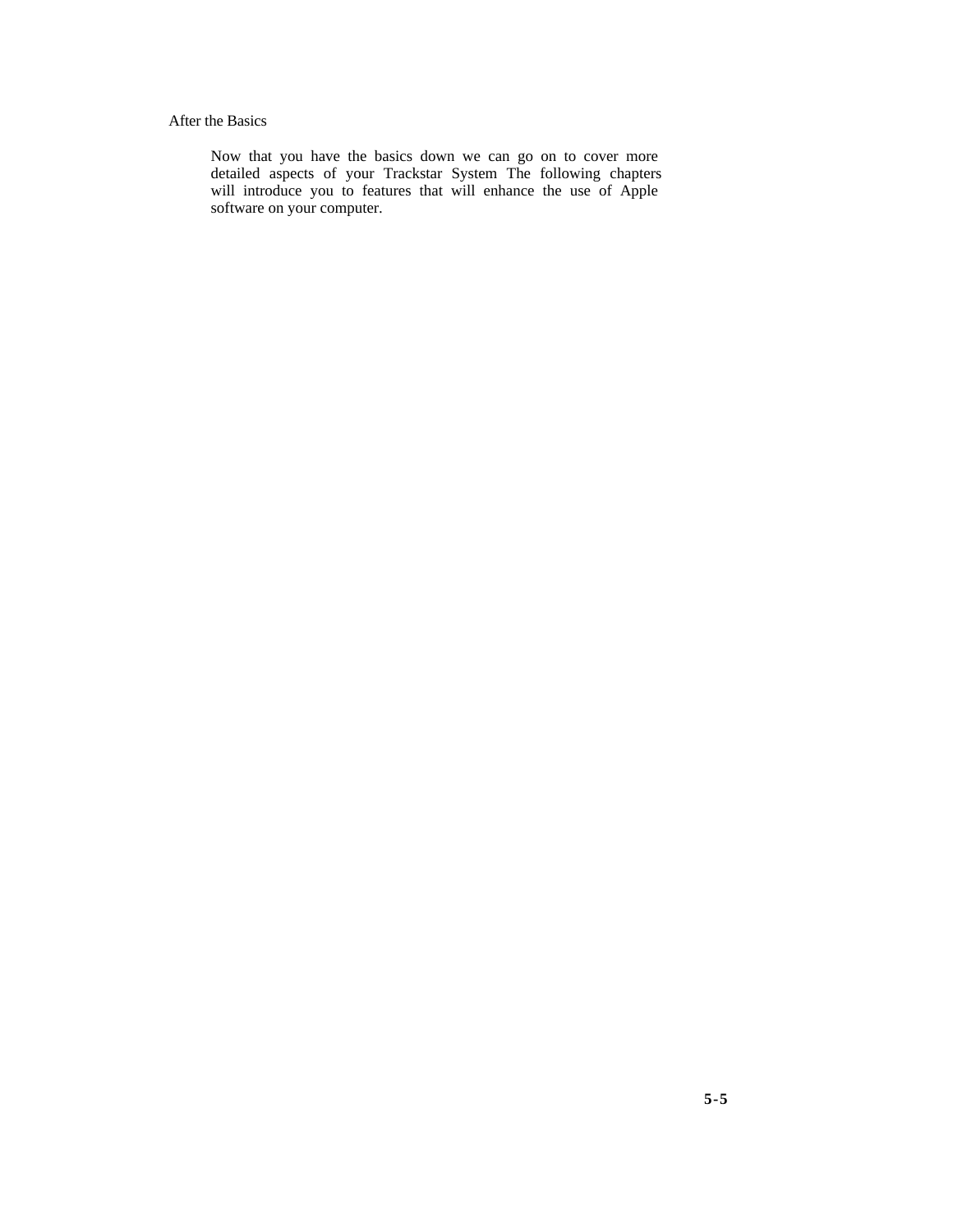## Chapter Six **Diskettes In Detail**

#### Apple Diskettes

<span id="page-26-0"></span>

The Apple programs that you will be using ar provided on standard 5,25" floppy diskettes. These diskettes can only be read on an Apple compatible or 360K MS-DOS disk drive. Your Trackstar system comes equipped with an Apple compatible drive interface for just this purpose.

As you proceed with this chapter, you will learn how information is stored on floppy diskette and how you may copy these Apple programs to a floppy, hard disk drive or file server on your MS-DOS computer.

The TrackStore Concept

MS-DOS programs and data are stored on MS-DOS diskettes in a way that is quite different from the way Apple programs are kept on Apple diskettes. This is why an MS-DOS system cannot read Apple diskettes (and vice versa) without a product like Trackstar.

In order to store Apple programs on your MS-DOS disks you must reserve a special place for them, This special place, which can be recognized by both the Apple and MS-DOS systems, we will call TrackStore A TrackStore file or "disk" is an imitation of an Apple floppy disk on an MS-DOS file.

First, some numbers: An Apple 5.25 diskette can holdup to 140K (142,000 characters) of information. An MS-DOS floppy diskette can hold 360K to 1,440K of information don depending on its type.

A hard disk drive~ can contain 10 to 80 million (or more) characters.

In preparation for storing the contents of an Apple diskette on an MS-DOS drive, we reserve an area 266K long on your MS-DOS disk. This will contain all of your Apple data and formatting information. This reserved area is the Track*store* disk. When we copy all of the files from one of your Apple diskettes into the TrackStore area, you will be able to run Apple programs from it just as if it were an Apple diskette.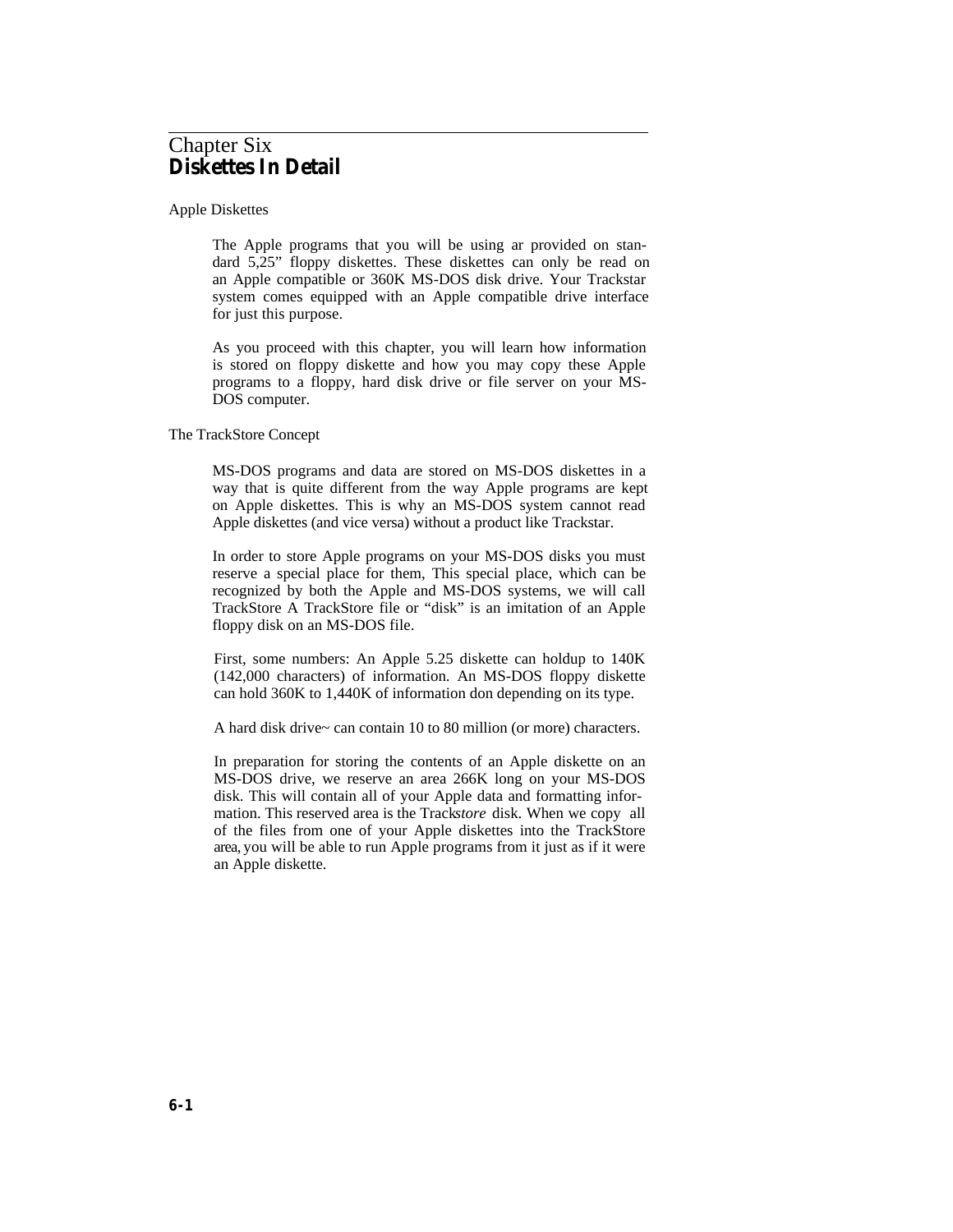You can have as many TrackStore disks on your MS-DOS system as you have room for. This will typically be one on a 36OK diskette, two on a 720K diskette, four on a 1,200K(1.2Mb) drive. and many on a hard disk.

Your PC recognizes the TrackStore area as an MS-DOS data file. It can be copied, moved, and archived just like any other data file. The one thing the MS-DOS system cannot do by itself is to use the contents of the TrackStore disk.

You will give each of your TrackStore disks a unique name. This name can be one to eight characters long and will serve to identify it to the Trackstar system. It will be stored on the MS-DOS disk under that name with the suffix **.app.**

For example you might have a TrackStore disk called **GRAPHICS.** lt. would be stored in MS-DOS as a 266K file called **GRAPHICS.APP**. Within GRAPHICS.APP would be the contents of an Apple diskette.

The Trackstar system allows you to assign an additional 46 character description to the TrackStore disk at the time it is created. You can use these 46 characters to help you remember the contents of specific diskettes. This is especially useful when you have dozens of TrackStore disks on a hard disk.

About Apple Diskettes

In order for you to get the most utility from the Track Stow concept it will be useful to cover a few details on the workings of floppy disks. This section is particularly important if you will be storing copy protected software on your hard disk.

Data Tracks Information is stored on a floppy diskette



in a fashion similar to that used by audio or video tapes. This information is stored in concentric rings around the circumference of the diskette; each of these rings is called a **Track**. See Figure 6-1

Since each Track must be a certain distance away from us neighbors, an Apple diskette can contain only 4O such Tracks. Figure **6-I** During the early days of Apple comput-

ers, a clever programmer figured out that

he couId prevent other people from copying his software by placing these Tracks at other than the standard positions.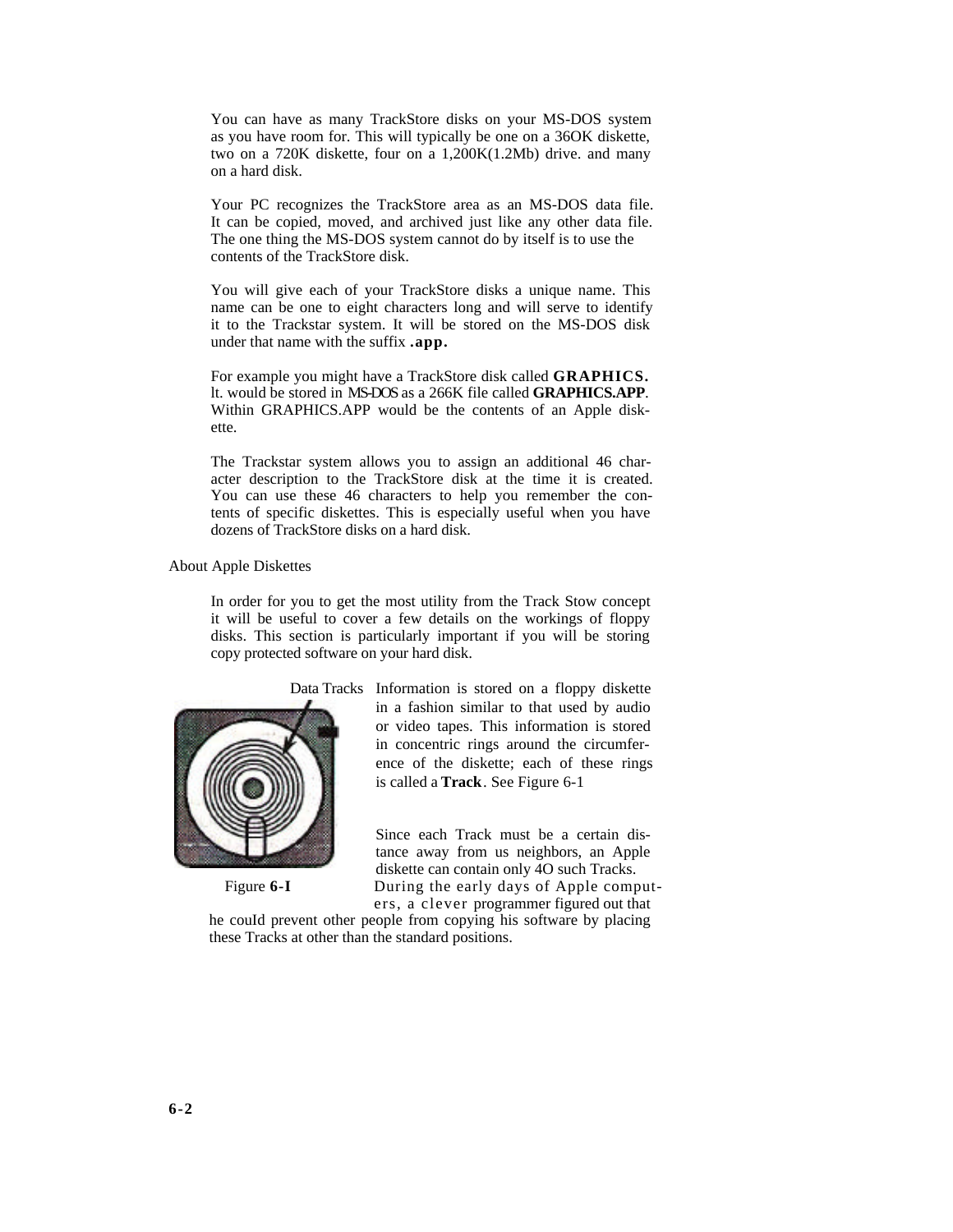Since the only other place Tracks could be placed was halfway between the standard Track locations the practice became known as half-tracking. Placing a Track at location 1:5 meant that information could not be stored at locations 1 or 2 (too close to the other) so the maximum density of 40 Tracks was preserved.

Track*Store* allows you the option of copying all possible half-tracks to an MS-DOS file. This uses double the usual space, but allows more programs to be copied to MS-DOS media.

When copying a protected diskette, it is difficult to tell which half tracks actually contain data. As you will see later in this Chapter you will have the option of copying all 80 tracks from a protected diskette to a TrackStore disk.

Only an Apple or Apple compatible drives are capable of reading data stored on half tracks. MS-DOS 360K disk drives can only read the standard 40 data tracks.

Creating a Track*Store* Disk

To create a TrackStore disk you must first run the TSUTILITY program to access the Disk Utilities Menu. See Figure 4-1.

Options 3, 4, and 5 on this menu apply to TrackStore diskettes.

The Disk Conversion Utility

The Disk Conversion Utility allows you to. copy an Apple 5.25" diskette to a TrackStore disk on an MS-DOS drive. You must have an Apple compatible or MS-DOS .360K drive connected to your Trackstar to run this utility~

Most Apple programs can be copied to the TrackStore disk. Some programs are heavily copy protected and will not convert correctly. The conversion utility will be unable to tell if these programs did copy correctly. If you suspect a program has been copy protected in this way, you should attempt to run the copy. If the Track*Store*  copy fails to run, you will be limited to running that particular .prograrm from the Apple Drive.

Some copy protection scheme render the copy process unreliable. If the copy fails on the first attempt you may wish to try a second time before deciding the program will not copy at all.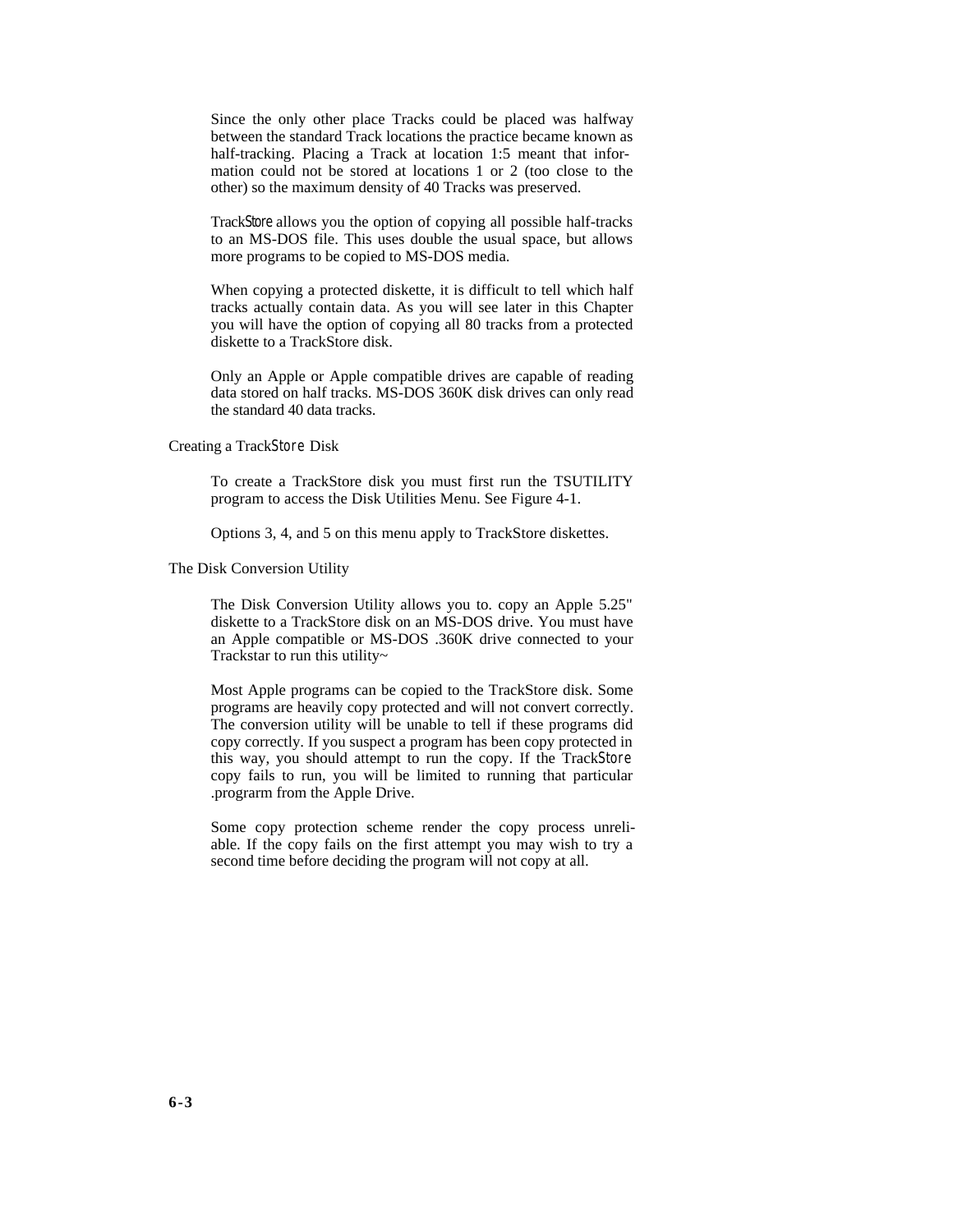*Before copying any software to a TrackStore disk, you should read the copyright notice accompanying the original software. Most publishers allow duplication to a hard disk for personal use by the purchaser: this may not be true in all cases. It is especially Important if you are copying programs to a file server that many individuaI have access to.*

After selecting Option 3 from the Disk Utility Menu, you will be asked the following question&

#### **Target Drive** *(A/B/C/D/E/F):*

The Target drive is the drive to which the Apple diskette will be copied. A Track*Store* diskette will be created for the Apple information that will be stored on this drive.

Next you will be asked for the name of the Target Disk.

#### **Trackstore Disk Name STARTUP1**

Enter a name for the new TrackStore disk now. You are allowed a maximum of eight characters. Pressing <enter> without specfying a *TrackStore* disk name will cause the name STARTUP1 to be used.

You may next enter a 46 character descriptive statement for the TrackStore disk,

#### **Trackstore Disk Description:**

This description may be any character string such as **AppleWorks Backup or Educational Game Disk** Pressing <enters without typing a description will leave this description blank.

The next question before the copy begins pertains to copy protection as described earlier.

#### **TrackStore Disk Density (40/80):**

Pressing the 4 key here will result in the 40 regular tracks of the Apple diskette being copied to your new Track*Store* disk. This will consume 266,240 bytes (roughly 265K) of space on your MS-DOS disk. There is only room for one 40 track TrackStore diskette on an MS-DOS 360K drive. .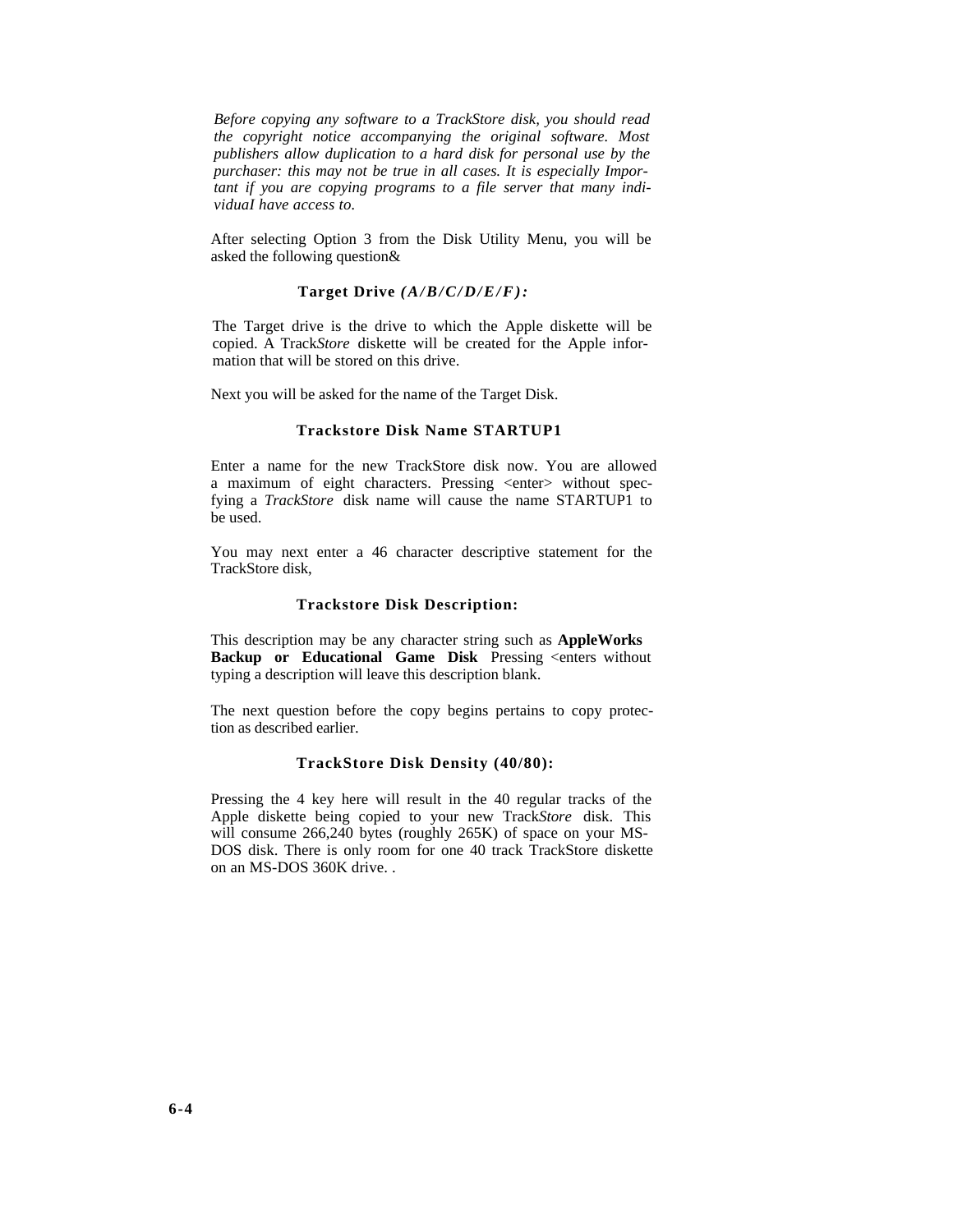Pressing the 8 key here will result in all 80 possible tracks being copied, **the** 40 standard tracks and the 40 possible half-tracks. This will consume twice as much space on your MS-DOS disk,

If you suspect a program is half-track protected or if it does not work after a 40 track copy then use optionS. Remember you must have an Apple compatible disk drive to use option S.

*If a program is not half -track protected and an 80 track conversion is done, the program m wilt still work correctly although ibis is wasteful of space.*

The last question asked before the disk conversion takes place allows you to specify which drive contains the Apple diskette to be copied.

#### **Source Drive**

You may now specify the drive from which the Apple data is to be copied.

The copy will now proceed

New Blank Disk Allocation

then Blank Disk Allocation Utility allows you to create an empty TrackStore disk. The information required is the same as for the Disk Conversion Utility above.

#### **IMPORTANT~**

A newly created TrackStore disk is similar to a new, blank floppy diskette. It contains no information and must be formatted before it can be used. To format the *TrackStore* disk, you can use any Apple format utility; DOS 3.3 or ProDOS.

*If you try to access a new TrackStore disk with out formatting it, an I/0 ERROR message will appear.*

Trackstar Disk Description Modification

When you convert an Apple disk into a TrackStore file or create an empty TrackStore disk, you have the option of entering a 46 character description of the disk. The Trackstar -Disk Description Modification Utility allows you to change that 46 character description.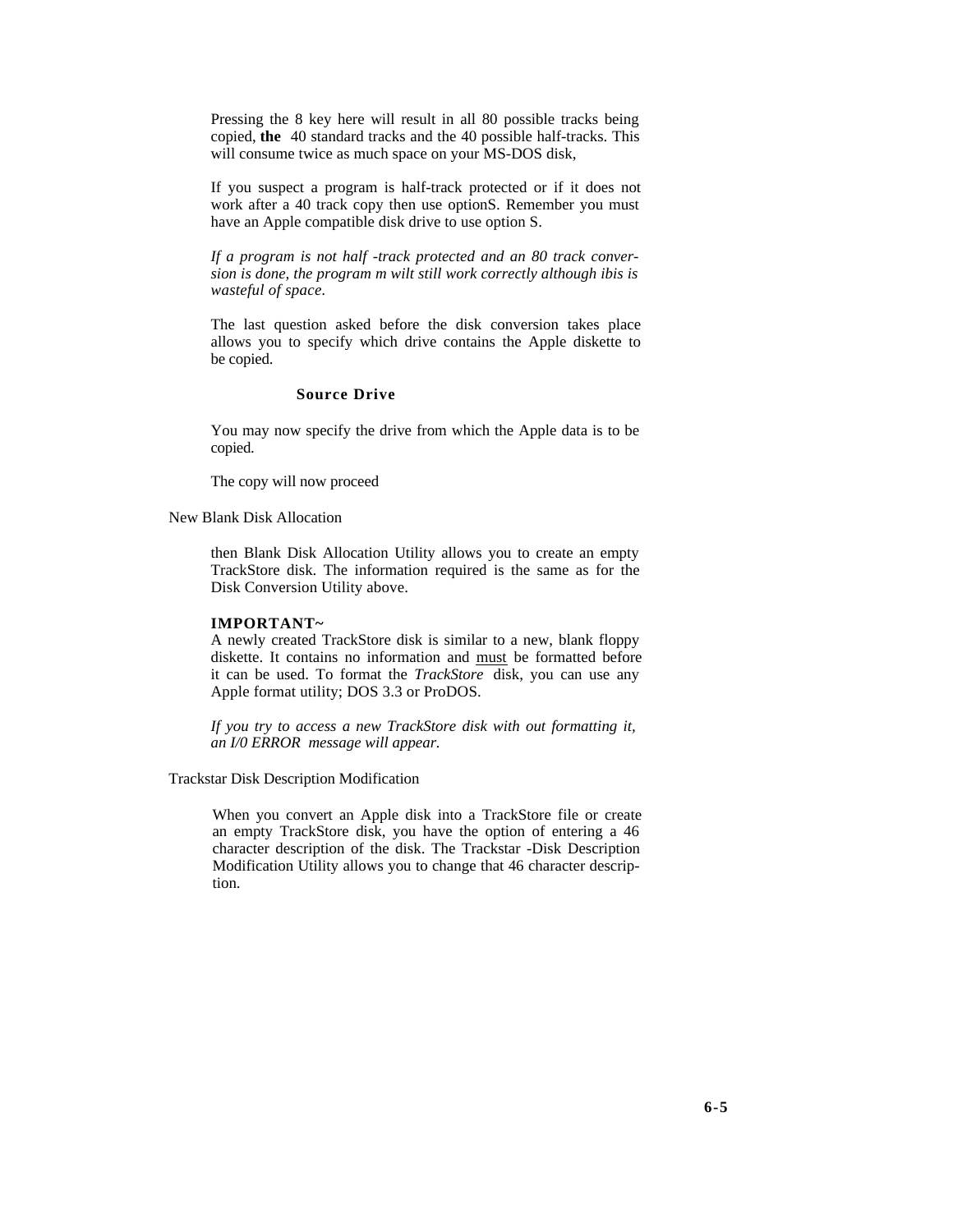To change the description of a particular Trackstore disk, .you must first specify the location of the MS-DOS drive on which that Track-*Store* disk is stored.

#### **Target Drive (A/B/C/D/E/F):**

The system will now list all of the Trackstore disks stored on the specified drive. See Figure 6-2.

| Trackstar $Disk(s)$ . on the Drive-C   |  |
|----------------------------------------|--|
| C: STARTUP1 - Appleworks Boot Diskette |  |
| C: EXAMPL2 - An Example program disk   |  |
| C: AWDATA - Word Processor Documents   |  |
| C: CAMEDISK - EduCational Games        |  |
|                                        |  |
| C: STARTUP1 - Appleworks Boot Diskette |  |
| Replace $(Y/N)$ ?                      |  |



You may select the Track*Store* disk whose description you would like to change by using the up and down arrow keys. The selected TrackStore disk will be displayed in inverse video.

While a Track*Store* disk is selected, you may enter a new description by typing over the old one. Press the <enter> key to finish the description.

*Pressing <esc> will end the entry and return you to the Disk Utility Menu.*

After you have finished changing the disk description by pressing <enter>, you will be asked to confirm the change.

#### **Replace (Y/N)?**

Pressing Y will replace the old description with the new. Pressing N will cancel the change.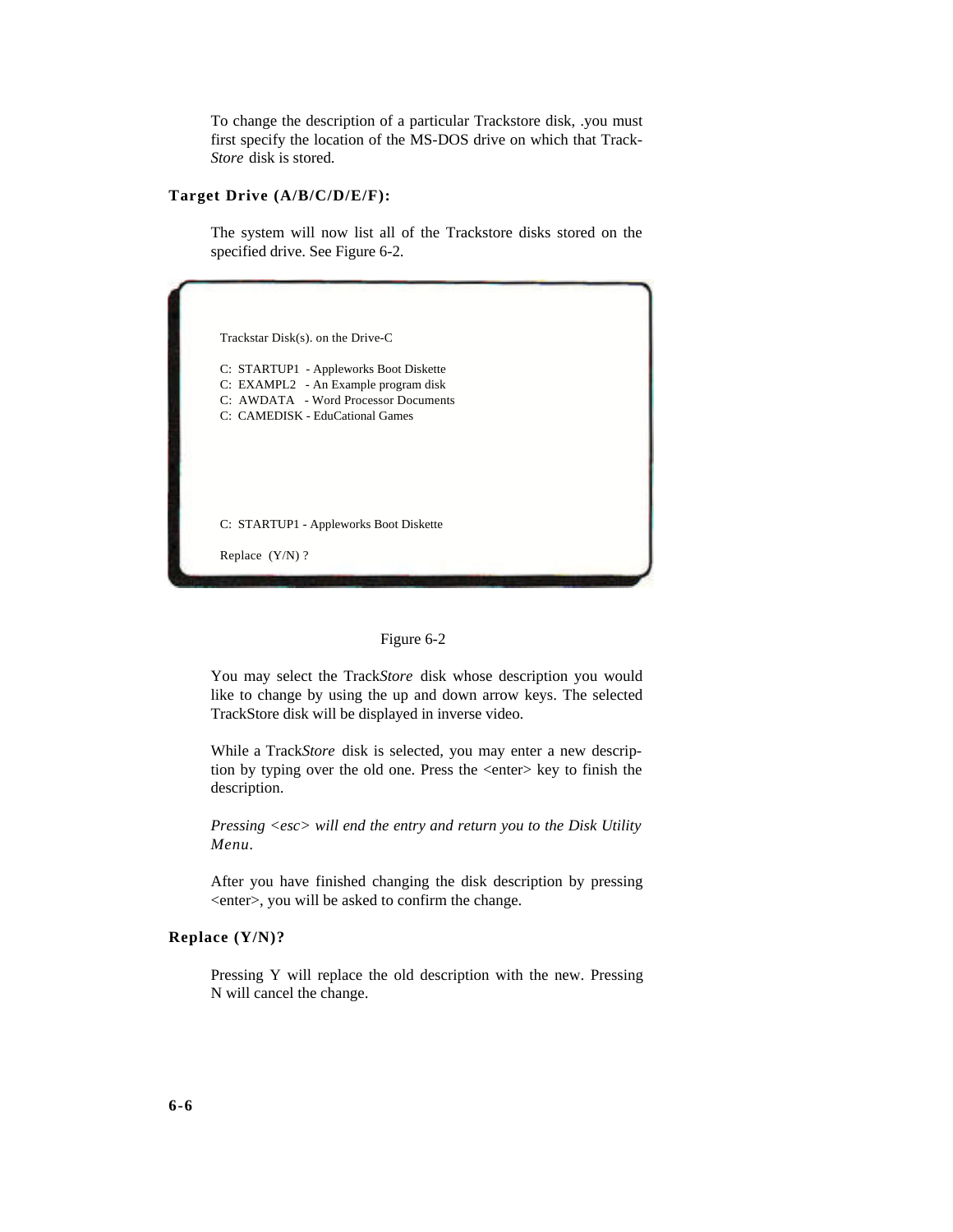You may now modify more Track*Store* disk descriptions. You must press the <esc> key to return to the Disk Utility menu,

#### Changing the TrackStore disk name

You will recall from an earlier section that TrackStore disks are stored on an MS-DOS diskette as none to eight character file name plus the suffix **APP.** If you wish to change the name of the Track-Store disk itself you must use the RENAME command from within MS-DOS. Once it is created you cannot change the Track*Stor*e disk name from within the Trackstar system. Trackstar will only recognize MS-DOS filenames with a **.APP** suffix as Track*Store* media. Please refer to your MS-DOS users manual for more information on the **RENAME** command.

#### Copying Apple Diskettes to Apple Diskettes

As was mentioned earlier, only the External Apple Drive or a compatible MS-DOS 360K drive is capable of reading and writing Apple formatted 525" diskettes. If you wish to run a program or read a file created on an Apple computer you must do so using the Apple compatible or 360K drIve. Likewise, if you want to create a disk on your Trackstar that can be read On an Apple computer you must create that disk on your External Apple or 360K Drive.

As long as the External Apple Drive is configured as either Apple drive Dl or D2 you can use any Apple copy routine to duplicate from an Apple diskette *to* an Apple diskette. You must follow the instructions supplied with the copy program. You must refer to the section within those instructions on Single Drive Copy.

Copying *TrackStore* disks to Apple Diskettes

It is also possible to copy the contents of a Track*Store* disk back to an Apple diskette in the External Apple or MS-DOS 360K Drive.

Before you do this, you must keep the following points in mind:

40 track Track*Store* disks maybe copied back to an Apple diskette without restriction using any Apple copy program.

80 track TrackStore disks may also be copied; however, you must use an Apple copy program capable of copying half-tracked software. Half-tracked software is by definition copy protected. The result of attempting to copy this type of software is not guaranteed.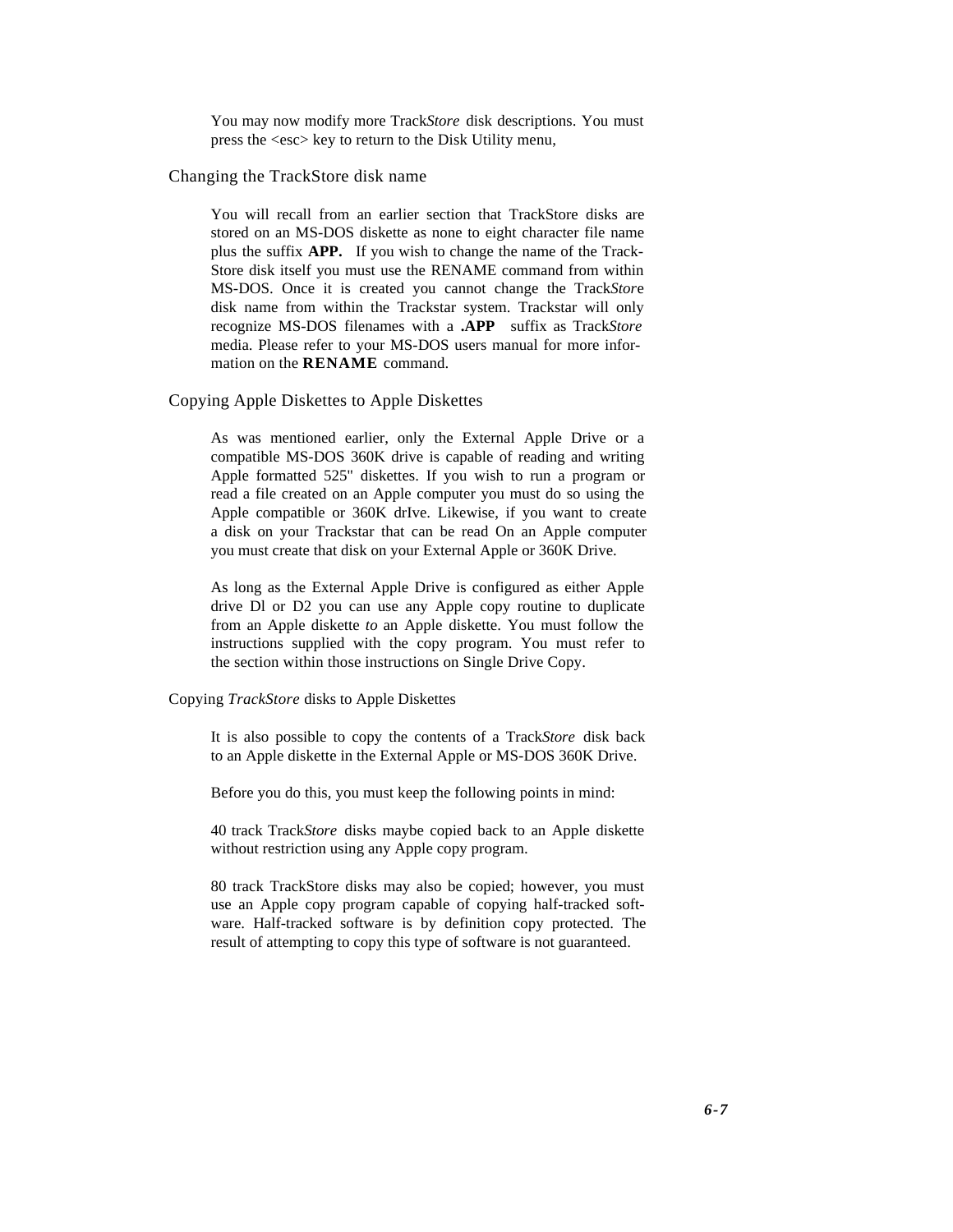Copying Track*Store* disks to Track*Store* disks.

Much the same restrictions apply to copying from one Track*Store* disk to another Track*Store* disk as apply to copying from Track-*Store* to Apple.

A destination Track*Store* must already exist, This can be an existing disk or one newly created using the Disk Utilities menu

40 track disks may be copied without restriction using any Apple copy program

80 track disks may be copied using an Apple copy program capable of copying half-tracked software, The result of this type of copy is also not guaranteed.

*Remember that a TrackStore disk is actually an MS-DOS type file with the suffix APP. From MS-DOS you can use any copy utility to duplicate TrackStore disks with* no *loss of information. This is true of both 40 and 80 Track TrackStore disks.*

Selecting a Track*Store* disk

Once you have created several (or many) Track*Store* disks on a particular MS-DOS drive, you need some way to select between them.

For example; Suppose you have designated your drive C: (a hard disk, say) as Apple drive D2. Your hard disk may contain lO or 15 or more TrackStore disks. Now you want to CATALOG or list the contents of the "Apple disk" now in Apple drive D2.

How does the system know which of the 10 or l5 TrackStore disks available is the one you really wish to see?

The answer to this is in the Switch **Disk** feature.

Switch Disk Explained

Remember the Trackstar Help Menu from Chapter Two? Pressing  $\langle F1 \rangle$  followed by  $\langle \text{esc} \rangle$  while using an Apple program will display this menu. See Figure 5-1.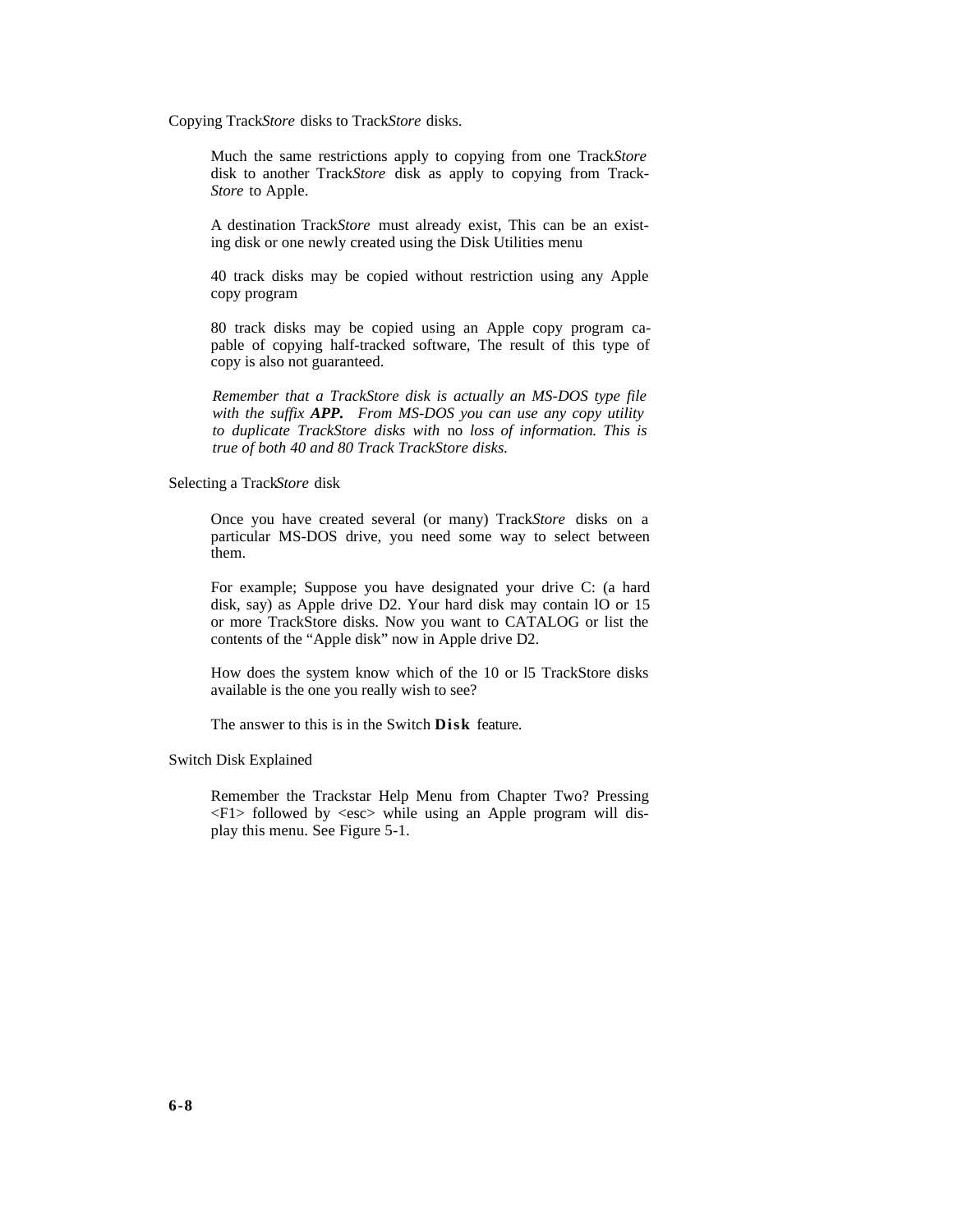Within the Trackstar help menu there are two Switch Disk options:

#### **1] Switch Disk 1** *(Apple Drive Dl)* **2] Switch Disk 2.** *(Apple Drive D2)*

Switch Disk 1 will allow you to select and switch between multiple Track*Store* disks that may be contained on the MS-DOS drive defined earlier as Apple drive Dl.

**Switch Disk** 2 will allow you to select and switch between multiple Track*Store* disks that may be contained on the MS-DOS drive defined earlier as Apple drive D2.

Press 1 or 2 to select a Track*Store* disk from the specified MS-DOS drive.

*If you attempt to use '"Switch Disk" on an Apple format diskette, it will have no effect.*

When Switch Disk is selected all Track*Store* disks contained on the specified Ms-DOS drive will be displayed. See Figure 6-3

Select the disk for Dl (boot disk)

C: STARTUP1 - Appleworks Boot Diskette C: EXAMPLE - An Example program disk C: AWDATA - Word Processor Documents C: GAMEDISK - Educational Games

Figure 6-3

You may select a Track*Store* disk using the arrow keys. Using the arrow keys, select the Track*Store* disk you wish to use and press <enter>,

Those of you familiar with the Program AppleWorks will recognize the following example: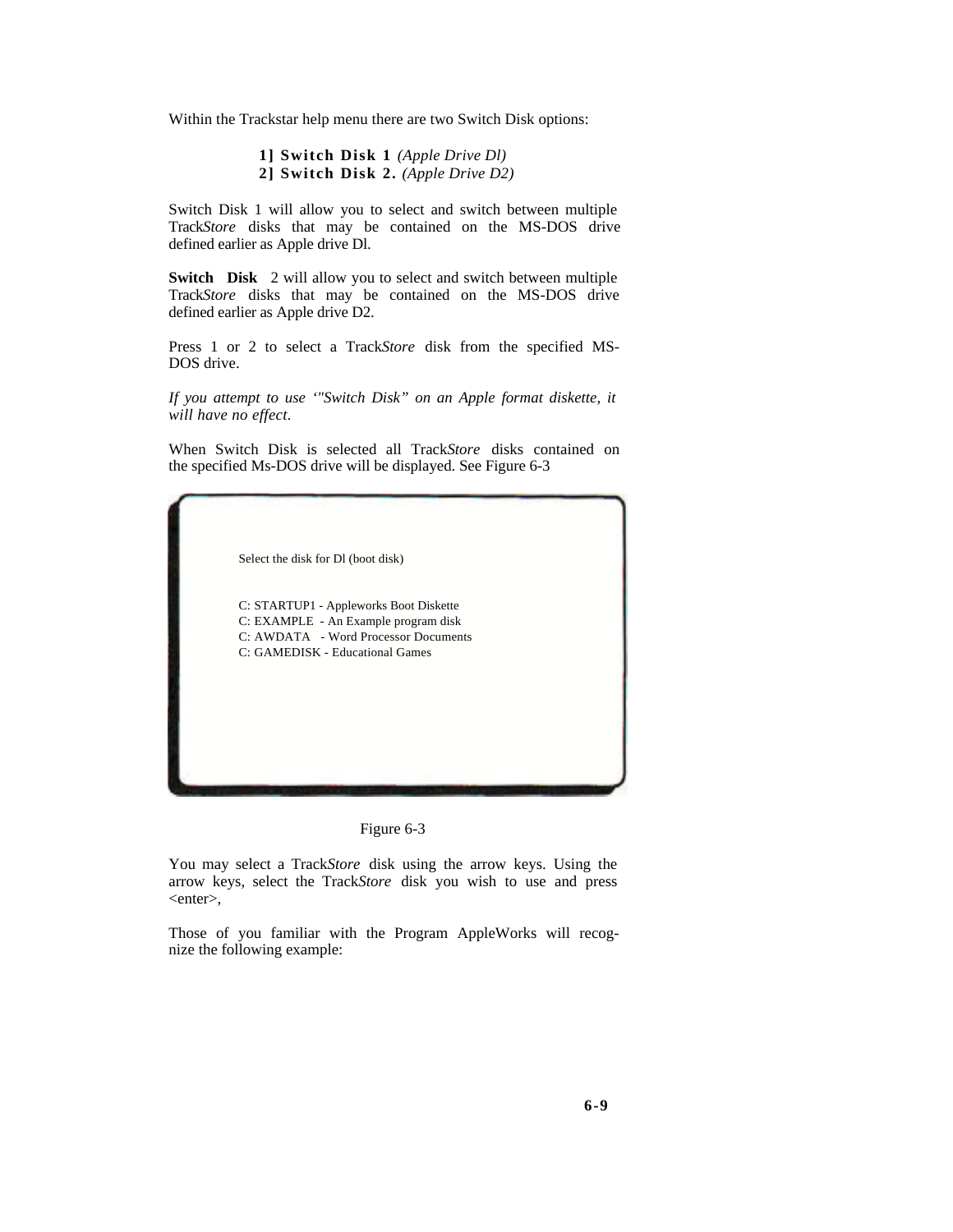AppleWorks requires three diskettes: A boot diskette (used only once), a program diskette, and a data diskette,

In an Apple computer, the boot diskette must first be placed in Apple drive Dl and started. AppleWorks will partially load and then request that the Boot disk be removed and replaced with the Program disk in Apple drive Dl. You can then press the <enter> key and AppleWorks will begin.

In the Trackstar system, if you . have previously copied each AppleWorks diskette to a corresponding Track*Store* disk on an MS-DOS drive, you would use the following procedure:

- 1)Place the MS-DOS disk containing the Track*Store* copies of AppleWorks into the drive previously assigned as Apple drive Dl.
- 2)Use 11] Switch Disk to select the specific Track*Store* disk containing the AppleWorks Boot.
- 3)Still at the Trackstar Help Menu press the B key to reboot Trackstar from the disk assigned to Apple drive D1 (the AppleWorks boot disk).

The system will boot. AppleWorks will then display the message *Insert the AppleWorks Program Diskette in Drive 1 and Press RETURN*

- 4)Press <F1> followed by<esc> to return to the Trackstar Help Menu.
- 5) Use Ill Switch disk to select the specific TrackStore disk containing the AppleWorks Program.
- 6)Press <enter> to return to the Apple display.
- 7)Press <enter> again to indicate that you have placed the AppleWorks Program diskette in drive 1:

AppleWorks will now finish booting. You can now use [2] Switch Disk to assign an AppleWorks data disk to Apple Drive, D2.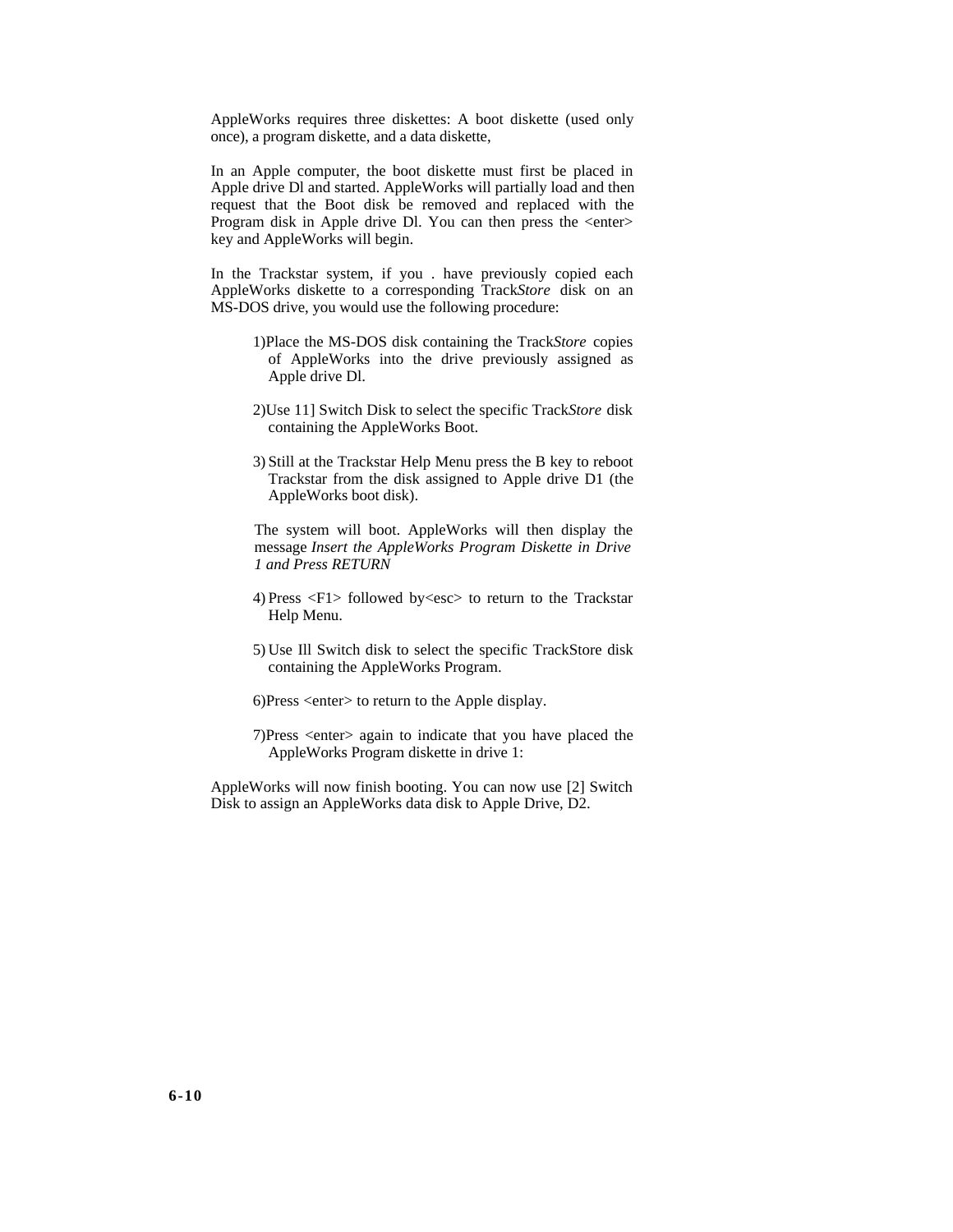#### Booting the system from a TrackStore disk

It is not always necessary to boot the Trackstar system from a disk in the External Apple Drive. If you have previously copied Apple diskettes to TrackStore diskettes on your MS-DOS floppy diskettes, hard disk drive, or network file server, you can boot your 'trackstar System directly from there, without first using an Apple diskette.

The first step in booting from a TrackStore disk instead of the Apple Drive is to use the **TSUTILITY** program to assign an MS-DOS drive as Apple Drive Dl. This MS-DOS drive can be any drive including a hard disk or file server.

The Trackstar System will always boot from the disk in drive Dl.

There are three special names reserved for TrackStore disks. These names are **STARTUP1, STARTUP2,** and **INIT.**

If you have a Track*Store* disk named STARTUP1 in Apple drive D1, then that Track*Store* disk will be automatically selected when you boot from that drive. If there is no TrackStore disk named STARTUP 1 on Drive Dl you will be asked to select one from the SWITCH DISK menu as shown in Figure 11.

You can, if you wish, boot from a TrackStore~ disk other than STARTUP1. To do this, use the SWITCH DISK menu to select another disk prior to booting. The last TrackStore disk selected from the SWITCH DISK menu (for drive Dl) will be the one used during the Apple boot process.

STARTUP2 performs the same function of being selected as the default data disk for Drive D2.

Now, If you have configured your Trackstar such that your hard disk is Apple Drive Dl and you have a TrackStore disk on that drive named STARTUP1; then, when the STAR.COM program is run the Trackstar system will be started from the TrackStore *diskette* STARTUP1 on your MS-DOS hard disk.

INIT is the TrackStore diskette from which FPBASIC can be loaded as specified during system configuration. Refer to Chapters Three and Four for a review of FPBASIC and INIT,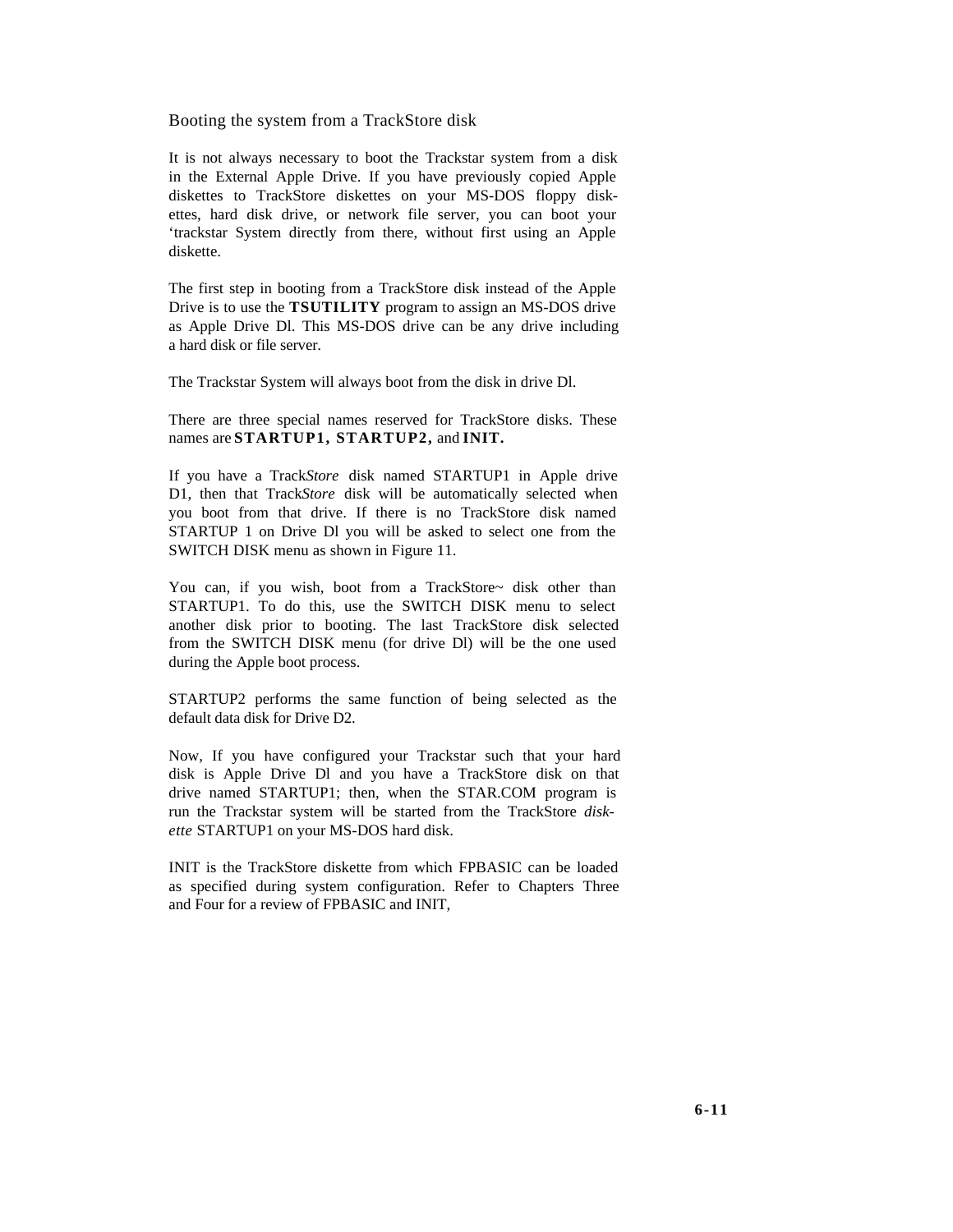Booting from a large ProDOS volume

In Chapters Three and Four it was discussed how you might create large ProDOS volumes for use with your Trackstar system. If you have created such a large ProDOS volume, you will be offered the option of booting from that volume when the Trackstar system is initialized. If you select this option the Trackstar system will be started from the program STARTUP.SYSTEM located in the root directory of that ProDOS volume.

Please refer to your ProDOS users manual for more information on the booting process.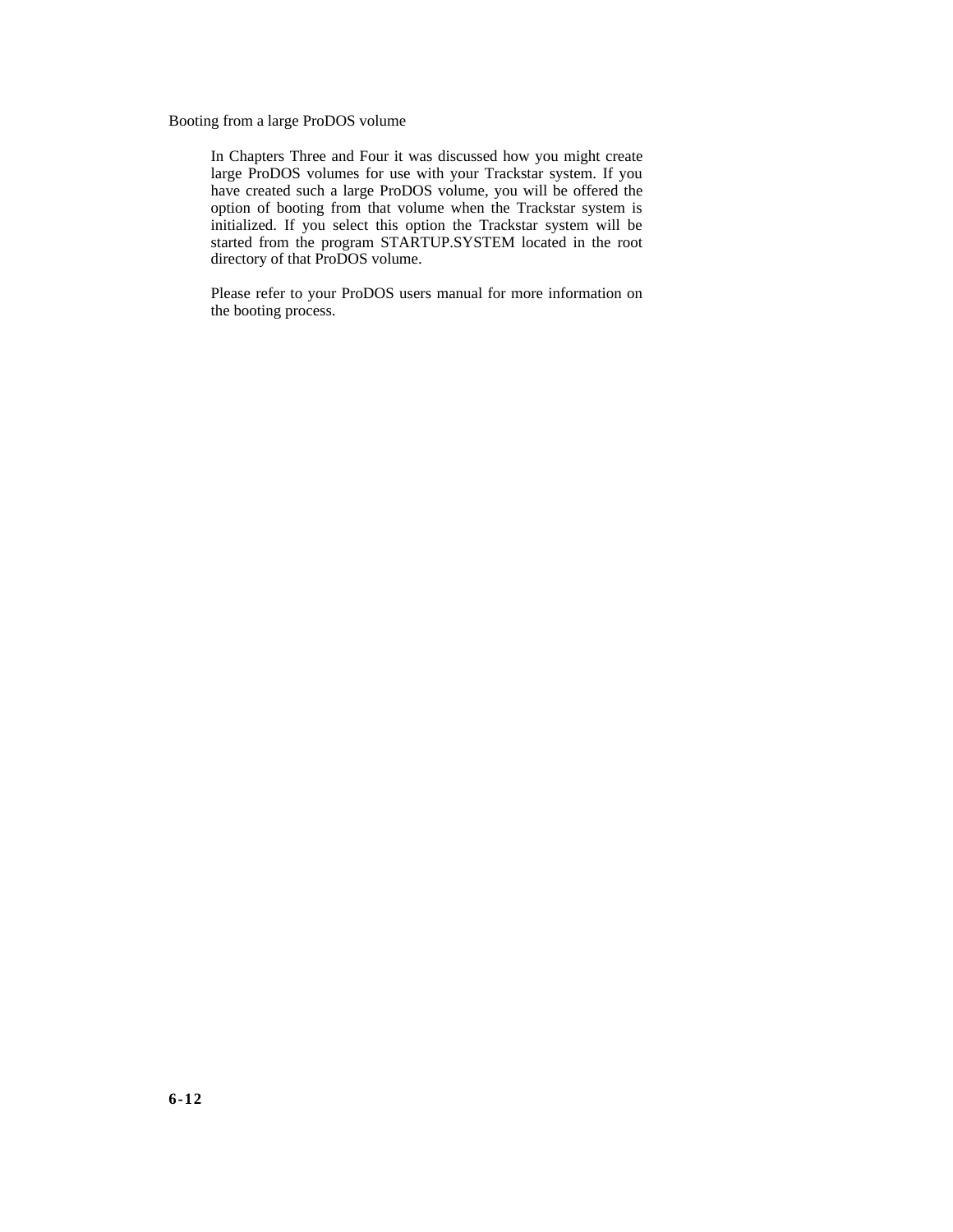## Chapter Seven **Features and Functions**

Using Apple Printers

Apple computers have slots for controller cards similar to the slots in your PC where the Trackstar is connected. In an Apple computer, cards are placed in these slots to interface with a printer attached to the system. There are eight of these slots numbered from zero to seven in an Apple 11 computer. There are seven slots in an Apple //e numbered one through seven. An Apple //c has no slots but uses the same convention as the other machines.

<span id="page-38-0"></span>**\_\_\_\_\_\_\_\_\_\_\_\_\_\_\_\_\_\_\_\_\_\_\_\_\_\_\_\_\_\_\_\_\_\_\_\_\_\_\_\_\_\_\_**

When an Apple program sends, text to a printer, it addresses that printer by the number of the slot that its controller is plugged into. i.e. you must tell each Apple program which slot contains the controller card that drives your printer. If you had two printers on an Apple computer, with their controllers in slots one and two, you would select a Specific printer by instructing the program to use either slot number one or slot number two.

Most Apple programs have a Setup Menu that allow the user to select the slot number, Controller Card and Printer.

The Trackstar has (as far as programs are concerned) two slots for printers. These two slots are slot number one and slot number two.

*The Apple DOS 3.3 commands PR#1, PR#2, IN#1, and IN#2 access these two slots.*

Since the Trackstar itself has no slots for controller cards, it uses the printer ports on the PC for that purpose:

Your PC has two kinds of connectors for printers: parallel and serial. Parallel printers are addressed in MS-DOS as an LPT type devices Serial printers are addressed as an MS-DOS CaM type device. Please refer to your Owners Manual for a complete description of printers.

The Trackstar uses slot number one to control a parallel printer connected to an LPT port.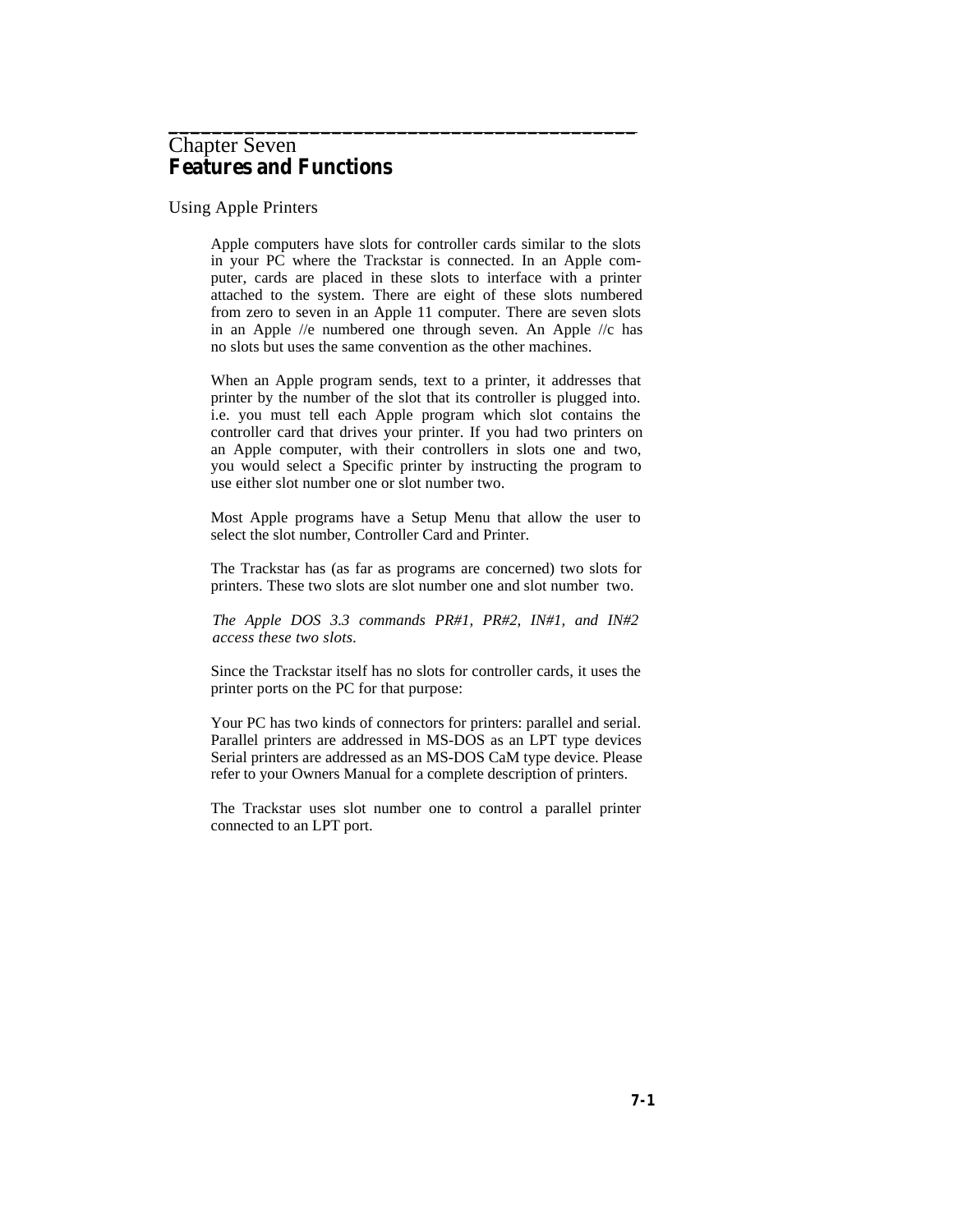Trackstar slot number two is for controlling a serial printer connected to a COM port

A brief technical note regarding data length: When an Apple program sends a character to the printer, the seventh bit is always set: When MS-DOS sends a character to the printer, seventh bit is always cleared. The data bit length will be set at Eight in most circumstances. if problems occur with graphics printing, it may be necessary to change the data length to seven.

#### General comments on Trackstar I/0

Apple DOS and Apple ProDOS use certain conventions when directing output to a printer or requesting input from some other peripheral device. The Trackstar supports these conventions and will work correctly~i with any Apple program that uses these same methods.

To increase speed some programs bypass these programming conventions and attempt to access the Apple serial or parallel cards directly. These programs will not work correctly with the Track-Star.

Telecommunications programs or any program designed to use a modem are e~6~examples of soft~ate that may exhibit this problem.

#### The Apple Game Port

The Trackstar supports the Apple game port. This port can be used with an Apple//c joystick or any Apple game device equipped with a nine pin D type connector or a 16 pin DIP connector.

Annunciator ports one through three are not supported by the Trackstar Game 1/0. This isa little used Apple feature and will not interfere with the operation of Apple joysticks or game paddles.

#### Telling Time

The Trackstar system will use the MS-DOS system clock (if installed) in your PC to provide the time to Apple programs that use it. The Trackstar clock is located in Slot 5 of the system and is Thunderclock compatible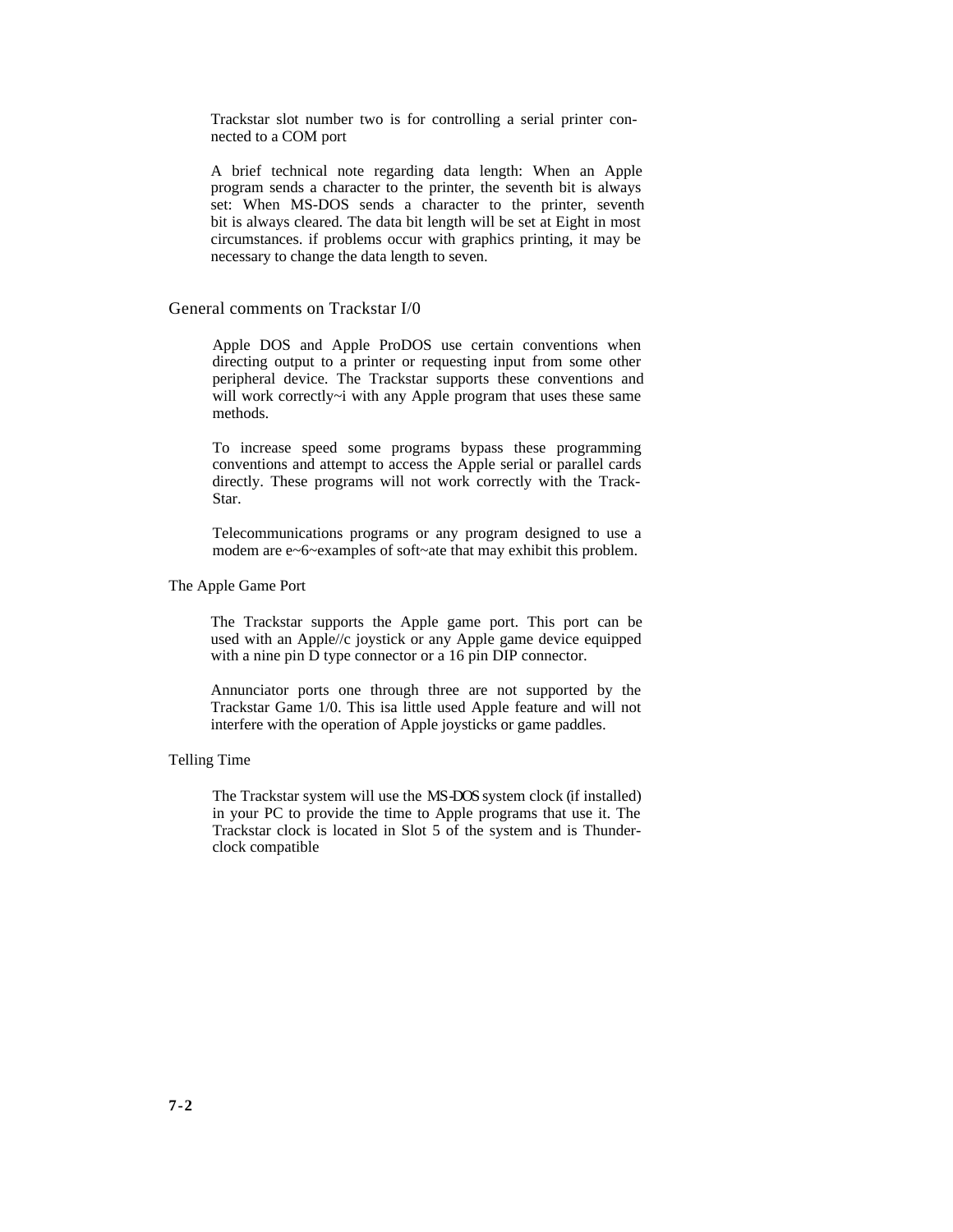You will remember from Chapter Five that you can switch from the Trackstar system to the MS-DOS system by using the Trackstar Help Menu, The Trackstar Help Menu is accessed by pressing <Fl> followed by  $\langle \csc \rangle$ ,

While in the Trackstar Help Menu you can press the X key to return to MS-DOS. At this time you will be given an option: Press the Y key to terminate the Trackstar operation, stop any running Apple program, and return to Ms-DOS, or Press the N key to cancel this option and return to the Trackstar System.

Once you have returned to Ms-DOS in this fashion you must execute the STAR.COM program to re-enter the Trackstar System.

An alternative method of switching between Apple and MS-DOS systems can be used by holding down the <alt> key while pressing <esc>.

If you  $\sim$ re using the Trackstar System when you hold down  $\lt{alt}$ and press <esc> you will be switched to the MS-DOS system. You can now use your MS-DOS system as if the Trackstar were not present. Any running Apple program will continue to run until an I/O request is made. It will then suspend until Trackstar mode is re-entered.

Holding down the  $\langle$ alt $\rangle$  key and pressing  $\langle$ esc $\rangle$  again will return you to the Trackstar System.

You can perform this operation as many times as you like.

*While the Trackstar system is running it uses about 80K of the memory in your PC,*

#### Programming the Function Keys

Trackstar allows you to program the function keys on the PC keyboard for your convenience, To do so, you must run the TSUTILITY pro~gram and select Option 2, Function Key Programming, from the Main Menu, The Function Key menu will be displayed on the screen: See Figure 7-1.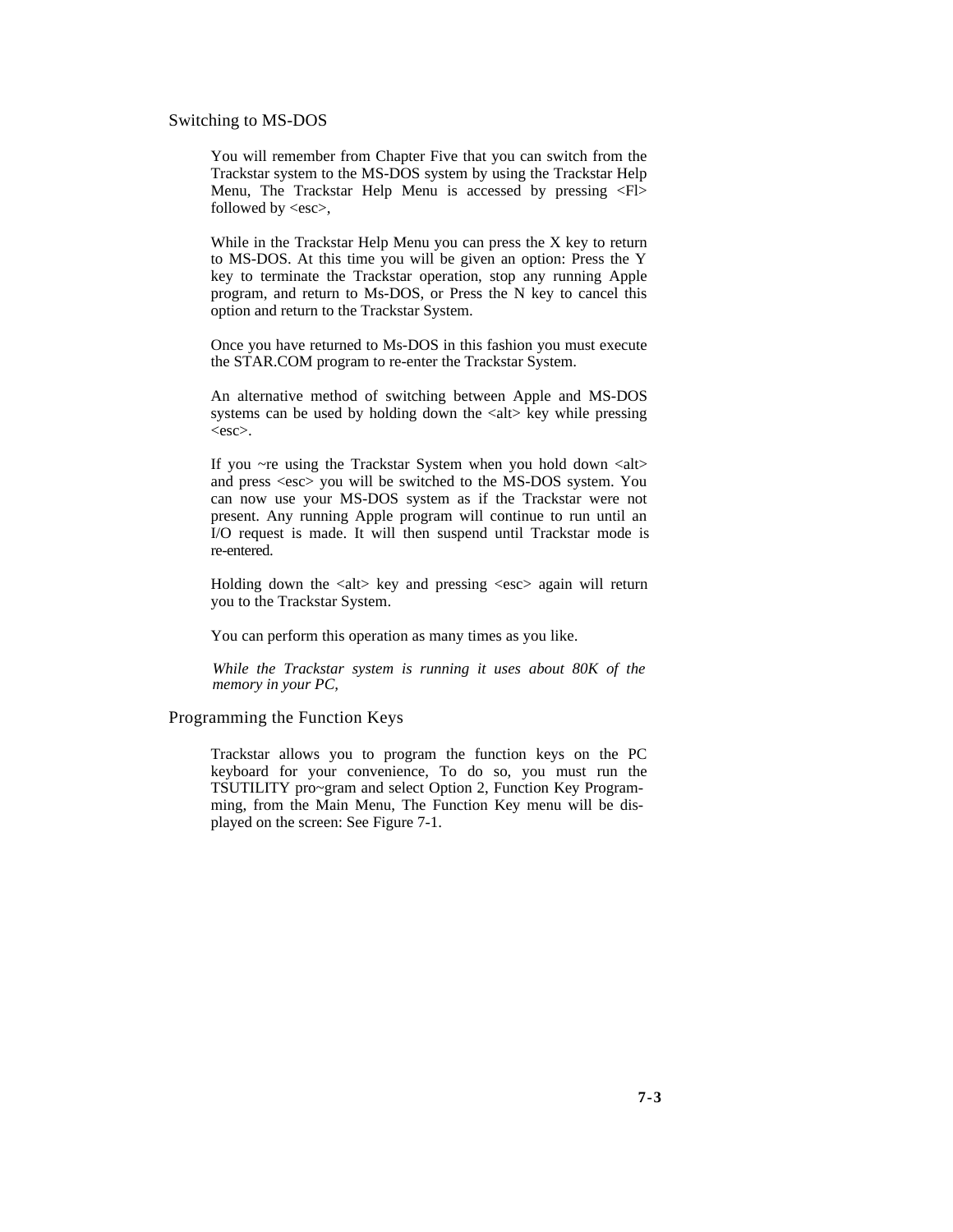The following key strings will be entered when the function keys are pressed in Trackstar Mode.

[F3 ] : CATALOG, D1^M [F4 ] : LOAD [F5 ] :LIST^M [F7 ] : SAVE [F8 1 : RUN HELLO^M [Quit ] : Exit the program

Use the up/down arrow keys and press the <Enter> key to select a function key to programs.



There are 6 function keys available for programming, F3 through P8. Keys Fl, P2, P9 and FIG are dedicated to control key functions, and cannot be programmed by the user.

You may select the [QUIT] option to return to the previous menu

Use the arrow keys to select the function key you wish to modify, press the <enter> key and then type the selected characters, words or commands. The definition can have up to 32 characters, Including <enter>.

The <DEL> key is used to delete selected characters, and <END> is used to indicate that the command string is complete.

When you have finished typing in your modified key definition, press the <END>key to return to the menu. You may~then choose to modify another key, or select the [QUIT] option to return to the Main Utility menu.

These Function Key definitions are maintained in the STAR COM program used to initialize the Trackstar system. If you wish to maintain several sets of Function Key Definitions you may do so by configuring multiple copies of the STAR.COM program, giving each copy of the program a different name.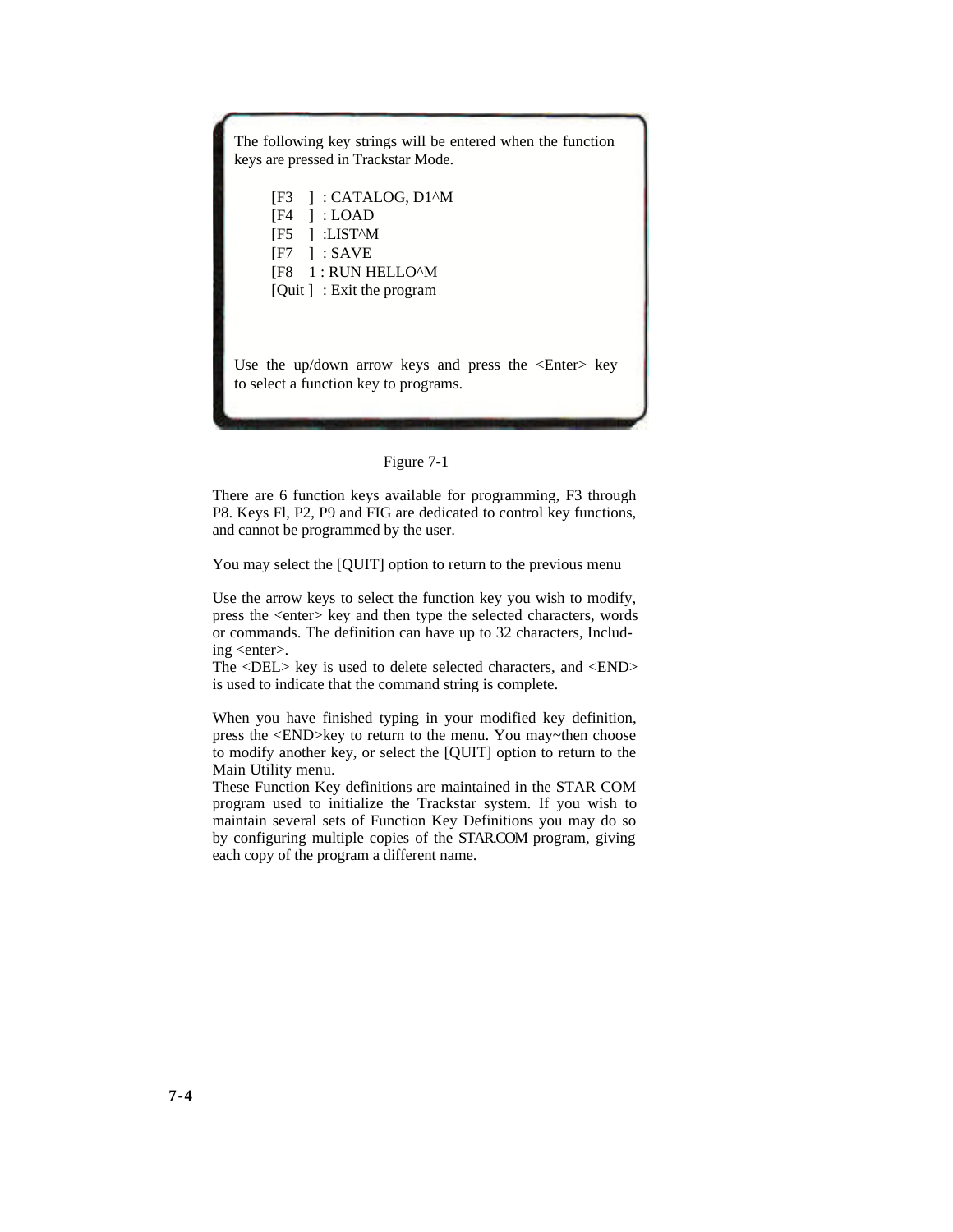## Chapter Eight File Transfer

About File Transfer

This feature of your Trackstar system allows you to move data from your Apple system to the MS DOS system. Data created on an Apple computer can be used in MS DOS programs and vice versa. For example, spreadsheets created in AppleWorks can be used by Lotus 1 2 3. The possibilities are many and each enhances the utility of your Trackstar.

<span id="page-42-0"></span>**\_\_\_\_\_\_\_\_\_\_\_\_\_\_\_\_\_\_\_\_\_\_\_\_\_\_\_\_\_\_\_\_\_\_\_\_\_\_\_\_\_\_\_**

Any text or Binary file can be transferred. Data not in a text or binary format can be transferred only after it has been converted to text or binary.

Most programs keep their data in a text file format so performing the conversion is a straightforward process, Some programs, notably AppleWorks, . keep their data in an internal format that can not be read or used by other software. These programs usually provide a way of creating a text file output for their data. In AppleWorks, the PRINT feature will allow you to print the contents of a document to a disk file as if it were being sent to a printer This disk file is in a text format and can be used by the Trackstar File Transfer Utility. Programs written in the BASIC language can be transferred in a similar fashion,

Two programs are provided on the Trackstar Utility Disk for the purpose of File Transfer. The first program is used to transfer data to and from Apple DOS 33 disks and the second program serves the same function for ProDOS files.

Both Programs will transfer files from Apple formatted diskettes to any MS DOS volume. The External Apple Disk drive or an Apple compatible 360K drive must be configured as Apple Drive Dl for File Transfer to work.

#### Apple DOS 3.3 File Transfer

The DOS3.3 File Transfer Utility is kept in a Track*Store* disk called FILETRAN, This TrackStore disk is contained on the Trackstar Utility Disk. You can use the SWITCH DISK command to access this program.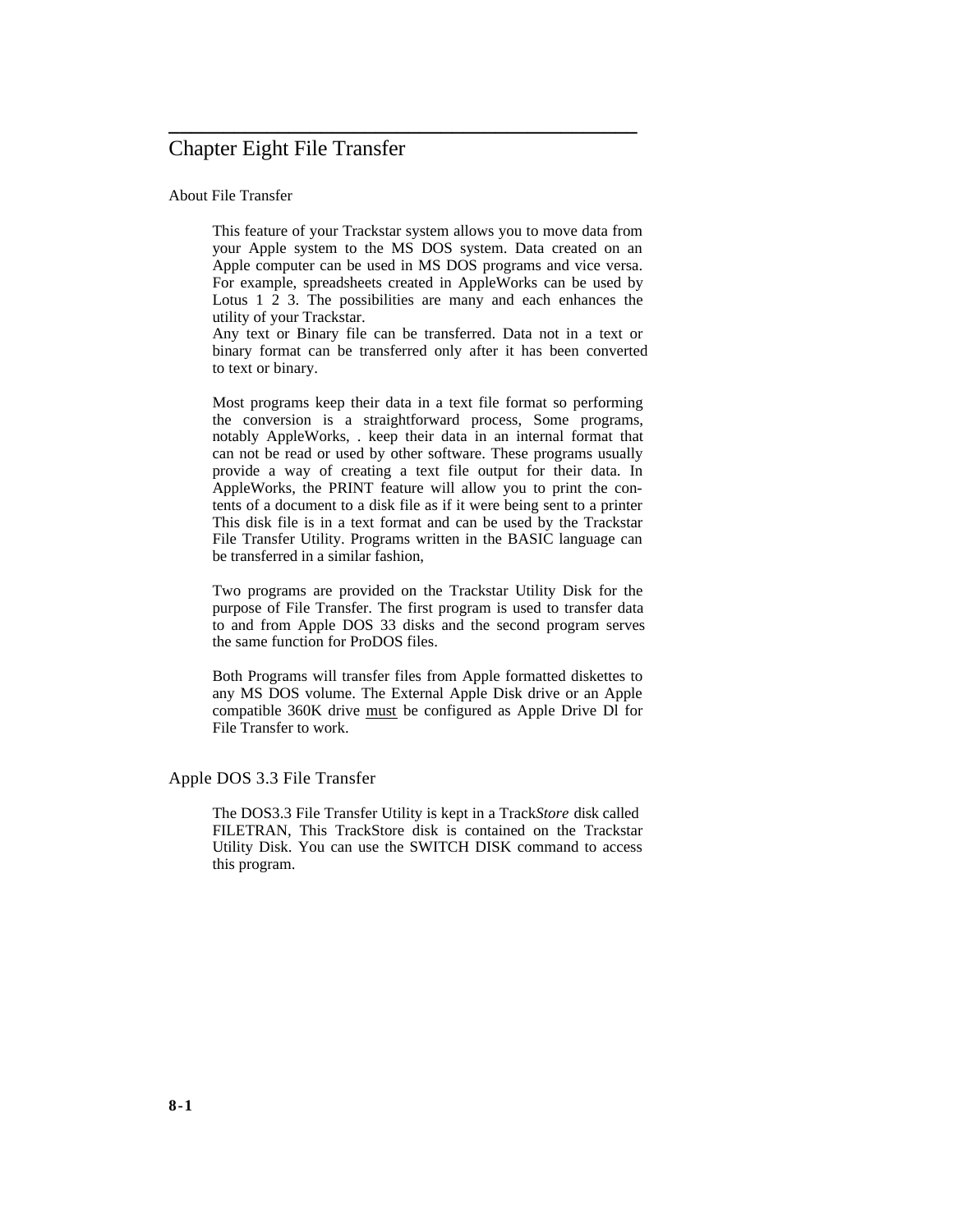Before you can use the File Transfer Utility, you must first copy it to a bootable DOS 3.3 diskette.

The DOS 3.3 File Transfer program itself is called FILE TRANSFER, It is an Apple binary program and maybe copied to the Apple 5.25" diskette using the program FID. FID is a file copy utility contained on the Apple DOS 3.3 Master Diskette supplied by Apple; If you do not have a copy of the DOS 33 Master you can use one of the many other copy programs that can copy individual files.

Before you begin make, sure that:

- 1) The FILE TRANSFER program is on an Apple DOS diskette
- 2) The External Apple or 360K Drive is configured as Apple Drive Dl.

Starting the Program

Now that the FILE TRANSFER program is on an Apple DOS diskette in drive Dl we are ready to begin.

At the Apple prompt type: **BRUN PILE TRANSFER** <enter>

The File Transfer menu will appear on the screen: See Figure 8-1.

— FILE TRANSFER UTIlITY V. 3.1 for Apple DOS 3.3 file (c) Diamond Computer Systems, Inc. 1986 ENTER SELECTION [A] Directory of Apple Disk [I ] Directory of MS-DOS Disk [T] File Transfer [O] Ouit Apple is the trademark of Apple Computer; Inc.



Selecting Option [A] rom this menu will display a catalog of all Apple programs contained on the Apple diskette in the compatible drive. You can use this option to verify that the programs you wish to transfer to MS DOS are on the disk It can also be used after a file transfer from MS DOS to verify that the programs did transfer as expected,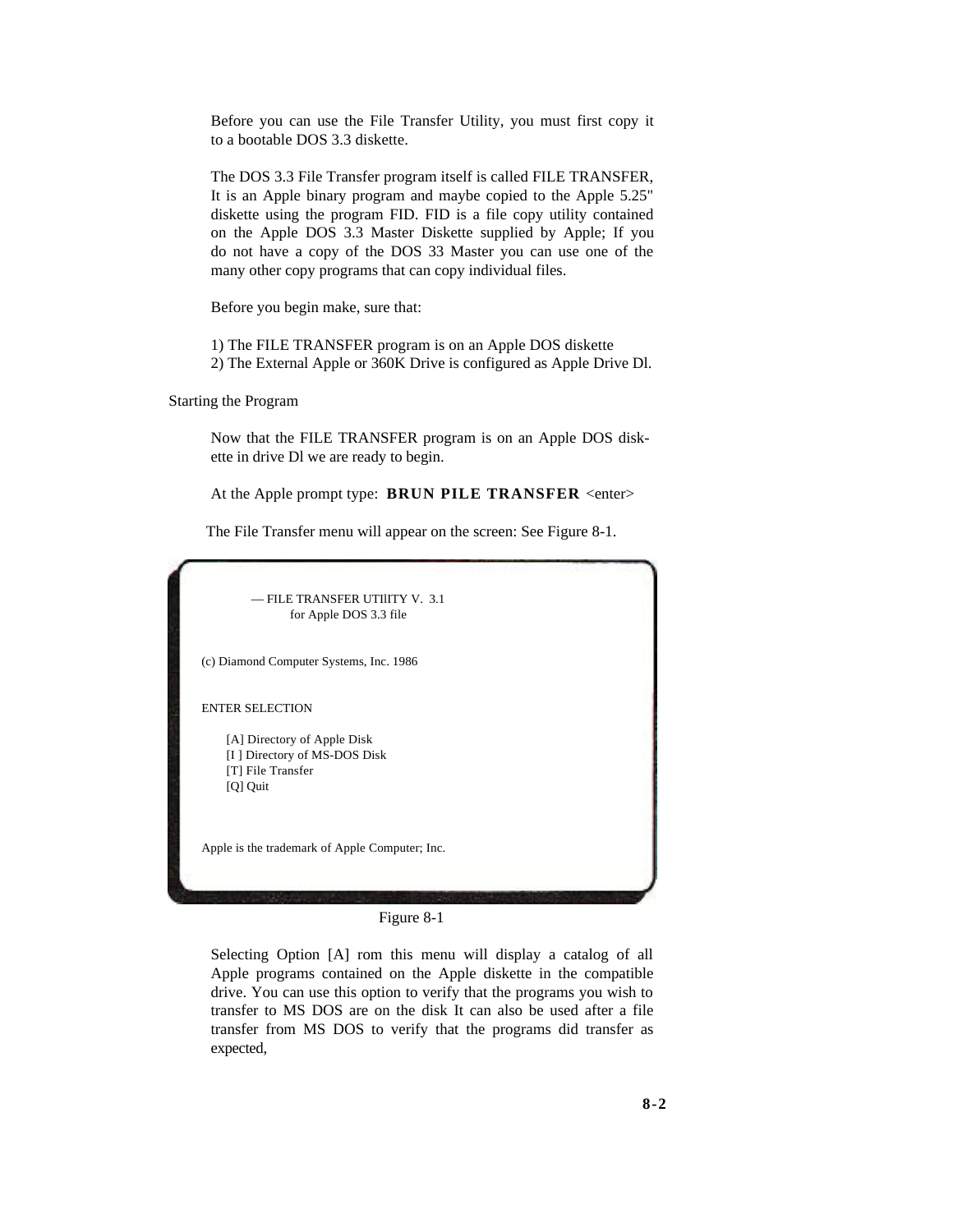Option ill will perform the same function of listing files on an MS DOS disk or volume. You will be asked to specify the letter of the MS DOS drive you wish. to see a directory of.

Only files in the selected directory or subdirectory of the specified drive will be displayed. . You can only transfer files to or from the currently selected MS DOS subdirectory.

Option [Q] will exit the Vile Transfer Utility. You must re-boot from an Apple diskette when you exit the File Transfer Utility.

Option I'll will begin the file transfer process.

When Option [T] is selected you must supply the information requested in Figure 15.

Figure iSis a composite screen composed of all of the questions to be answered. Each question will appear on the screen in order, from top to bottom

Apple File Transfer Utility V 3.0 <esc—key :Return to MAIN MENU Drive for MS DOS File *(A/B/C/D) :* Transfer Mode (1/2) : (1) APPLE FILE to MS DOS FILE (2) MS DOS FILE to APPLE FILE Source file name Destination file name Insert APPLE Diskette in Apple Drive MS DOS diskette in PC—A Drive Text file or Binary File (T/B) If ready. press any Key,!



Note:at this time an Apple diskette must be in Apple drive D1.

#### Question A: **Drive for MS DOS File** *(A/B/C/D):*

Please specify the drive that MS DOS files are going to be copied to or from, This can be any drive A, B, C, or D. You may use a hard disk, floppy disk, or file server as a MS-DOS drive.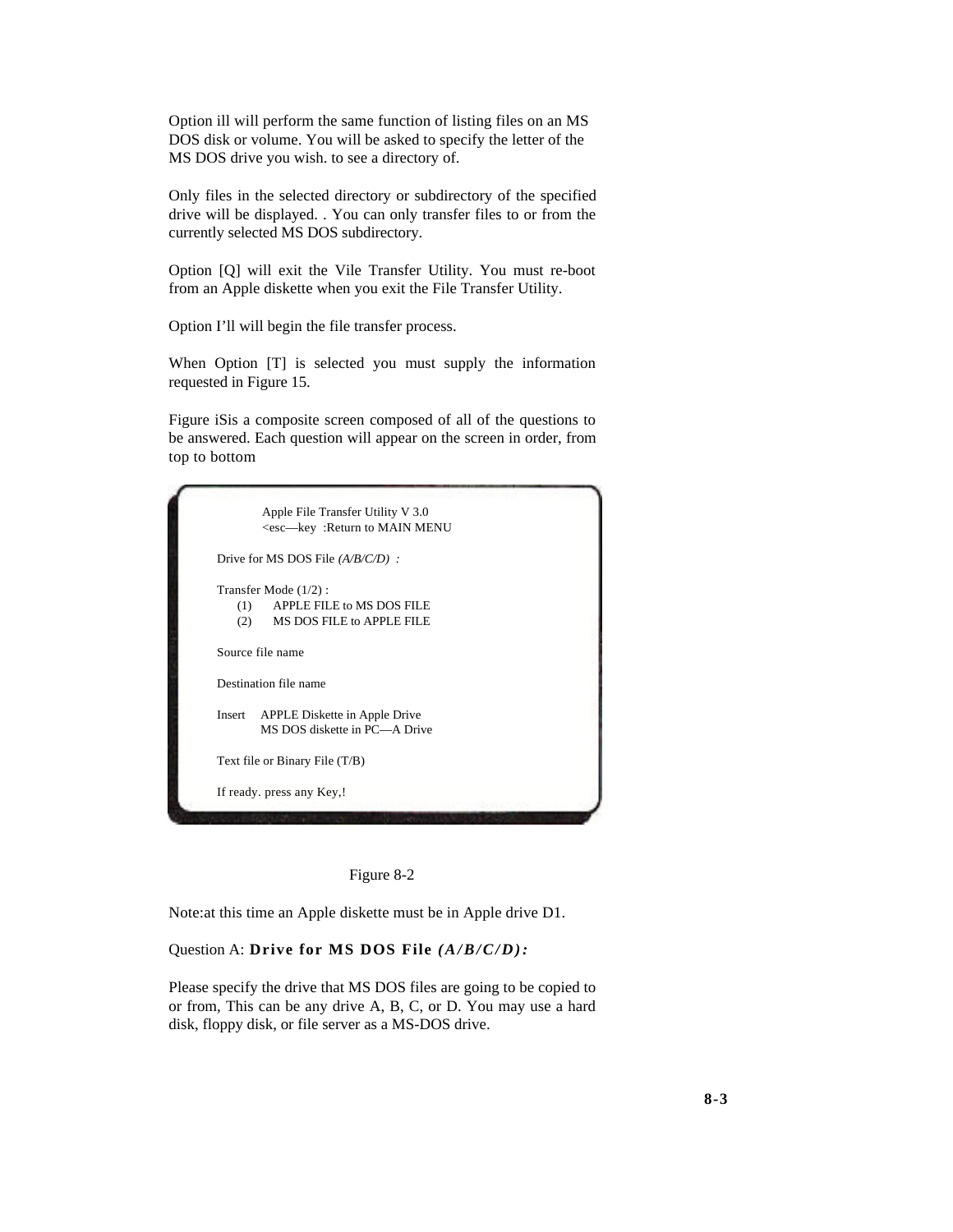#### Question B: Transfer Mode (1/2) : **(1) APPLE file to MS DOS file (2) MS DOS file to APPLE file**

You may specify, at this time, in which direction the Vile Transfer will go. Entering 1 will copy files from the Apple diskette to an MS DOS disk. Entering 2 will transfer files from an MS DOS disk to an Apple diskette.

#### Question C: **Source File Name :**

Please specify the name of the file you wish to transfer. To Transfer all files on the source diskette enter the wildcard \*.\* as the source file name,

There are several important points about file names that need to be understood here, Apple filenames may be much longer than MS DOS file names and can contain characters that are not allowed by MS DOS. It is up to the user to verify that illegal characters are not contained in the Apple file names. If an illegal file name is encountered during the file transfer, an error message will be generated and the transfer will stop. if you limit yourself to letters and numbers in a file name with the first character being a letter you will not encounter this problem.

Apple file names can be up to 30 characters long. MS DOS file names may be only eleven characters in length (including the suffix). When transferring an entire Apple disk to MS DOS, theme names will be limited to eleven characters, The first eleven characters of each Apple file name will be used to create the new MSDOS files. If two Apple files have file names with the first eleven characters the same, only the second file will be transferred.

When executing a File Transfer from MS DOS to Apple, the full filename is converted and no illegal character conflicts will occur.

#### Question D: Destination **file name:**

If you wish to supply a different name for the transferred file you may do so here. If you press <enter> without specifying a new file name, the old name will be used as described above. if you specified a wildcard  $(**)$  as the source file, then press the  $\langle$ enter $\rangle$  key in response to this question.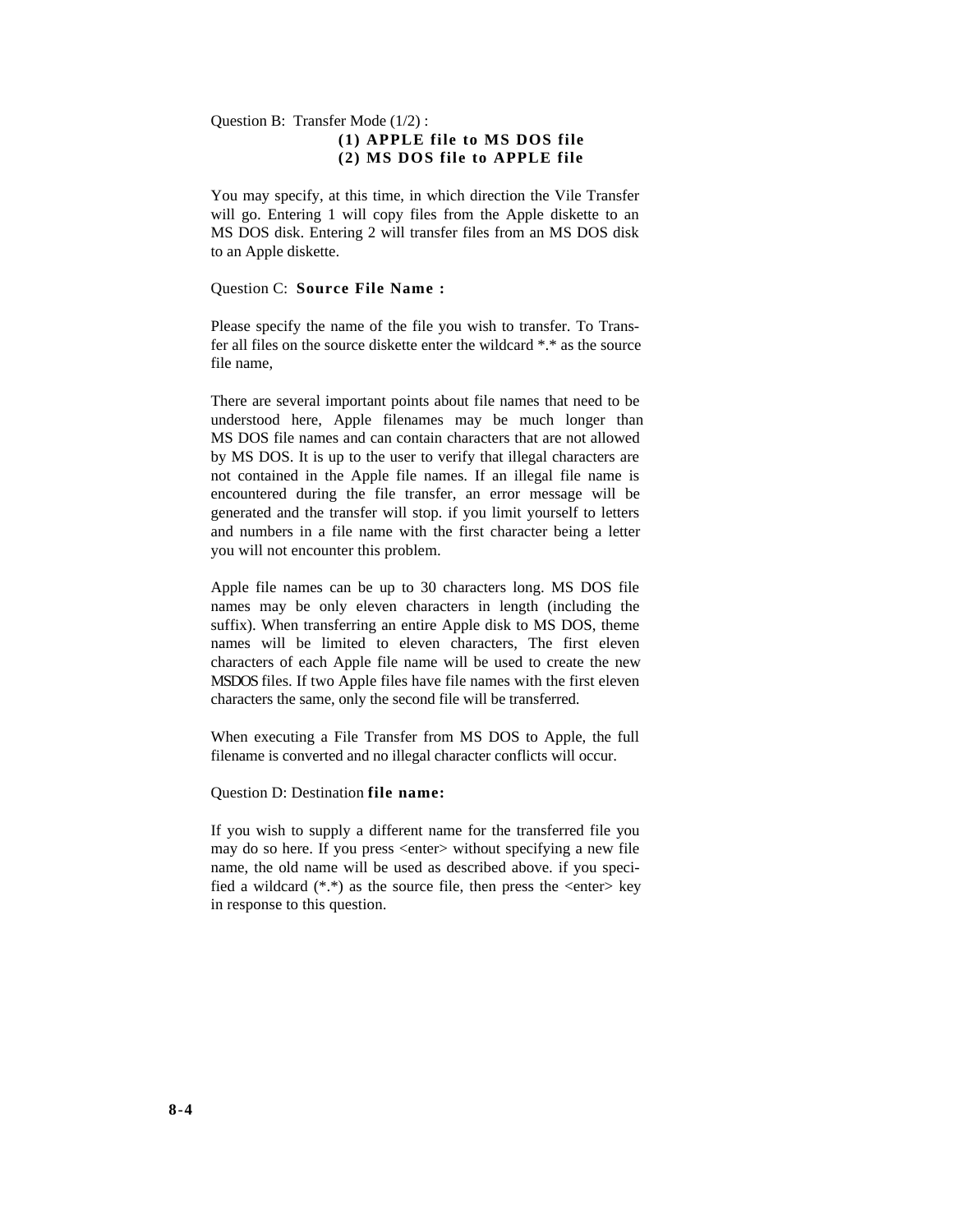#### Question E: **Text file or Binary file (T/B)?**

This question will only be asked when transferring a file from MS DOS format to Apple format. Pressing the T key will make the newly created Apple file a textfile. Pressing the B key will transfer the data as a binary file.

When ready, press the <enter> key to begin the Pile Transfer. Pressing the <esc> key at any time will stop the transfer and return you to the Pile Transfer main menu.

A Few Technical Points

When copying TEXT files from Apple DOS 33 to MS DOS:

- a) Bit 7 of The ASCII text is cleared.
- b) Carriage Return code (hex 80) is converted to Carriage Return (hex OD) and Linefeed (hex OA).
- c) End Of File mark for Apple DOS 33 (hex 00) is converted to Control Z (hex lA).

When copying TEXT files from MS DOS to Apple DOS 3.3

- a) Bit 7 of the ASCII text is set.
- b) Linefeed code (hex OA) is ignored
- c) MS DOS End Of File mark (hex lA) is converted to Apple End Of File (hex 00).

Random Access text files cannot be transferred.

When copying BINARY files from Apple DOS 3.3 to MS DOS

- a) The first two bytes of the Apple binary file, the start address", are removed.
- b) The second two bytes of the Apple binary file, the length of the binary me, are removed.
- c) The rest of the file is transferred without any conversion.

When copying BINARY file from MS DOS to Apple DOS 3.3

- a) Two bytes (HEX 00, HEX 10) are added at the beginning of the file. These indicate the start address (HEX 1000) of the binary file, The file will be loaded at the address HEX 1000.
- b) Two more bytes are added, indicating the length of the binary file.
- c) The rest of the file is transferred without any conversion.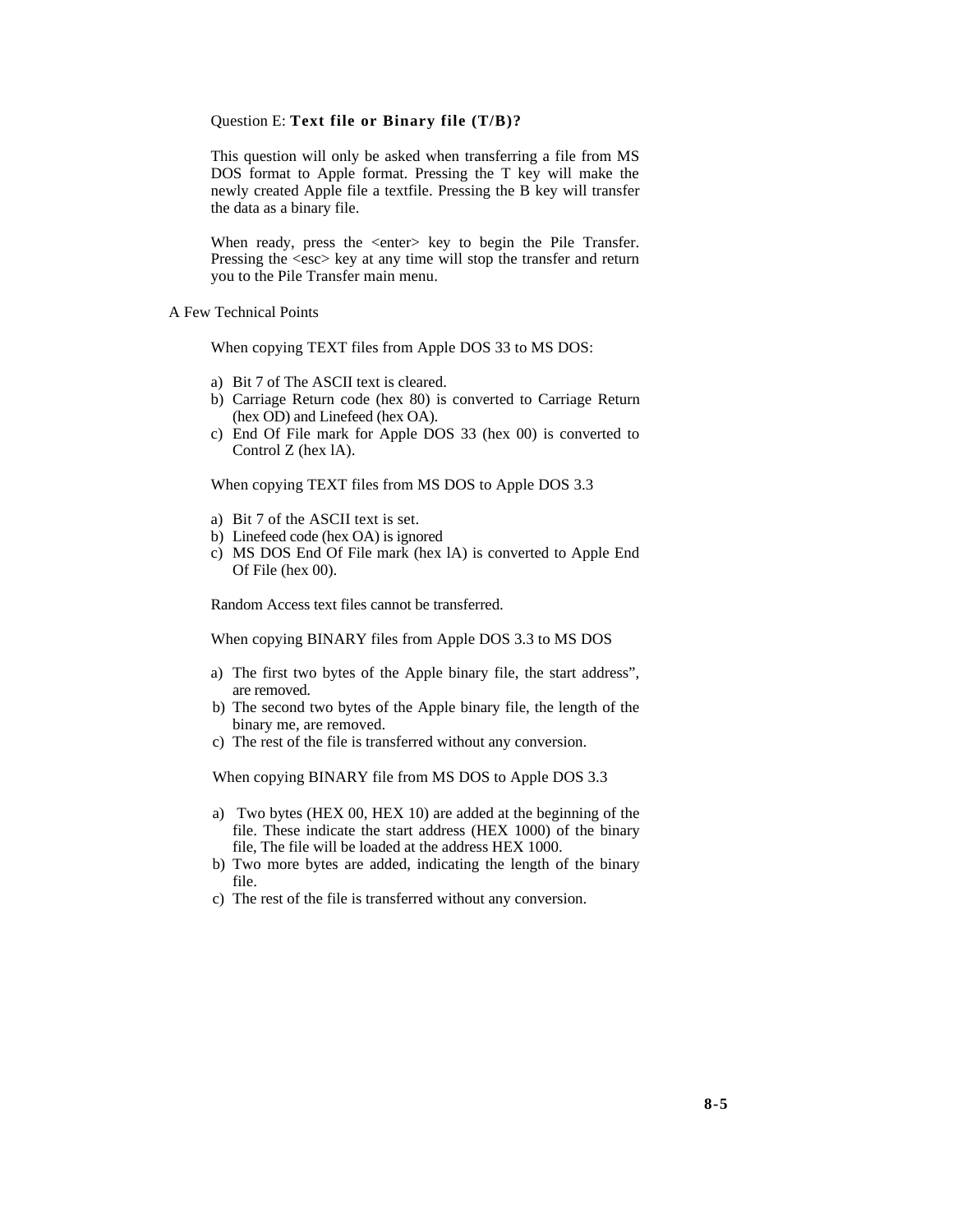Apple ProDOS File Transfer

The ProDOS FILE Transfer Utility is kept ma TrackStore disk called FILETRAN This TrackStore disk is contained on the Trackstar Utility Disk. You can use the SWITCH DISK command to access this program.

A copy of the Apple PrODOS Utility disk is required to run the Trackstar File Transfer Utility,

Before you can use the File Transfer Utilities you must first copy them to the 5.25' Apple ProDOS Utility Diskette.

The PrODOS File Transfer utility itself is composed of two programs; one program called TRANSFER and the other BTRANSFER. Both programs must be copied to the ProD OS Utility diskette before the File Transfer can begin. To copy the files from the FILETRAN disk to the disk in the Apple External or 360K Drive you should use the ProDOS Utility Disk supplied by Apple. Please refer to the manual accompanying the Apple ProDOS Utility Disk for compete instructions on file copy.

Before you begin, make sure that

1) The TRANSFER and BTRANSFER programs are **on** the ProDOS Utility diskette.

2) The External Apple or 360K Drive is configured as Apple Drive

Starting the Program

Now that the FILE TRANSFER programs are on the ProDOS Utility diskette in drive Dl we are ready to begin.

You can start the ProDOS File Transfer Utility from within the Apple

ProDOS Utility Program

From inside the ProDOS Utility's FILER Menu select the **QUIT**  option. When asked for a pathname, type **TRANSFER**,then press the.<enter> key.

From within ProDOS BASIC you can type **BRUN BTRANSFER** then <enter> to start the File Transfer Utility.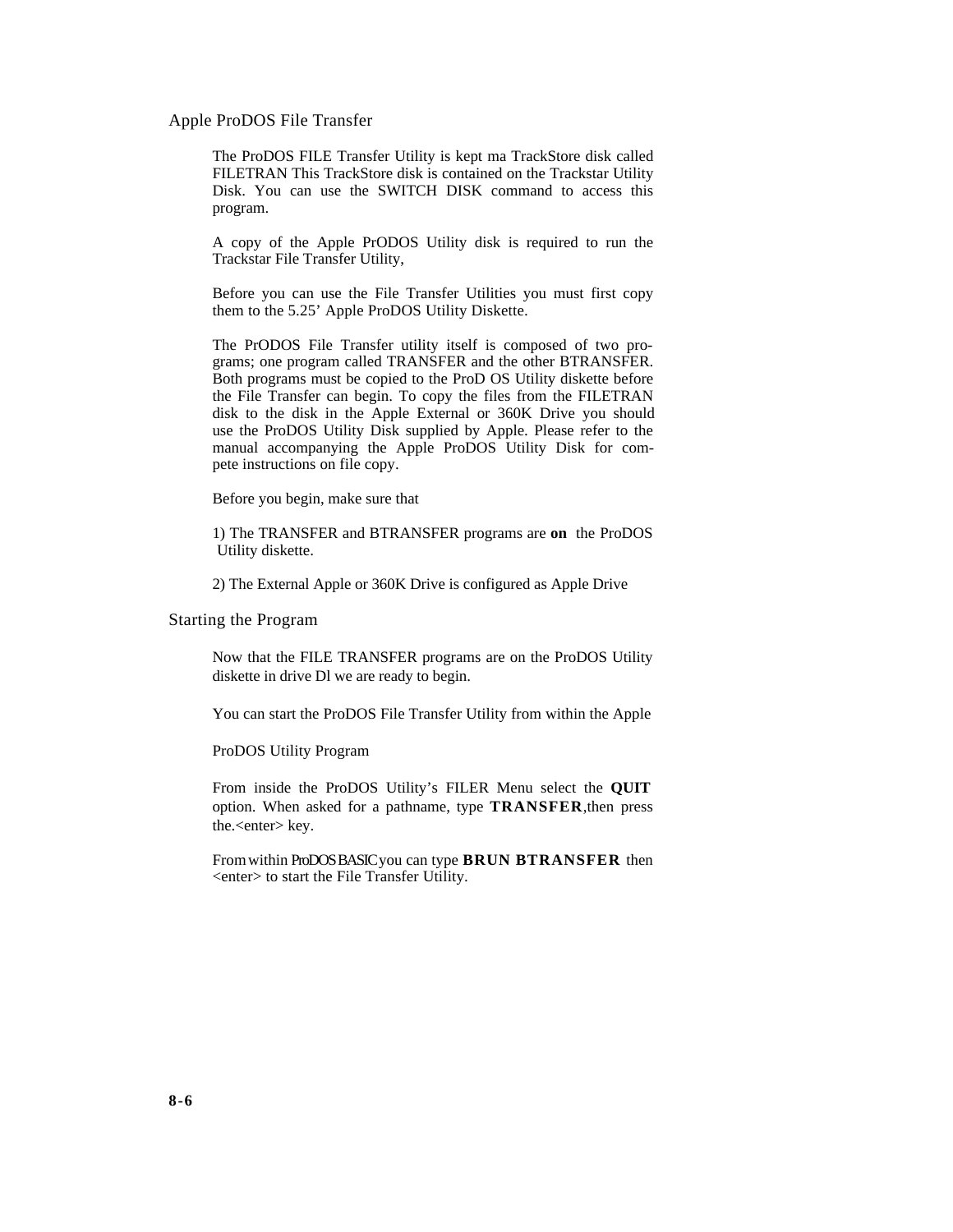The ProDOS File Transfer menu will appear on the screen: See Figure 8-3.

|                          | File Transfer Utility for ProDOS filets) Version 1.0                                                 |
|--------------------------|------------------------------------------------------------------------------------------------------|
|                          | (c) Diamond Computer Systems, Inc. 1987                                                              |
|                          | <b>ENTER SELECTION</b>                                                                               |
| [P]<br>[M]<br>ſТl<br>[Q] | Directors' of PRODOS Disk<br>Directory of MS-DOS Disk<br>File Transfer<br>Quit                       |
|                          | MS DOS is the. Trademark of Microsoft Corporation<br>Apple is the trademark of Apple. Computer, Inc. |



If you are copying data toMS DOS you should now place the Apple 5.25" diskette containing the information to be copied in the Apple External or 360K Drive. If you will be copying data from MS DOS place an empty, formatted diskette in the Apple External drive now.

Selecting Option [P1 from this menu will display a catalog of all Apple programs contained on the Apple diskette in the External Apple Drive. You can use this option to verify that the programs you wish to transfer to MS DOS are on the disk. It can also be used after a file transfer from MS DOS to verify that the programs did transfer as expected.

Option [Ml will perform the same function of on an MS DOS disk or volume. You will be asked to specify the letter of the MS DOS drive you wish to see a directory of.

Only files in the selected directory or subdirectory of the specified drive will be displayed. You cannot transfer files to or from a subdirectory other than the one currently selected in MS-DOS.

Option [Q]will exit the FileTransfer Utility. You must re-boot from an Apple diskette when you exit the File Transfer Utility.

Option [T] will begin the file transfer process.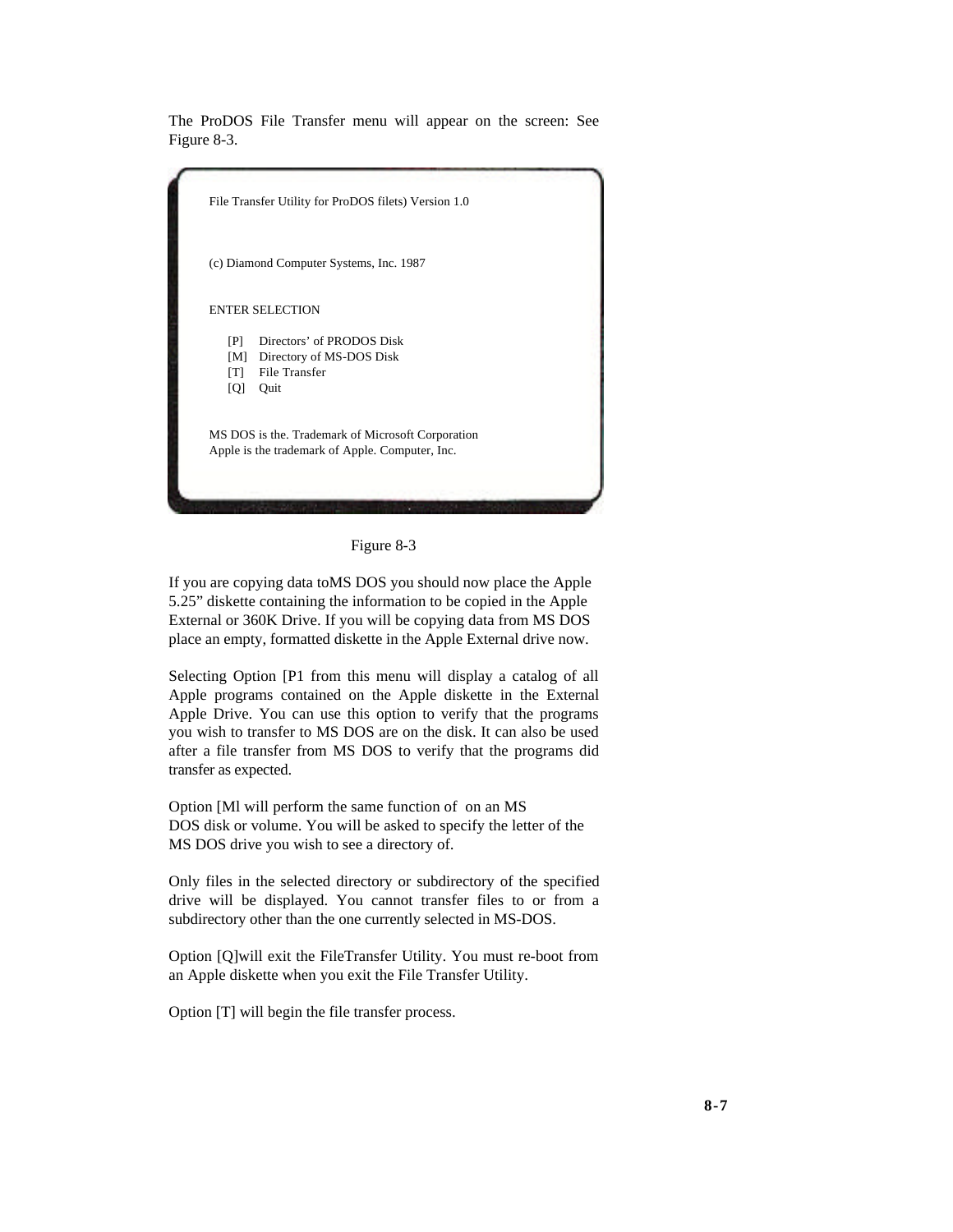Figure 8-4 is a composite screen composed of all of the questions to be answered during a ProDOS toMS DOS transfer. Each question will appear on the screen in order, from top to bottom.

|     | Apple File Transfer Utility V 3.0                |
|-----|--------------------------------------------------|
|     | <esc-key>: Return to MAIN MENU</esc-key>         |
|     | Transfer Mode (1/2)                              |
| (I) | APPLE FILE to MS DOS FILE                        |
|     | (2) MS DOS FILE to APPLE FILE                    |
|     | MS DOS Disk Drive (A/B/C/D)                      |
|     | PRODOS Sub-directory name                        |
|     | Add line feed after carriage return code $(Y/N)$ |
|     | Reset Bit 7 of the data $(Y/N)$ ?                |
|     | ProDOS file name:                                |
|     | MS DOS File Name:                                |
|     | If ready press any key !                         |



Note: at this time, an Apple diskette must be in Apple drive Dl.

#### Question A: **Transfer Mode (1/2)** 1. **PRODOS file to MS DOS file 2. MS DOS file to PRODOS file**

You may now specify in which direction the File Transfer will go. Entering I will copy files from the Apple diskette to an MS DOS disk. Entering 2 will transfer flies from an MS DOS disk to an Apple diskette.

#### Question B: **MS DOS Disk Drive (A/B/C/D):**

Please specify the drive that MS DOS files are going to be copied to or from. This can be any drive A,B,C,or D. You may use a hard disk, floppy disk, or file server as a MS DOS drive.

#### Question C: **PRODOS Sub-directory name:**

If you wish to copy data to or from a ProDOS sub-directory on the diskette in the External Apple Drive you may enter the name of that sub-directory now. If you do not wish to use a sub-directory, press the <enter> key before making an entry.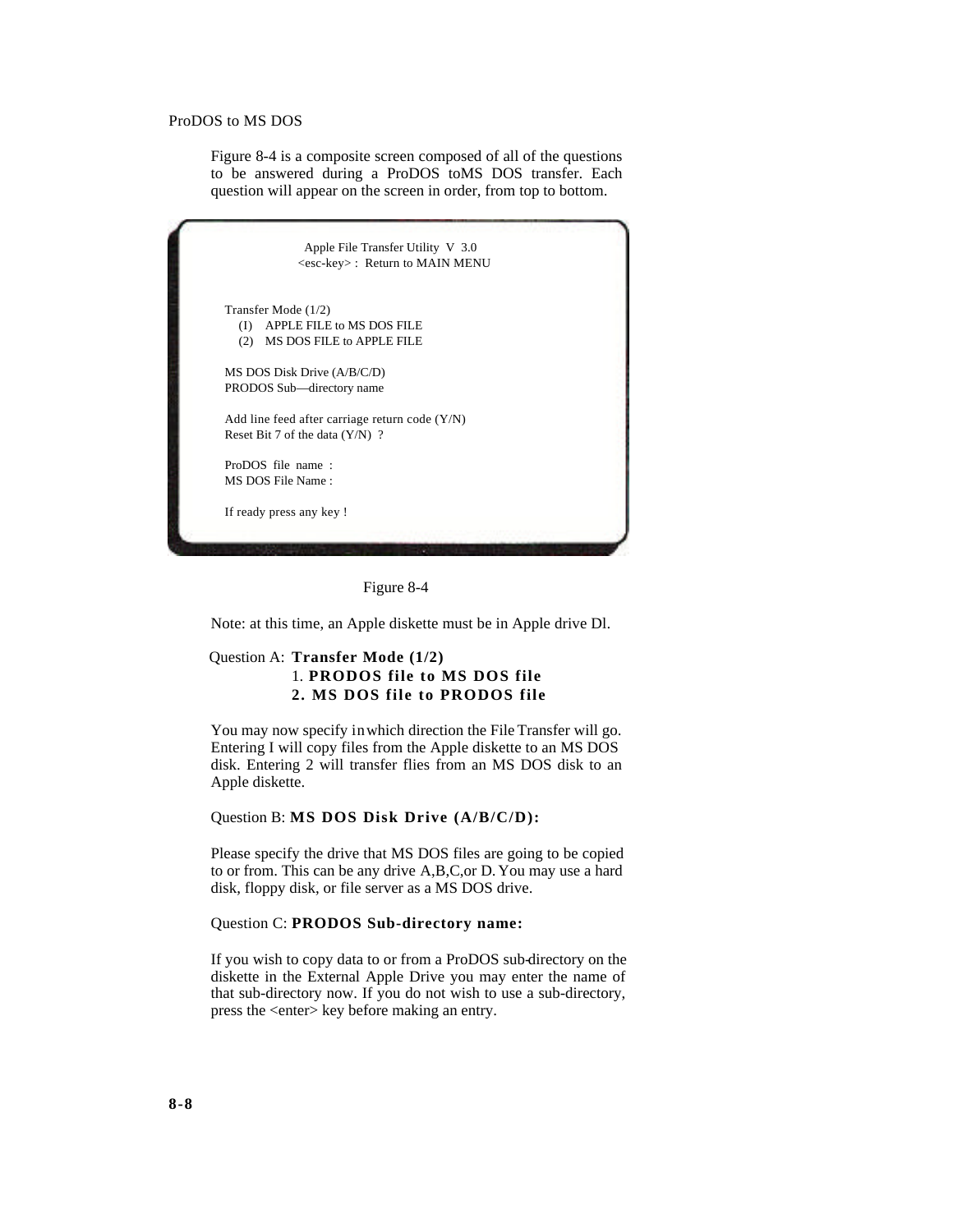#### Question D: Add **line feed after carriage return code (Y/N)**

This question, and the one following, are entirely application specific. In general, you should not add a line feed after carriage return, unless the destination program absolutely requires it.

#### Question E: **Reset bit 7 of the data (Y/N)**

Again the answer to this question is application specific. In general do not reset bit 7 of the data unless the destination program requires it.

If for any reason the transferred data appears unreadable, and there appears to be no reason for it to be so, then adding linefeeds and resetting bit 7 may be useful.

#### Question F: **ProDOS file name**

Enter the name of the ProDOS file to be transferred to MS DOS.

#### Question G: **MS DOS file name**

Enter the name that you want the destination file to be called. If you press the <enter> key here without specifying a filename then the first eight characters of the ProDOS file name will be used.

When ready press the <enter> key to begin the File Transfer. Pressing the  $\langle \text{esc} \rangle$  key at any time will stop the transfer and return you to the File Transfer main menu.

MS DOS to ProDOS

Figure 8-5 is a composite screen composed of all of the questions to be answered during a ProDOS to MS DOS transfer. each question will appear on the screen in order, from top to bottom.

Note:at this time an Apple diskette must be in Apple drive D1.

#### Question A: **Transfer Mode (1/2): 1. PRODOS file to MS DOS file 2. MS DOS file to PRODOS file**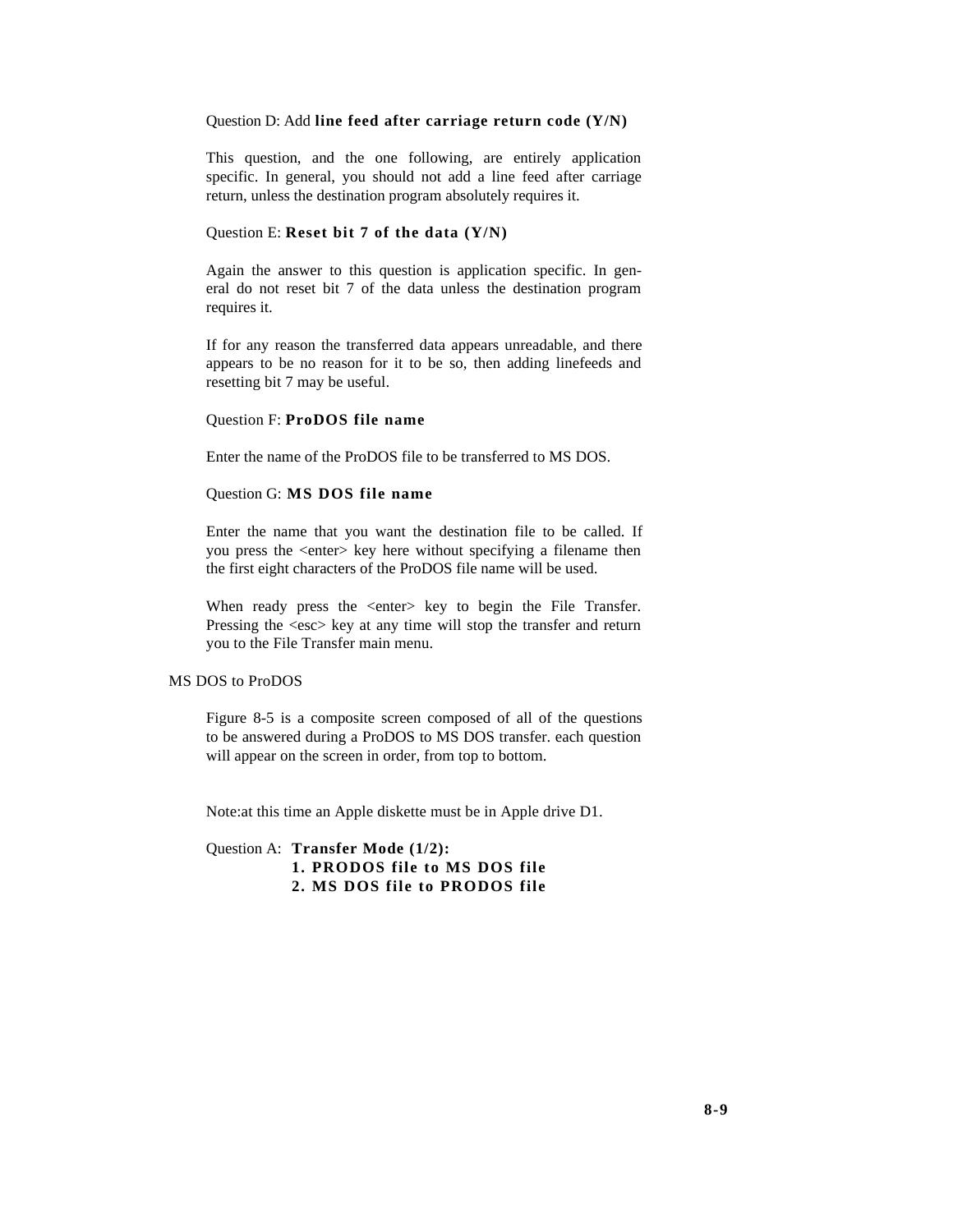You may now specify in which direction the Pile Transfer will go. Entering 1 will copy files from the Apple diskette to an MS DOS disk. Entering 2 will transfer files from an MS DOS disk to an Apple diskette.

Apple File Transfer Utility V 3.0 <esc-key> Return to MAIN MENU Transfer Mode (1/2) (1) APPLE FILE to Ms DOS FILE (2) MS DOS FILE to APPLE FILE MS DOS Disk Drive (A/B/C/D) : ProDOS Sub—directory name : Delete line feed after carriage return code (Y/N) Set Mt 7 of the data (Y/N) ? ProDOS file type: 1. TXT 2.BIN 3.ADB 4.AWP 5.ASP 6.PAS<br>7. CMD 8.SYS 7. CMD 8. SYS PRODOS file name : MS DOS File Name :



#### Question B: **MS DOS Disk Drive (A/B/C/D):**

Please specify the drive that MS DOS files are going to be copied to orfron3. This can be any drive A, B, C, or D. You may use a hard disk, floppy disk, or file server as a MS DOS drive.

#### Question C: **PRODOS Sub-directory name:**

If you wish to copy data to or from a ProDOS sub-directory on the diskette in the External Apple or 360K Drive, you may either the name of that sub-directory now, If you do not wish to use a subdirectory, press the <enter> key before making an entry.

#### Question D: **Delete Line feed after Carriage Return Code**

This question, and the one following, are entirely application specific. In general, you should not delete the line feed after carriage return unless the destination program absolutely requires it.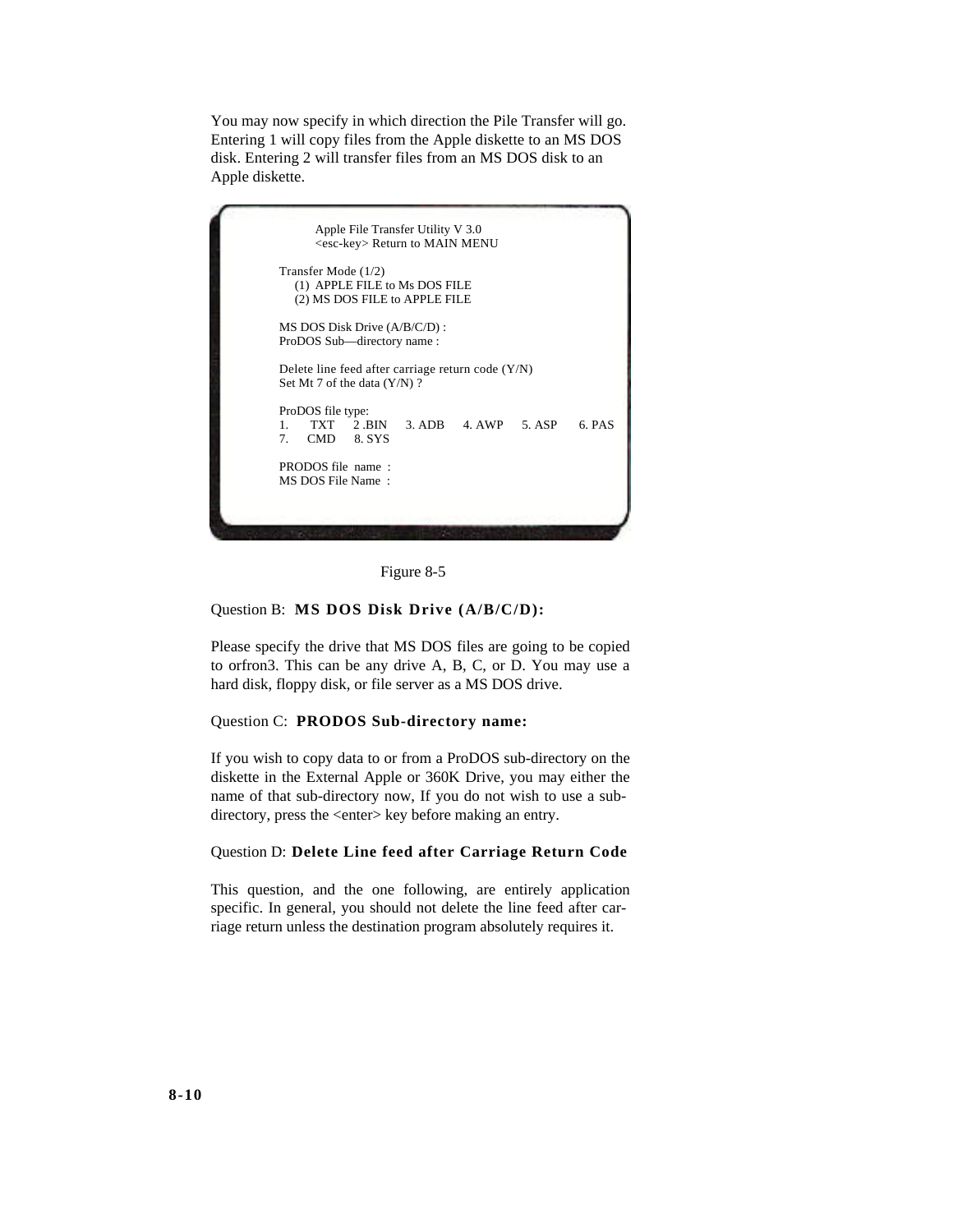#### Question E: **Set bit 7 of the data (Y/N)**

Again, the answer to this question is application specific. In general, do not set bit seven of the data unless the destination program requires it.

If for any reason the transferred data appears unreadable, and there appears to be no reason for it to be so, then deleting line feeds and setting bit 7 may be useful.

#### Question F: **PRODOS file type: 1 . TXT 2 . BIN 3. ADB 4. AWP 5. ASP 6. PAS 7 . CMD 8. SYS**

You must specify the type of file that you want the transferred ProDOS file to be. In practice you will only select type 1 TXT (text) or type 2 BIN (binary). Selecting any other file type will result in an unusable file.

#### Question G: **MS DOS filename:**

Enter the name of the MS DOS file to be transferred.

#### Question E: **PRODOS file name:**

Enter the name that you want the destination file to be called. If you press the <enter> key here without specifying a filename, the MS DOS file name will be used.

When ready, press the <enter> key to begin the File Transfer. Pressing the <esc> key at any time will stop the transfer and return you to the File Transfer main menu,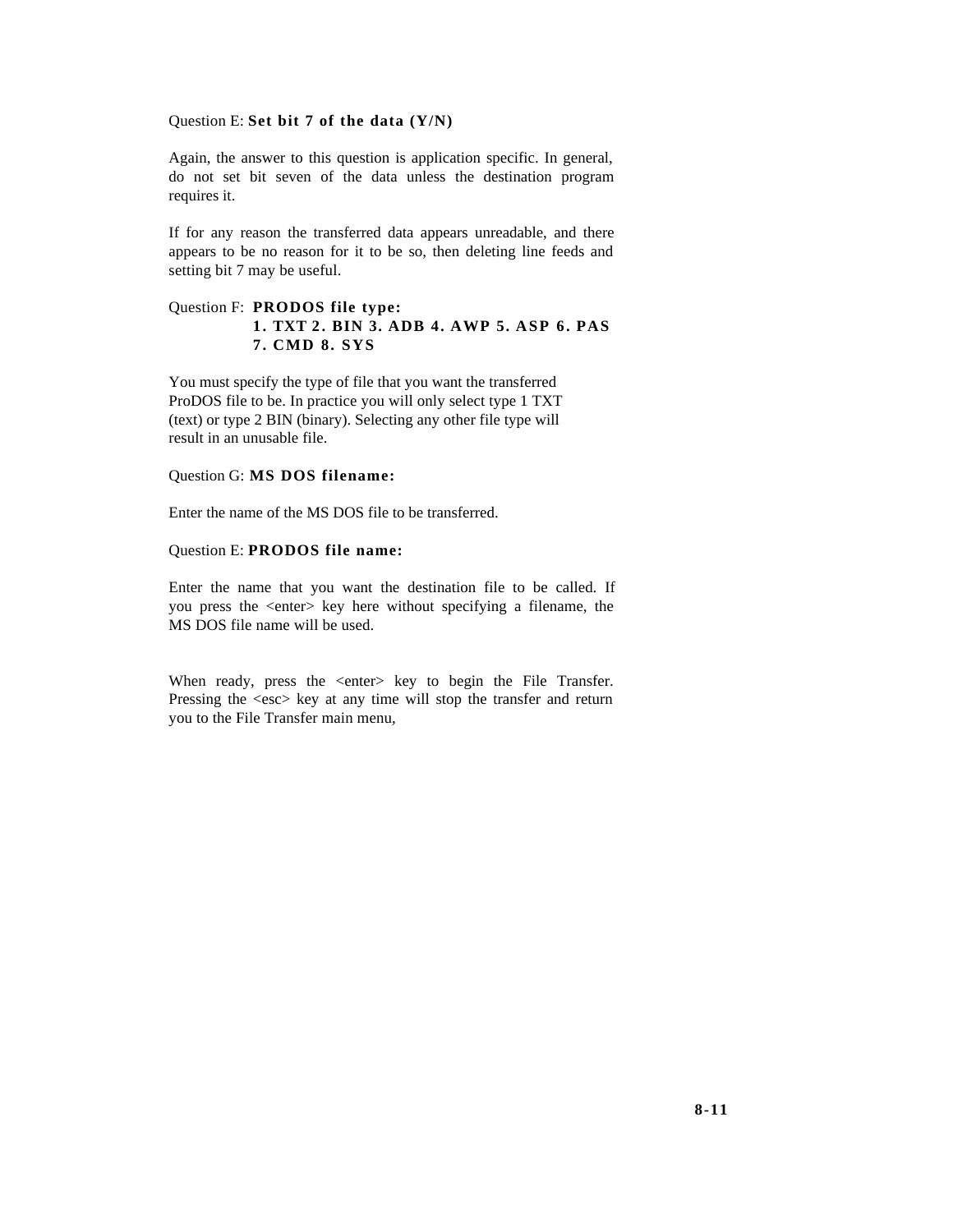#### <span id="page-53-0"></span>**\_\_\_\_\_\_\_\_\_\_\_\_\_\_\_\_\_\_\_\_\_\_\_\_\_\_\_\_\_\_\_\_\_\_\_\_\_\_\_\_\_\_\_\_\_\_\_\_\_\_\_\_\_** APPENDIX A: Trackstar E Installation Procedure

This. section contains diagrams of the components that will be used for the installation. These diagrams should be studied carefully both before and during the installation process. Familiarity with each part will help significantly in installing the board.

Before you begin installation, the workspace should be dean and all the necessary parts and tools should be assembled. Please observe the following precautions:

- **o All power to the computer should be turned off.**
- **o All cables should be disconnected.**
- **o All diskettes should be removed from the area.**

Each step of the installation should be followed carefully.

The following parts are included with your Trackstar *E*



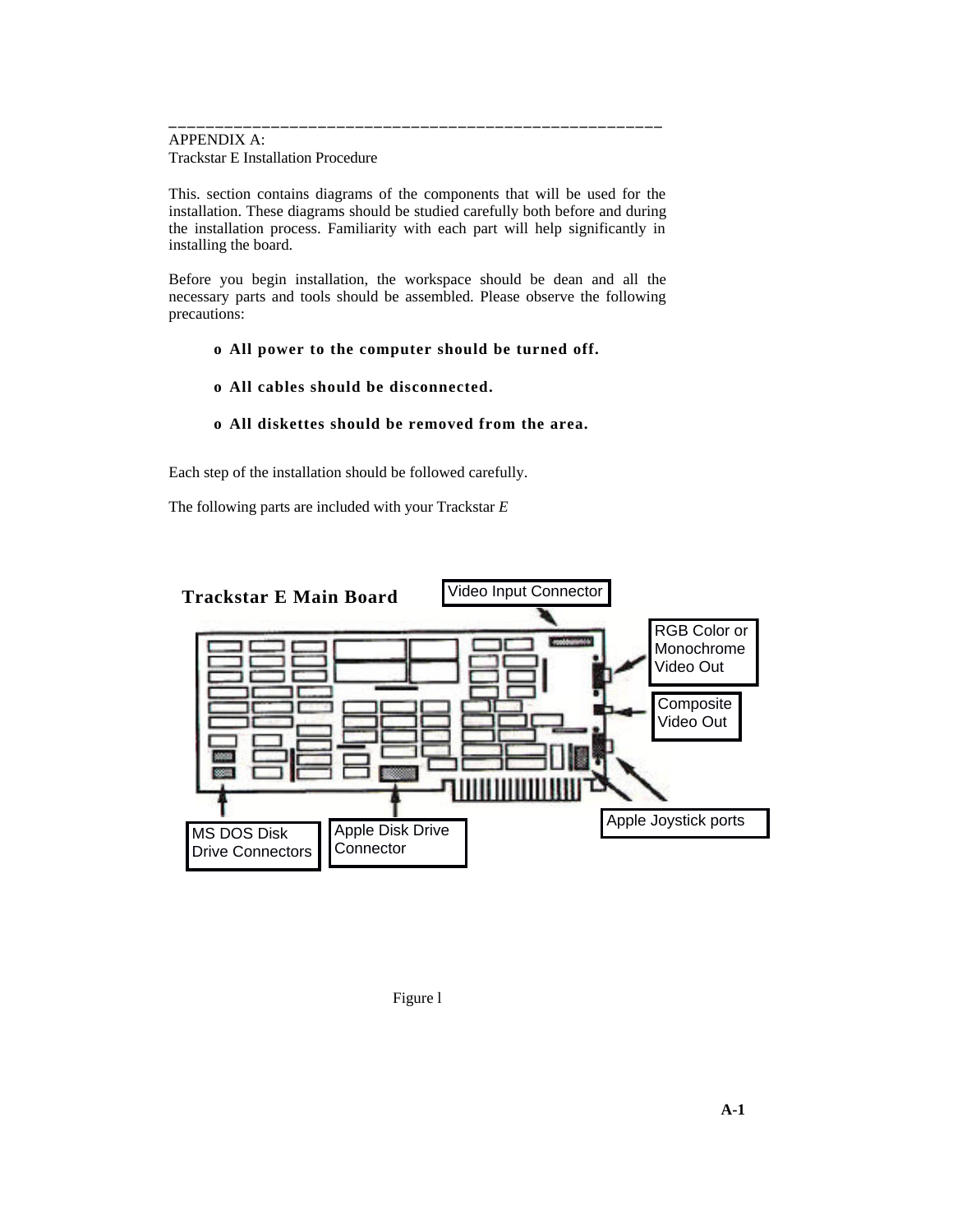#### **Video Adaptor Cables**



**DB9 Connector Eight pin Molex Connector**

**Composite Video Cable**



**RCA Plug Yow pin Molex Connector**



**Disk Adaptor Cable**



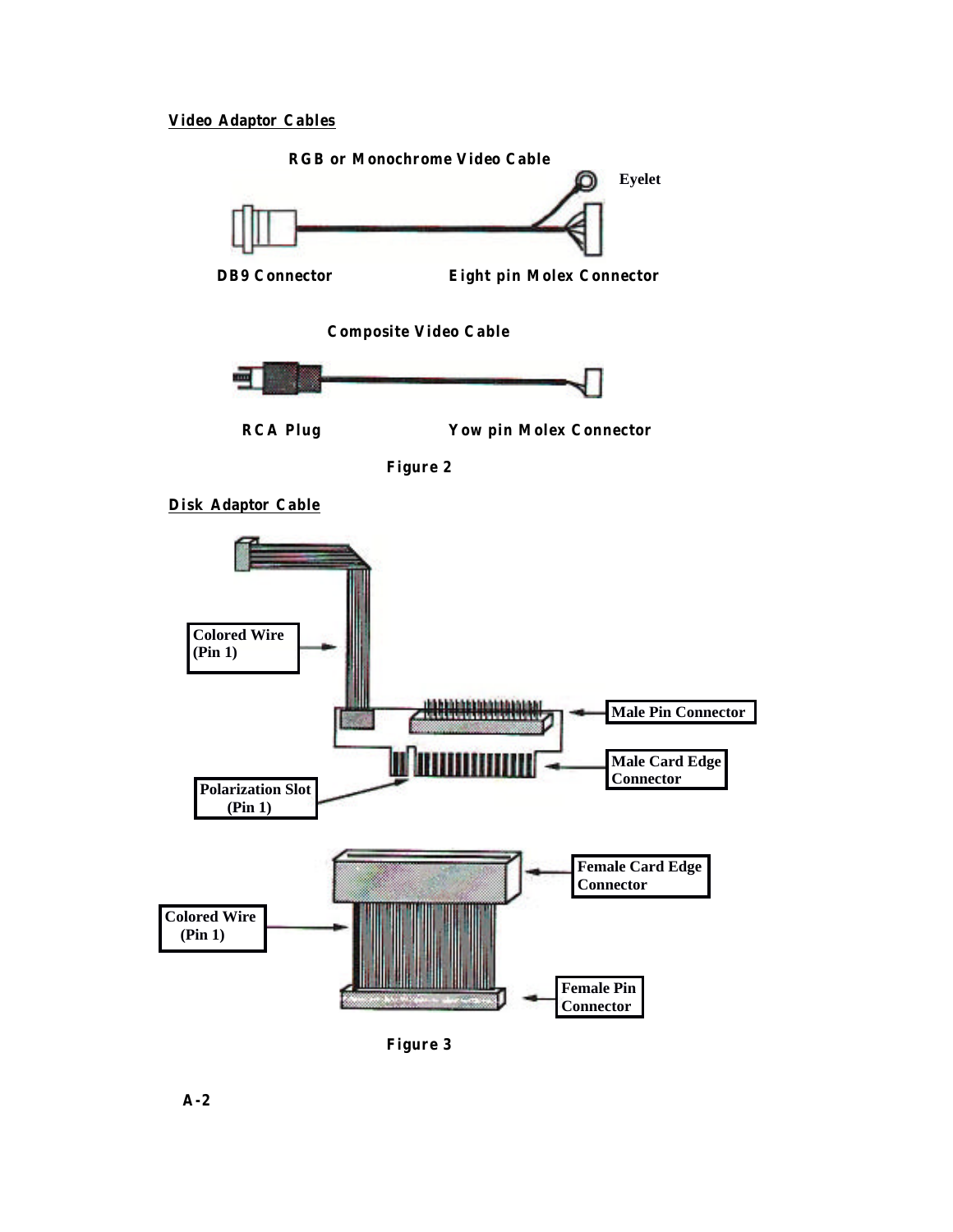#### **The Installation Procedure**

Pre-Installation Check:

I. Before beginning these steps, please check to see that all power cords are disconnected, and all peripheral devices (such as printers, disk drives, etc.) are turned off and unplugged from the computer.

2. Refer to the owners manual for your computer for instructions on opening the case.

3. With the case open locate an empty slot for the Trackstar. Ideally, the Trackstar will be located in an eight-bit slot that is one slot away from the disk controller card (if present). This will leave room for the various adaptor cables, Do not insert the Trackstar into your system yet.



Figure 4

#### **Installing the disk adaptor cable**

The Trackstar Disk Adaptor Cable connects your Trackstar E to the 360K MS DOS disk drive(s). Its presence allows the 360K drive(s) to read and write Apple floppy diskettes, This will in no way interfere with the operation of the 360K drive(s) under MS DOS.

*Note: l.2Mb 5.25"disk drives cannot read Apple diskettes- even if they are capable of reading MS DOS 360K software.*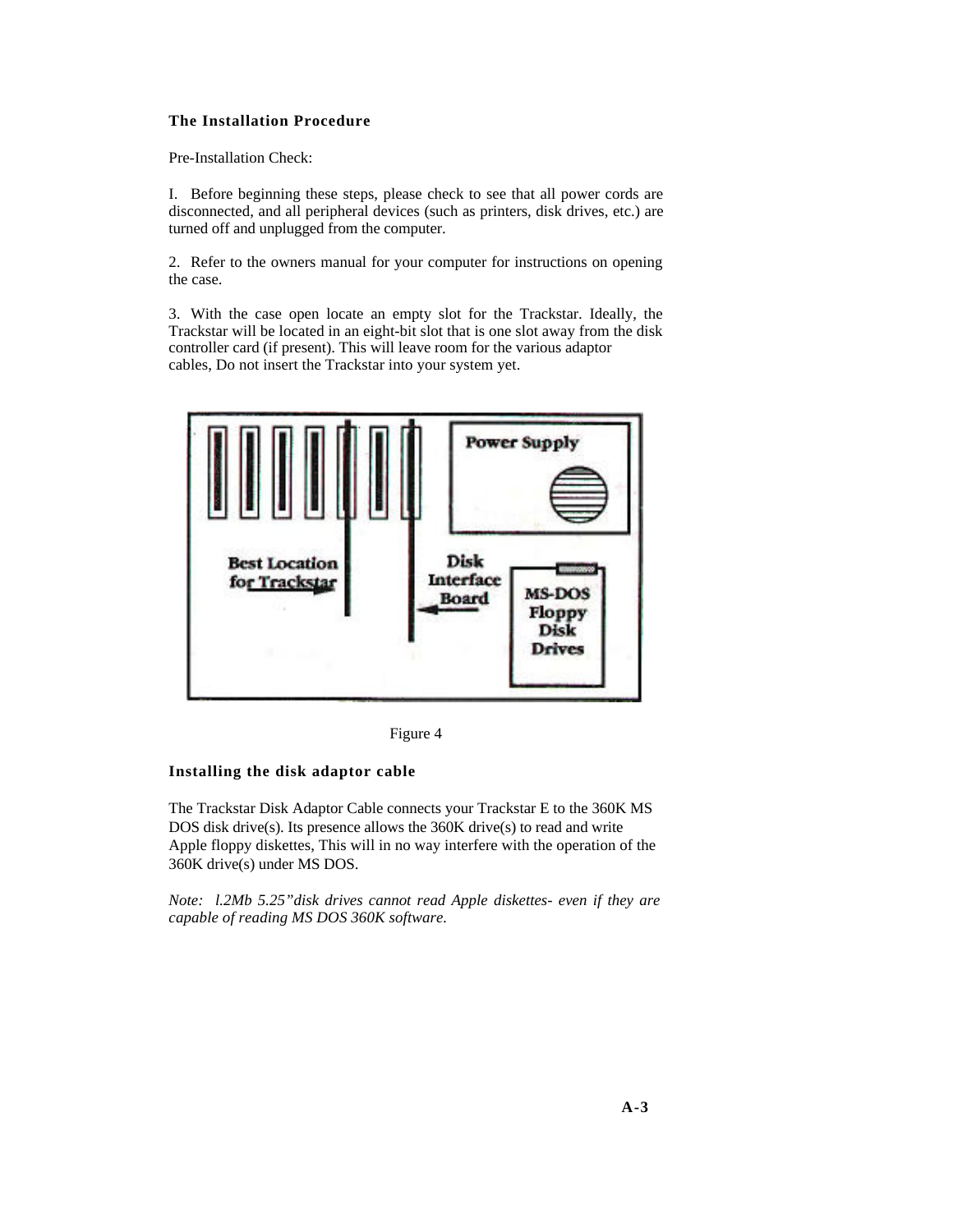Do not install this cable if you have no 360K drive(s). If you have an External Apple Disk Drive to connect to the Trackstar and do not want to read Apple diskettes with your 360K disk drive(s), then installation of this cable is optional.

The Trackstar Disk Adaptor Cable will be connected between your 360K disk drive(s) and the disk controller card,

If you have a disk drive other than a 560K drive installed as drive A:, you must follow installation Procedure "A".

If you ha cone 360 K drive install d as drive A: then you may follow installation Procedure "A" or "B". If you have two 360K drives use Procedure 'B' Only. Read both Procedures completely before deciding which is best for your system.

#### **Trackstar E Disk Adaptor Cable Installation Procedure A.**

Refer to Figure 3. You will notice that the Disk Adaptor Cable is composed of two parts. The cable is shipped with both parts plugged together such that male and female 34 pin molex connectors are exposed.

Grasping the small green PC board in one hand and the attached wide gray connector in the other, gently separate the two halves of the Adaptor Cable.

Now connect the male and female molex connectors together as shown in Figure5.



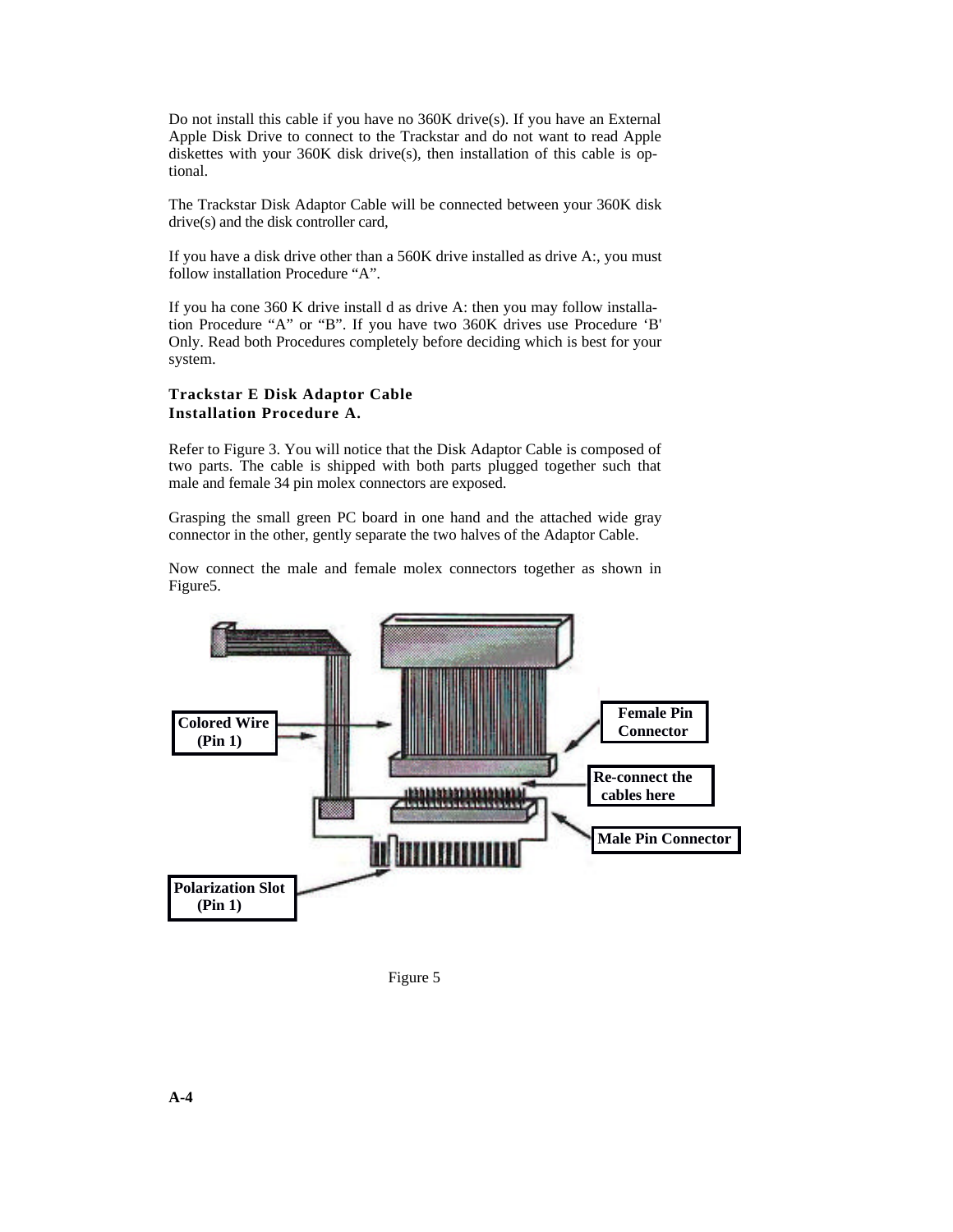The colored wire (pin 1) on the wide cable MUST be on the same side of the connector as the colored wire on the long narrow cable.

Locate the ribbon cable that connects your disk drives to their controller The controller may be a separate card or it may be built directly into the motherboard.

Carefully disconnect this cable from the back of your 360K disk drive. Note the position of the colored wire on the edge of the cable (pin I). See Figure 6.



#### Figure 6

*If* you *have two 360K disk drives then disconnect the cable from the back of Drive A:*

Take the Trackstar Disk Adaptor Cable and connect the female edge connector to the back of the disk drive. Make sure the colored w ire (pin 1) is on the same side as it was on the cable you removed. See Figure 9.

Take the cable you previously disconnected from the disk drive and attach it to the ma e edge connector on the Trackstar Disk Adaptor Cable. The colored wire from the adaptor cable should be on the same side as the colored wire on the drive cable.

You have now installed the Trackstar Disk Adaptor Cable between your 360K drive(s) and the cable coming from the disk controller.

Next the long, narrow cable must be connected to the Trackstar. Please refer to the section on **Connecting the Disk Adaptor Cable to your Trackstar**  for this information.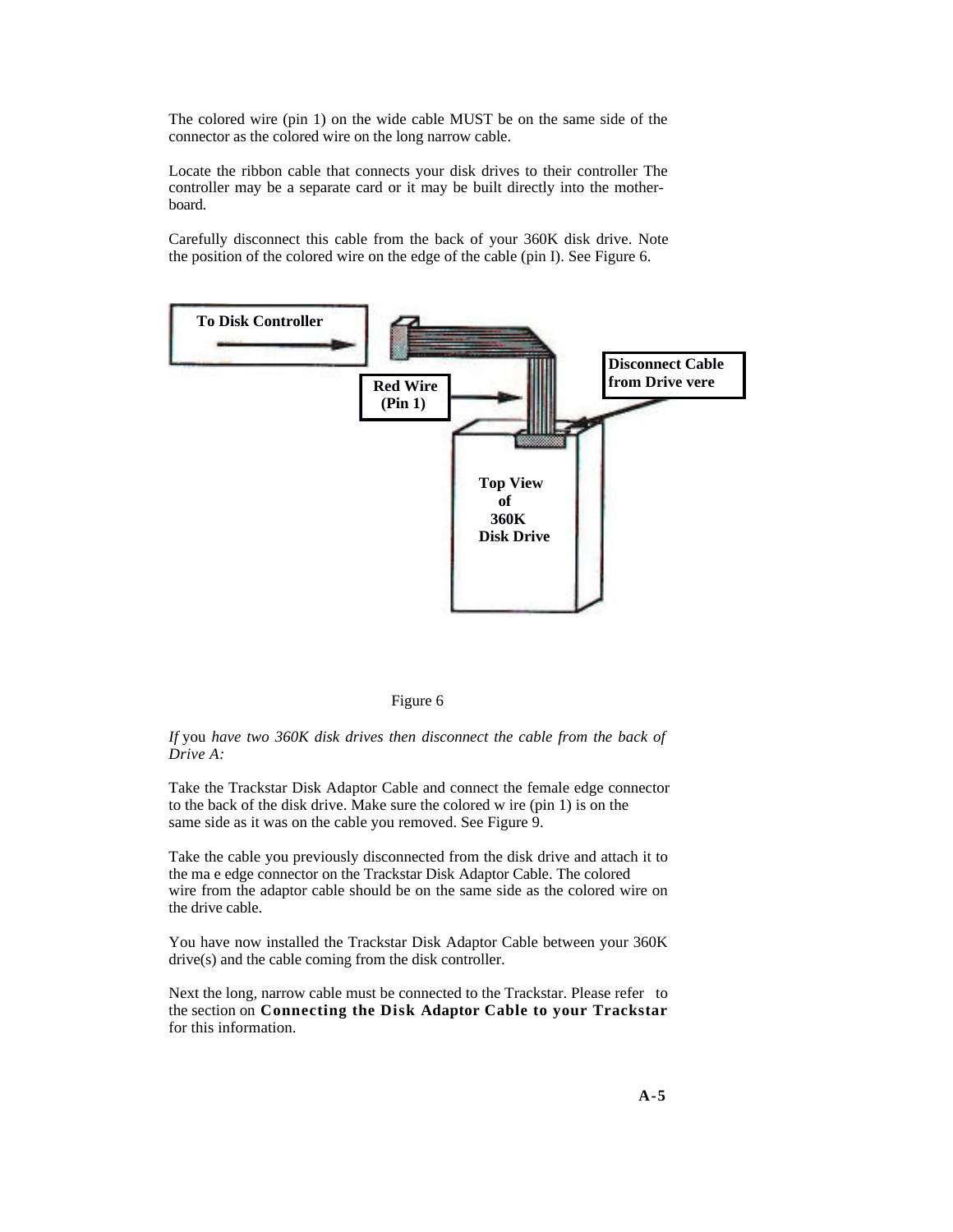#### **Trackstar E Disk Adaptor Cable Installation Procedure B**

Locate the ribbon cable that is connected to your floppy disk drives. Follow this cable to it's connection point on a disk controller card or to the motherboard of your PG.

Refer to Figure 7. This figure is a composite picture of a disk controller board. The cable from the disk drives will be connected to either a set of pins 6n the top of the board or to an edge connector on one side of the board.



#### **Example MS DOS Disk Controller**



The same is true if the cable is connected to the n~otherboard of the PC. It will terminate in either a double row of pins or an edge connector,

If the connection point is a pin (or molex) type connector then skip forward to **Connecting the cable to the disk controller.**

If the connection point is an edge connector then you must re-configure the Trackstar Disk Adaptor Cable.

Refer to Figure 3, You will notice that the Disk Adaptor Cable is in two parts. The cable is shipped with both parts plugged together such that male and female 34 pin molex connectors are exposed.

Grasping the small green PC board in one hand and the attached wide gray connector in the other, gently separate the two halves of the Adaptor Cable.

Now connect the male and female molex connectors together as shown in Figure 5.

The colored wire (pin 1) on the wide cable MUST be on the same side of the connector as the colored wire on the long narrow cable,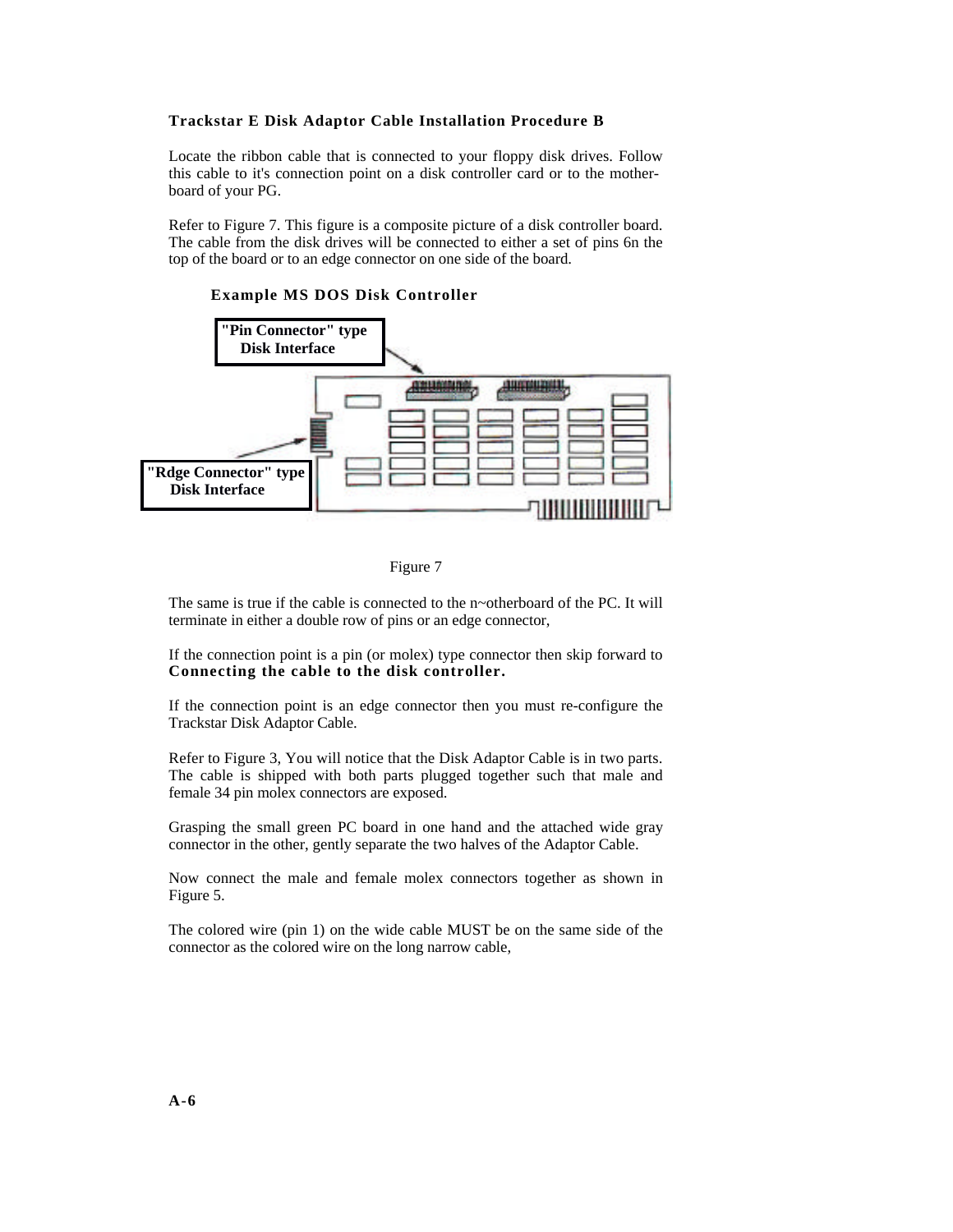#### **Connecting the cable to the disk controller**

Again, locate the connector where the ribbon cable from your disk drive(s) is attached to the disk controller board or motherboard.

Gently remove this cable from the controller.

If the Trackstar Disk Adaptor Cable has been configured correctly it can now be inserted between the MS DOS disk controller and the cable you have just removed. Refer to Figure 8 for a PIN type connector or refer to Figure 9 for an EDGE type connector.





Remember to keep the colored wires on the same side of each cable.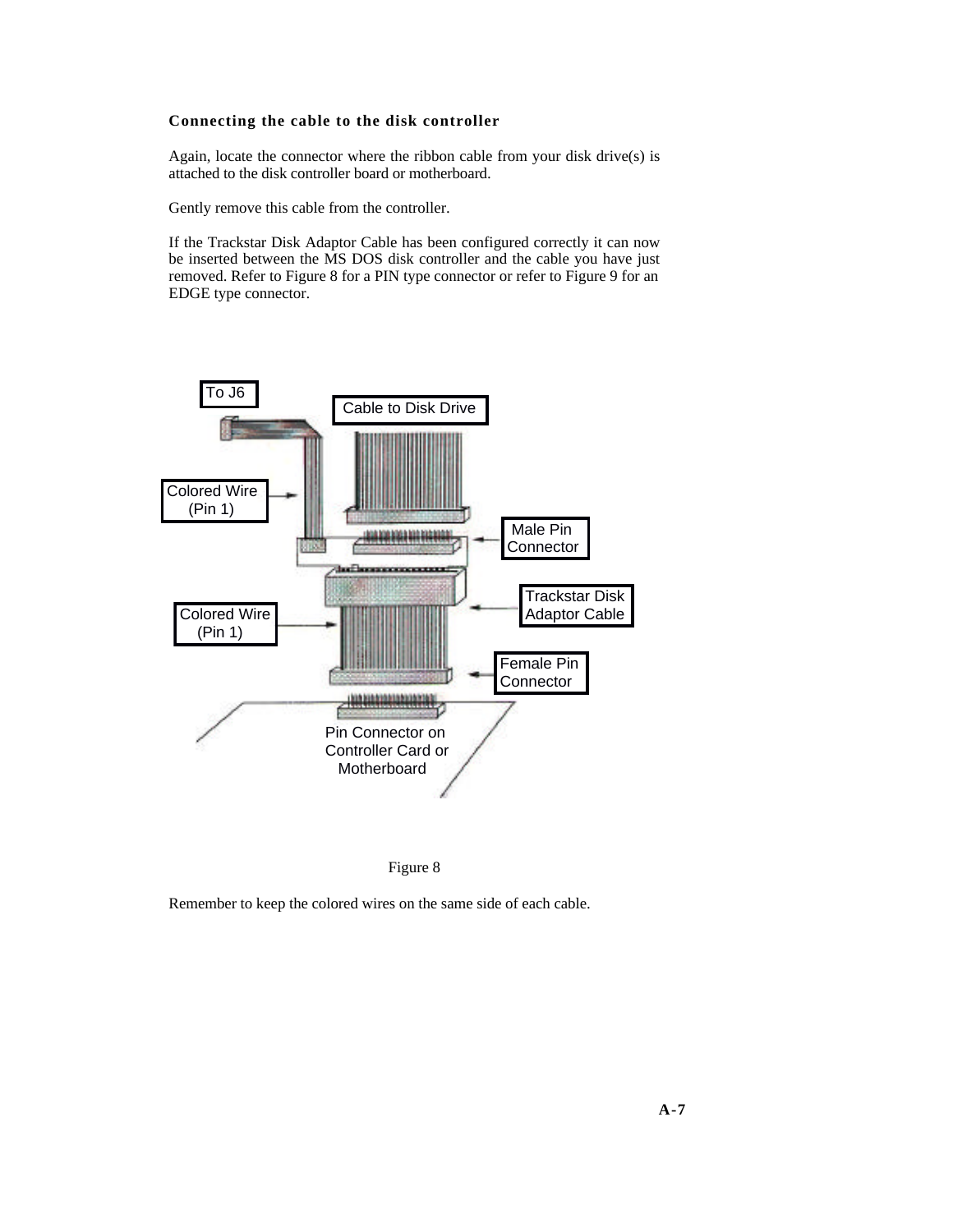

#### **Figure 9**

#### **Connecting the Disk Adaptor Cable to the Trackstar.**

You will notice that a long narrow ribbon cable is attached to the Trackstar Disk Adaptor Cable. This narrow ribbon cable attaches to a connector on the lower left hand corner of the Trackstar.

There are two possible attachment points for the cable. These connectors are labeled J5 and J6 on the Trackstar main board. See Figure 10.

If you used installation procedure "A" then attach this narrow cable to connector J6 on the Trackstar.

If you used installation procedure "B" then refer to Figure 7. This Figure is a composite picture of a disk controller board. The cable from your MS DOS disk drives attach to your controller card or motherboard either with an edge type connector or a pin (molex) type connector.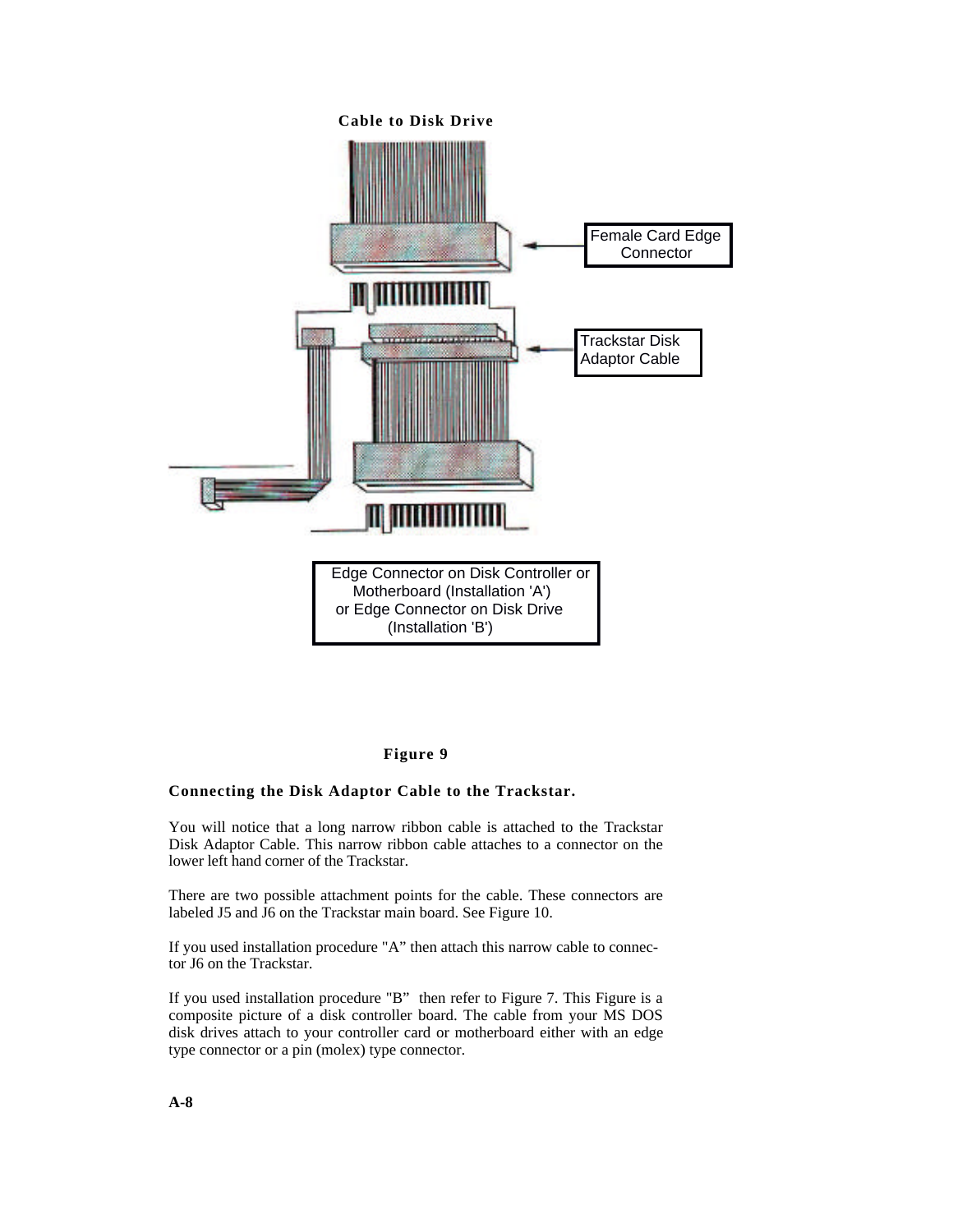



If the cable from your MS DOS disk drive connects to the disk controller by way of an EDGE type connector, then you should connect the narrow ribbon cable to location **55** on the Trackstar main board.

If the cable from your MS DOS disk drive connects to the disk controller by way of a PIN (molex) type connector, then you should connect the narrow ribbon cable to location J6 on the Trackstar main board,

You have now completed the Disk Adaptor Cable Installation!



#### **Trackstar E Main Board**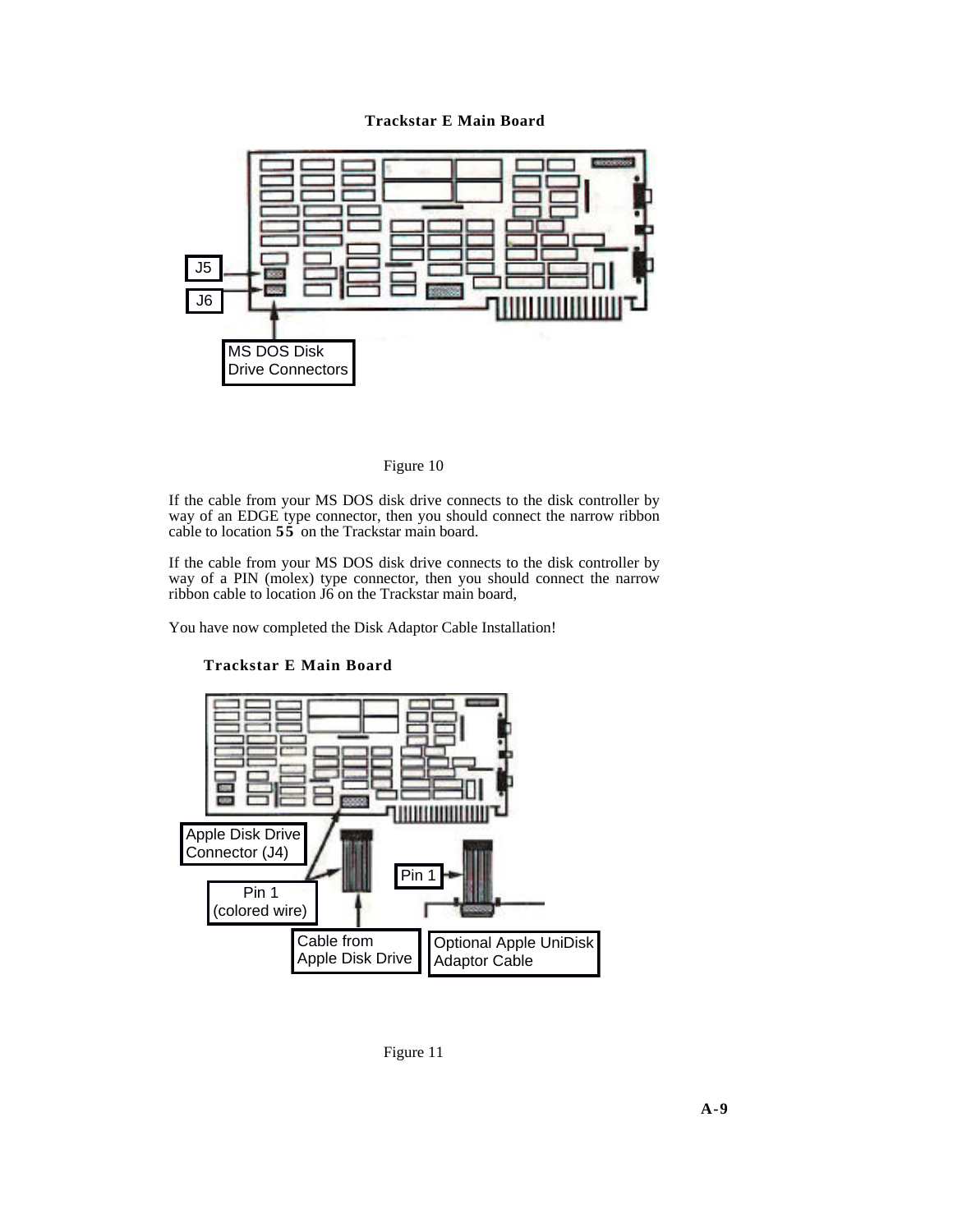#### **Attaching the Optional Apple Disk Drive:**

You Trackstar has **a** connector for attaching an Apple compatible 5.25" disk drive directly to the Trackstar main board. See Figure 11.

Apple compatible disk drives may have one of two different kinds of connector. The most numerous drive, those built for the Apple II and lie have a small 20 pin rectangular molex connector on the end of the disk drive cable. Disk drives built *for* the Apple *//* c are equipped with a 19 pin oval 'D' type connector on the end of the drive cable. See Figure 12.





Disk drives equipped with the 20 pin molex style connector may be connected directly to the Trackstar main board at location J4.

Thread the Apple compatible drive cable through an empty slot in the back of your computer and gently attach it to the Trackstar. Refer again, to Figure 11 for the proper orientation of the cable. One edge of the cable has a colored stripe on it- this colored edge MUST go to the left as you face the Trackstar.

#### Warning!

*The cable is not keyed" so it is physically possible to plug it on backwards. Connecting Ibis cable backwards will damage the disk drive and possibly the Trackstar as well!*

If your Apple compatible drive is equipped with the 19 pin 'D' style connector you will need an adaptor cable, This adaptor cable is available from your dealer or Diamond Computer Systems.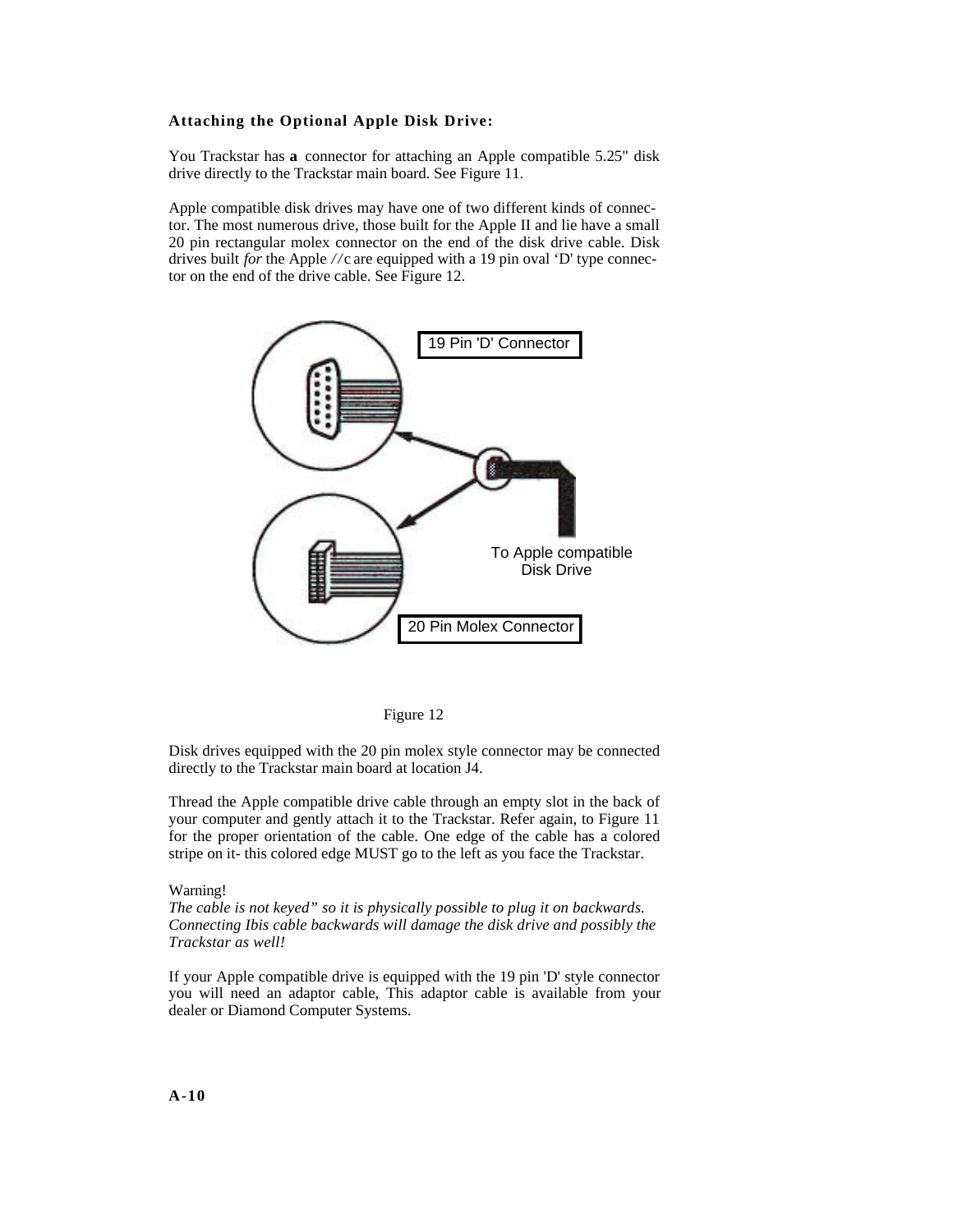

Figure 13

#### **Attaching the Video Cables**

Refer to Figure 2 and select the video cable that matches your monitor:

Color or TTL Monochrome Monitor Select the RGB or Monochrome Video Cable.

Composite Monitor: Select the Composite Video Cable.

Locate the expansion slot in the rear of the PC where the Trackstar is to be inserted. Thread the female molex (pin) connector through the opening of the expansion slot in the rear of the computer. See Figure 13



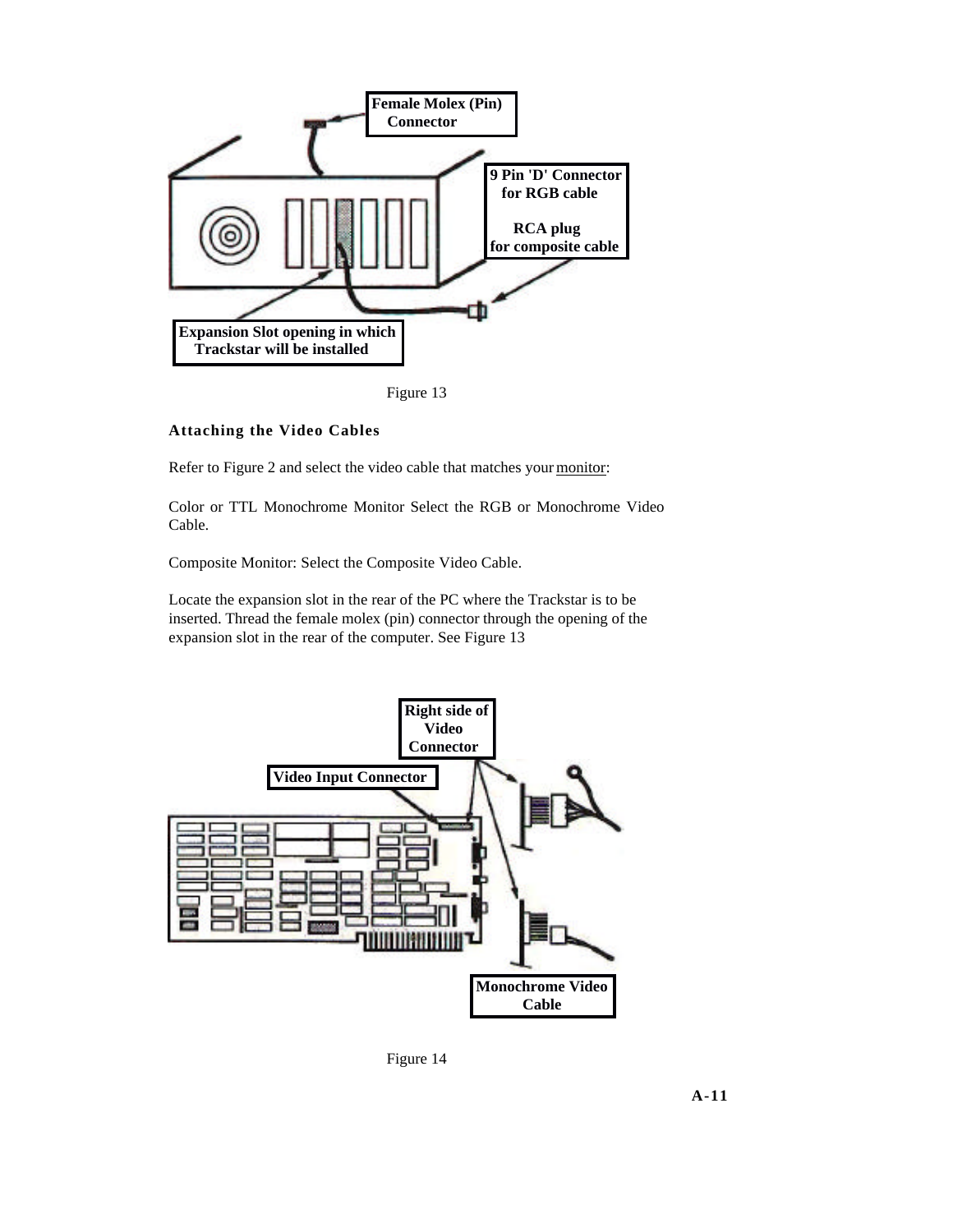Attach the female molex connector to the Trackstar Video Input connector as shown in Figure 14.

You are now ready to install the Trackstar board into your computer.



#### **Trackstar E Main Board**



#### **Installing the Trackstar Board**

Locate the metal shield attached at the back of the Trackstar. Notice that this metal shield has an oval cutout at the bottom, See Figure 15, The video cable that you just attached to the Trackstar will exit the computer through this notch.

The video cable has a narrow metal band circling it four inches from the end. Center this metal band in the notch as you insert the Trackstar into the expansion slot



The RGB color video cable has a small metal eyelet at the Trackstar end. Fasten the Trackstar and the eyelet to the back panel of the computer using the screw that held the blank metal plate in place. See Figure 16

Note: The Composite Video Cable does not have an eyelet or the small metal ring.

**Figure 16**